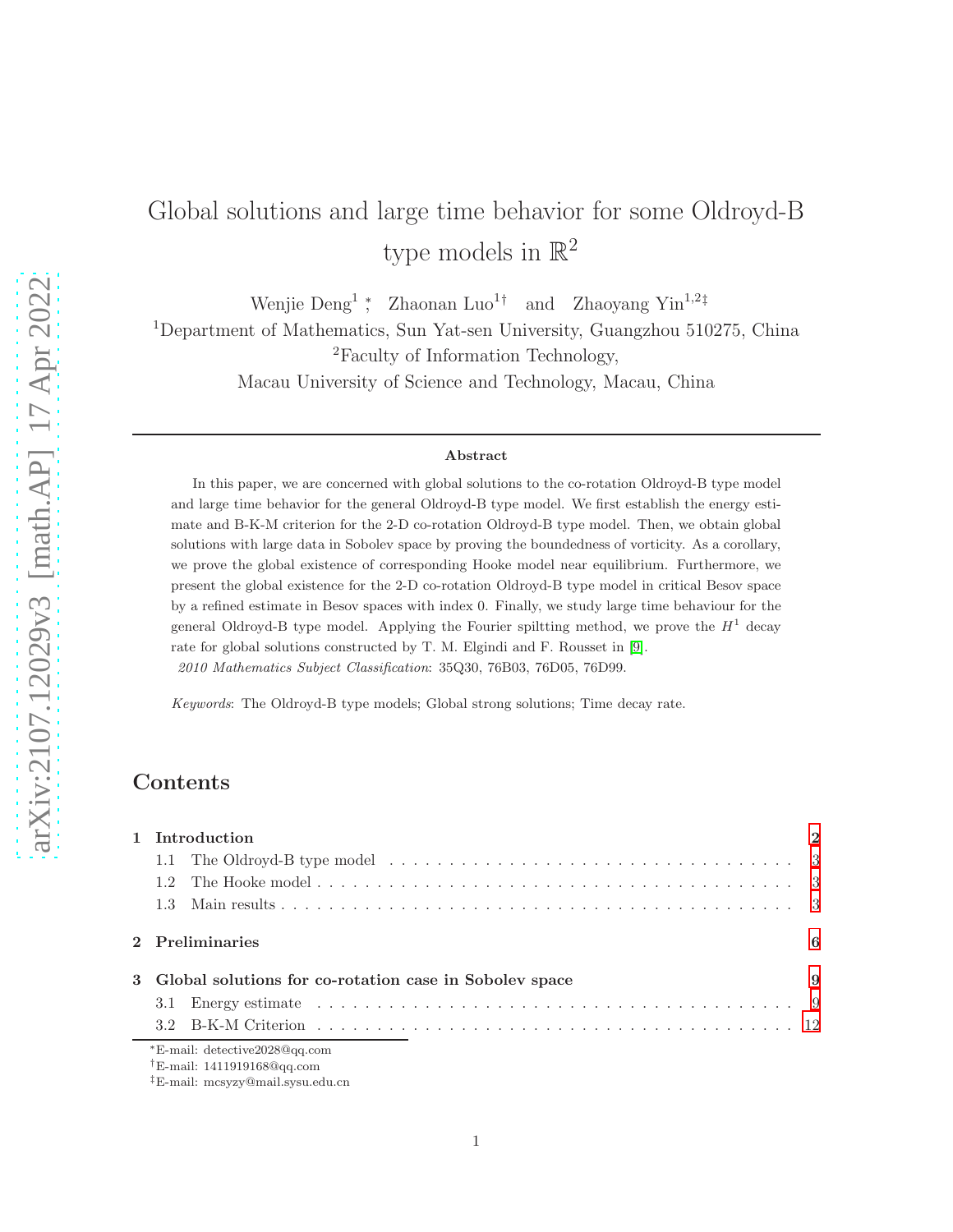|                                                            |  | 4 Global solutions for co-rotation case in critical Besov space |          |  |  |  |  |
|------------------------------------------------------------|--|-----------------------------------------------------------------|----------|--|--|--|--|
| 4.1                                                        |  |                                                                 |          |  |  |  |  |
|                                                            |  |                                                                 |          |  |  |  |  |
|                                                            |  |                                                                 |          |  |  |  |  |
| 5 Large time behavior for the general Oldroyd-B type model |  |                                                                 |          |  |  |  |  |
|                                                            |  | References                                                      | 27<br>29 |  |  |  |  |

# <span id="page-1-0"></span>1 Introduction

In this paper we investigate the following general Oldroyd-B type model (with  $\nu = 0$ ):

<span id="page-1-1"></span>(1.1) 
$$
\begin{cases} \n\partial_t u + u \cdot \nabla u + \nabla P = \operatorname{div} \tau + \nu \Delta u, & \operatorname{div} u = 0, \\ \n\partial_t \tau + u \cdot \nabla \tau + a \tau + Q(\nabla u, \tau) = \alpha D(u) + \mu \Delta \tau, \\ \n u|_{t=0} = u_0, & \tau|_{t=0} = \tau_0. \n\end{cases}
$$

In [\(1.1\)](#page-1-1),  $u(t, x)$  denotes the velocity of the polymeric liquid,  $\tau(t, x)$  represents the symmetric tensor of constrains and P is the pressure. The parameters a,  $\mu$  and  $\nu$  are nonnegative and  $\alpha > 0$ . Moreover,

$$
Q(\nabla u, \tau) = \tau \Omega - \Omega \tau + b(D(u)\tau + \tau D(u)),
$$

with  $b \in [-1,1]$ , the vorticity tensor  $\Omega = \frac{\nabla u - (\nabla u)^T}{2}$  $\frac{(\nabla u)^T}{2}$  and the deformation tensor  $D(u) = \frac{\nabla u + (\nabla u)^T}{2}$  $rac{(v u)}{2}$ . For more explanations on the modeling, one can refer to [\[33,](#page-31-0) [10,](#page-29-1) [9\]](#page-29-0).

Taking  $b = 1$  and  $\alpha = 2$ , then the general Oldroyd-B type model [\(1.1\)](#page-1-1) can be derived from the the following micro-macro model [\[24,](#page-30-0) [14\]](#page-29-2) with Hooke potential  $\mathcal{U} = \frac{1}{2}|q|^2$ ,  $\int_{\mathbb{R}^d} \psi dq = \int_{\mathbb{R}^d} \psi_0 dq = 1$  and the drag term  $\sigma(u) = \nabla u$ :

<span id="page-1-2"></span>(1.2)  

$$
\begin{cases}\n\partial_t u + u \cdot \nabla u + \nabla P = div \tau + \nu \Delta u, \quad div \ u = 0, \\
\psi_t + u \cdot \nabla \psi = div_q[-\sigma(u) \cdot q\psi + \frac{a}{2} \nabla_q \psi + \frac{a}{2} \nabla_q U \psi] + \mu \Delta \psi, \\
\tau_{ij} = \int_{\mathbb{R}^d} (q_i \nabla_{q_j} U) \psi dq - Id, \\
u|_{t=0} = u_0, \quad \psi|_{t=0} = \psi_0.\n\end{cases}
$$

In [\(1.2\)](#page-1-2), the polymer particles are described by the distribution function  $\psi(t, x, q)$ . Here the polymer elongation q satisfies  $q \in \mathbb{R}^2$ , which means that the extensibility of the polymers is infinite and  $x \in \mathbb{R}^2$ .  $\tau$  is an extra-stress tensor which generated by the polymer particles effect. In general,  $\sigma(u) = \nabla u$ . For the co-rotation case,  $\sigma(u) = \Omega$ .

When  $\int_{\mathbb{R}^d} \psi_0 dq = 1$ , the following co-rotation Oldroyd-B type model can be derived from the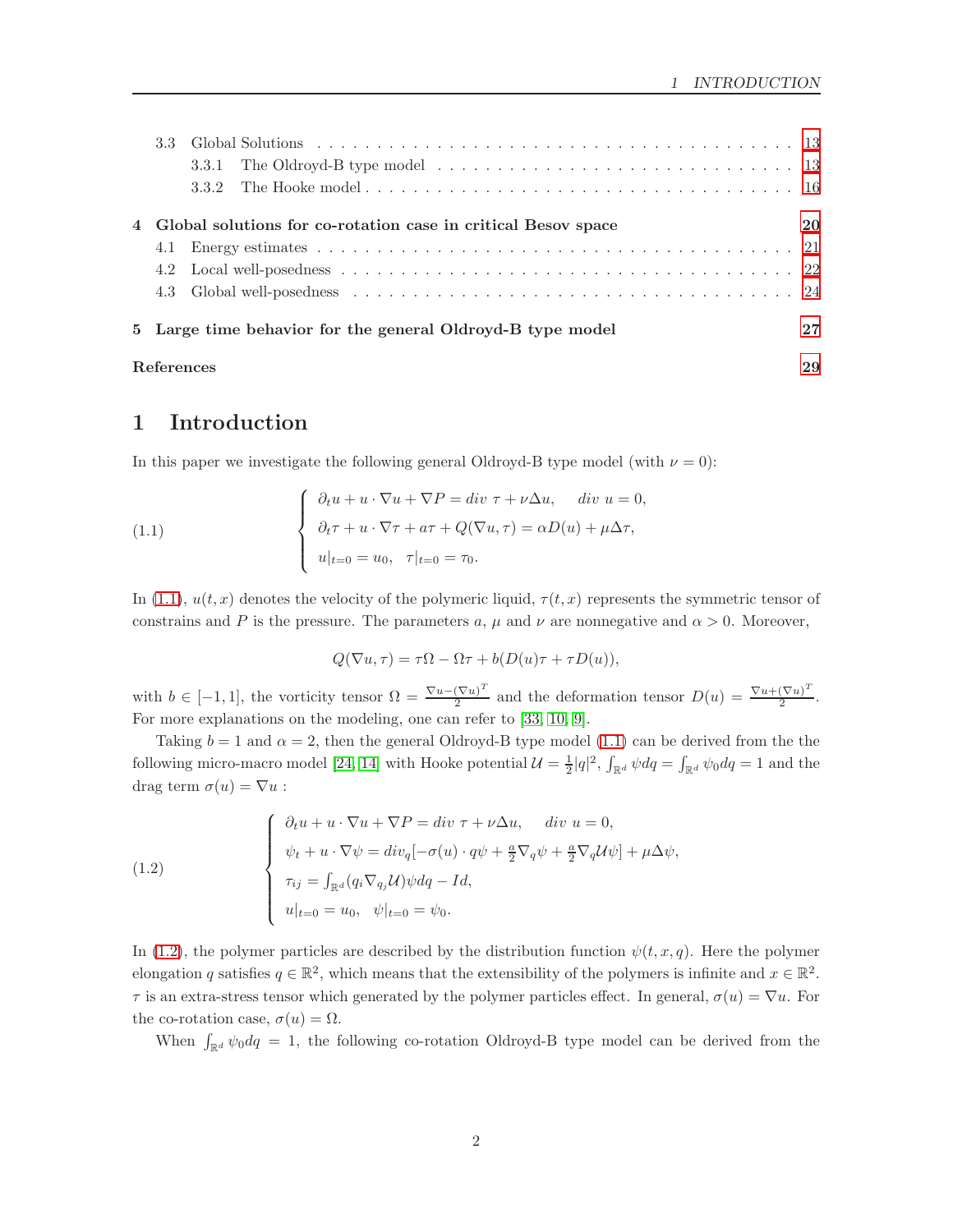micro-macro model [\(1.2\)](#page-1-2) with  $\nu = 0$ ,  $\mathcal{U} = \frac{1}{2}|q|^2$  and  $\sigma(u) = \Omega$ :

<span id="page-2-3"></span>(1.3) 
$$
\begin{cases} \n\partial_t u + u \cdot \nabla u + \nabla P = \text{div } \tau, & \text{div } u = 0. \\
\partial_t \tau + u \cdot \nabla \tau + a \tau + Q(\Omega, \tau) = \mu \Delta \tau. \\
u|_{t=0} = u_0, & \tau|_{t=0} = \tau_0. \n\end{cases}
$$

Notice that the equations [\(1.3\)](#page-2-3) reduces to the well-known Euler equation by taking  $\tau = 0$ . However, taking  $\tau = 0$  in [\(1.1\)](#page-1-1), then we have  $Du = 0$ , which implies  $u = 0$  in Sobolev spaces. The observation reveals the essential difference between [\(1.1\)](#page-1-1) and [\(1.3\)](#page-2-3).

#### <span id="page-2-0"></span>1.1. The Oldroyd-B type model

T. M. Elgindi and F. Rousset [\[9\]](#page-29-0) first proved global regularity for the 2-D Oldroyd-B type models [\(1.1\)](#page-1-1) with  $\nu = 0$ . Later on, T. M. Elgindi and J. Liu [\[8\]](#page-29-3) obtained global strong solutions of the 3-D case under the assumption that initial data is sufficiently small.

Taking  $\nu > 0$  and  $\mu = 0$  in [\(1.1\)](#page-1-1), we obtain the classical Oldroyd-B model. In [\[13\]](#page-29-4), C. Guillopé, and J. C. Saut first showed that the Oldroyd-B model admits a unique global strong solution in Sobolev spaces. The  $L^p$ -setting was given by E. Fernández-Cara, F. Guillén and R. Ortega [\[11\]](#page-29-5). The week solutions of the Oldroyd-B model were proved by P. L. Lions and N. Masmoudi [\[25\]](#page-30-1) for the case  $b = 0$ . Notice that the problem for the case  $b \neq 0$  is still open, see [\[27,](#page-30-2) [28\]](#page-30-3). Later on, J. Y. Chemin and N. Masmoudi [\[6\]](#page-29-6) proved the existence and uniqueness of strong solutions in homogenous Besov spaces with critical index of regularity. Optimal decay rates for solutions to the 3-D Oldroyd-B model were obtained by M. Hieber, H. Wen and R. Zi [\[15\]](#page-29-7). An approach based on the deformation tensor can be found in [\[20,](#page-30-4) [19,](#page-30-5) [22,](#page-30-6) [23,](#page-30-7) [39\]](#page-31-1).

#### <span id="page-2-1"></span>1.2. The Hooke model

Let  $\nu, \mu > 0$ . The construction of global weak solutions for micro-macro systems was considered in [\[2,](#page-29-8) [3,](#page-29-9) [4,](#page-29-10) [5,](#page-29-11) [36,](#page-31-2) [38\]](#page-31-3). Recently, global existence and uniqueness of a large class of initial data for the diffusive 2D models was proved in [\[18\]](#page-30-8). It's worthy mentioning that the so-called moments  $(u, M_{a,b})$ considered in [\[18\]](#page-30-8) are strong solutions with macroscopic variables  $(t, x)$  while  $\psi$  is nonnegative measures on  $\mathbb{R}^2_q \times \mathbb{R}^2_x$  merely. Let  $\nu > 0$ ,  $\mu = 0$ . The local existence of micro-macro systems were proved by many researchers in different settings, see [\[34,](#page-31-4) [7\]](#page-29-12). F. Lin, C. Liu and P. Zhang [\[24\]](#page-30-0) studied the incompressible micro-macro polymeric system and proved global existence near equilibrium with some assumptions on the potential  $U$ . Global regularity for the 2-D co-rotation Hooke dumbbell model was proved by N. Masmoudi, P. Zhang, and Z. Zhang [\[30\]](#page-30-9). Long time behavior for the 3-D micro-macro polymeric system was considered by L. He and P. Zhang [\[14\]](#page-29-2).

#### <span id="page-2-2"></span>1.3. Main results

Global well-posedness with  $d = 2$  and long time behavior for polymeric models were noticed by F. Lin [\[21\]](#page-30-10) and N. Masmoudi [\[29\]](#page-30-11). To our best knowledge, global well-posedness for the Oldroyd-B type model [\(1.3\)](#page-2-3) and large time behaviour for [\(1.1\)](#page-1-1) have not been studied yet. In this paper, we first study about global solutions for  $(1.3)$  with large data in  $H<sup>s</sup>$ . The proof is based on the bootstrap argument in [\[37\]](#page-31-5). To prove global existence, we derive the energy estimate and B-K-M criterion for  $(1.3)$  in  $H<sup>s</sup>$ .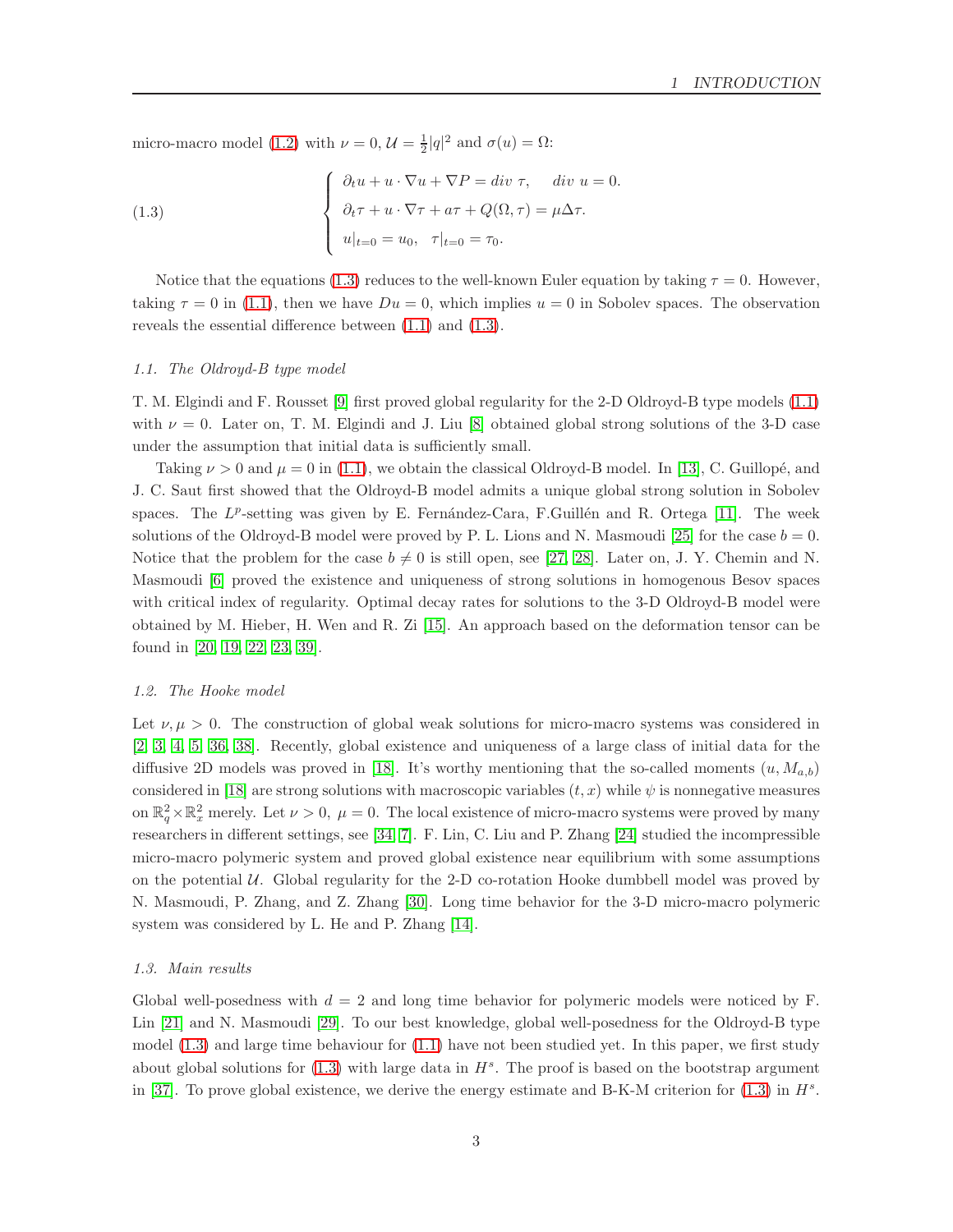The main difficult in the proof is to prove the boundedness of vorticity from [\(1.3\)](#page-2-3). Motivated by [\[9\]](#page-29-0), we can cancel div  $\tau$  and  $\Delta \tau$  by virtue of the structural trick  $\Gamma = \Omega - R\tau$  where  $R = -(\Delta)^{-1}curl \ div$ . However, for [\(1.3\)](#page-2-3), there is no dissipation term in the equation of Γ for the lack of  $D(u)$ . We thus fail to use the bootstrap argument as in [\[9\]](#page-29-0). Fortunately, the disappearance of  $D(u)$  leads to exponential dissipation for  $\tau$  in  $H^1$ . The effect of exponential dissipation of  $\tau$  is essential in the estimation of Γ. We finish the proof of global existence with large data in  $H^s$  by deriving the  $L^{\infty}$  estimate for  $\Omega$ . To our best knowledge, there is still no any global existence result of the Hooke models [\(1.2\)](#page-1-2) with  $\nu = 0$ . As a corollary of Theorem [1.1,](#page-3-0) we prove the global existence of [\(1.2\)](#page-1-2) with large data in  $H^s$ . It's worth mentioning that the estimate of  $\langle q \rangle^n \nabla_q^m g$  in  $L^{\infty}(\mathcal{L}^2)$  is essential in the proof of global existence. Furthermore, we establish local existence for  $(1.3)$  in  $B_{\infty,1}^1 \times B_{\infty,1}^0$  and present the global existence with large data in  $(H^1 \cap B^1_{\infty,1}) \times (H^1 \cap B^0_{\infty,1})$ . The proof of the global existence is based on the refined estimate in Besov space with index 0 and the  $H^1 \times (H^1 \cap L^{\infty})$  boundedness for  $(u, \tau)$ . By virtue of the refined estimate in Besov spaces with index 0, the authors [\[1\]](#page-29-13) prove the global well-posedness for the Euler equation in the borderline case and obtain the exponential growth estimate of vorticity in  $B_{\infty,1}^0$ . Considering the global existence for [\(1.3\)](#page-2-3) in critical Besov space, the main difficult for us is to estimate external force in the equation of Γ. We find that exponential dissipation for  $\tau$  can prevent the exponential growth of external force. Thus we obtain the exponential growth estimate of  $\Gamma$  in  $B^0_{\infty,1}$ , which implies the global existence for  $(1.3)$ . Finally, we study about large time behaviour for  $(1.1)$ with large data. Since the structural trick  $\Gamma$  transfer dissipation from  $\tau$  to u for [\(1.1\)](#page-1-1), we obtain the dissipation energy estimate for  $(u, \tau)$  which is useful to prove large time behaviour. For any  $l \in N^+$ , we get initial time decay rate  $\ln^{-l}(e+t)$  for  $(u, \tau)$  in  $L^2$  by the Fourier splitting method, see [\[35,](#page-31-6) [26\]](#page-30-12). By virtue of the time weighted energy estimate and the logarithmic decay rate, then we improve the time decay rate to  $(1+t)^{-\frac{1}{2}}$ .

Our main results can be stated as follows:

<span id="page-3-0"></span>**Theorem 1.1** (Global well-posedness in Sobolev space). Let  $d = 2$  and  $s > 2$ . Assume that  $a > 0$ ,  $\mu > 0$  and  $\kappa = \min\{a, \mu\}$ . Let  $(u, \tau)$  be a strong solution of [\(1.3\)](#page-2-3) with the initial data  $(u_0, \tau_0) \in H^s$ . Then there exists some sufficiently small constant c such that if

<span id="page-3-1"></span>(1.4) 
$$
\|\nabla u_0\|_{L^2} \leq c\kappa, \quad \|\tau_0\|_{H^1} \leq c(a\mu)^{\frac{1}{2}}\kappa,
$$

and

<span id="page-3-2"></span>
$$
(1.5) \t\t\t ||\Gamma_0||_{L^{\infty}} \leq ca\mu, \t\t ||\tau_0||_{H^1}^2 \leq \frac{c^2 a\kappa(\mu+1)\mu}{\ln(C + \|(u_0, \tau_0)\|_{H^s}^2)}, \t\t ||\tau_0||_{H^1} \leq c^2\lambda,
$$

where  $\lambda = \min\{a^{\frac{1}{2}}, a^{\frac{3}{2}}\mu, (a\mu)^{\frac{3}{2}}, a, \mu, a\mu^{\frac{5}{2}}, \mu^{\frac{3}{2}}\},\$  then the system [\(1.3\)](#page-2-3) admits a unique global strong solution  $(u, \tau) \in C([0, \infty); H^s)$ .

**Remark 1.2.** Let  $\phi_0(x) = A(x_2e^{-|x|^2}, -x_1e^{-|x|^2})^T$  and  $\varphi_0(x) = Ae^{-|x|^2}Id$ . Consider  $u_0 = \varepsilon \phi_0(\varepsilon x)$ and  $\tau_0 = \varepsilon^2 \varphi_0(\varepsilon x)$ , then we can verify that div  $u_0 = 0$ . We infer that  $||u_0||_{L^2} = ||\phi_0||_{L^2}$  and  $||\tau_0||_{L^2} =$  $\varepsilon \|\varphi_0\|_{L^2}$ . Moreover, we deduce that  $\|u_0\|_{\dot{H}^s} = \varepsilon^s \|\phi_0\|_{\dot{H}^s}$  and  $\|\tau_0\|_{\dot{H}^s} = \varepsilon^{s+1} \|\varphi_0\|_{\dot{H}^s}$  for any  $\varepsilon > 0$ . Finally, we can construct large initial data in  $H^s$  which satisfies [\(1.4\)](#page-3-1) and [\(1.5\)](#page-3-2) by taking A sufficiently large and  $\varepsilon$  small enough.

**Remark 1.3.** For any a and  $\mu$ , the system [\(1.3\)](#page-2-3) reduces to the well-known Euler equation by taking  $\tau = 0$ . In this case, the parameters a and  $\mu$  in Theorem [1.1](#page-3-0) can be regarded as infinity, which means that our results cover the global existence for the 2-D Euler equation in Sobolev spaces  $H^s$ .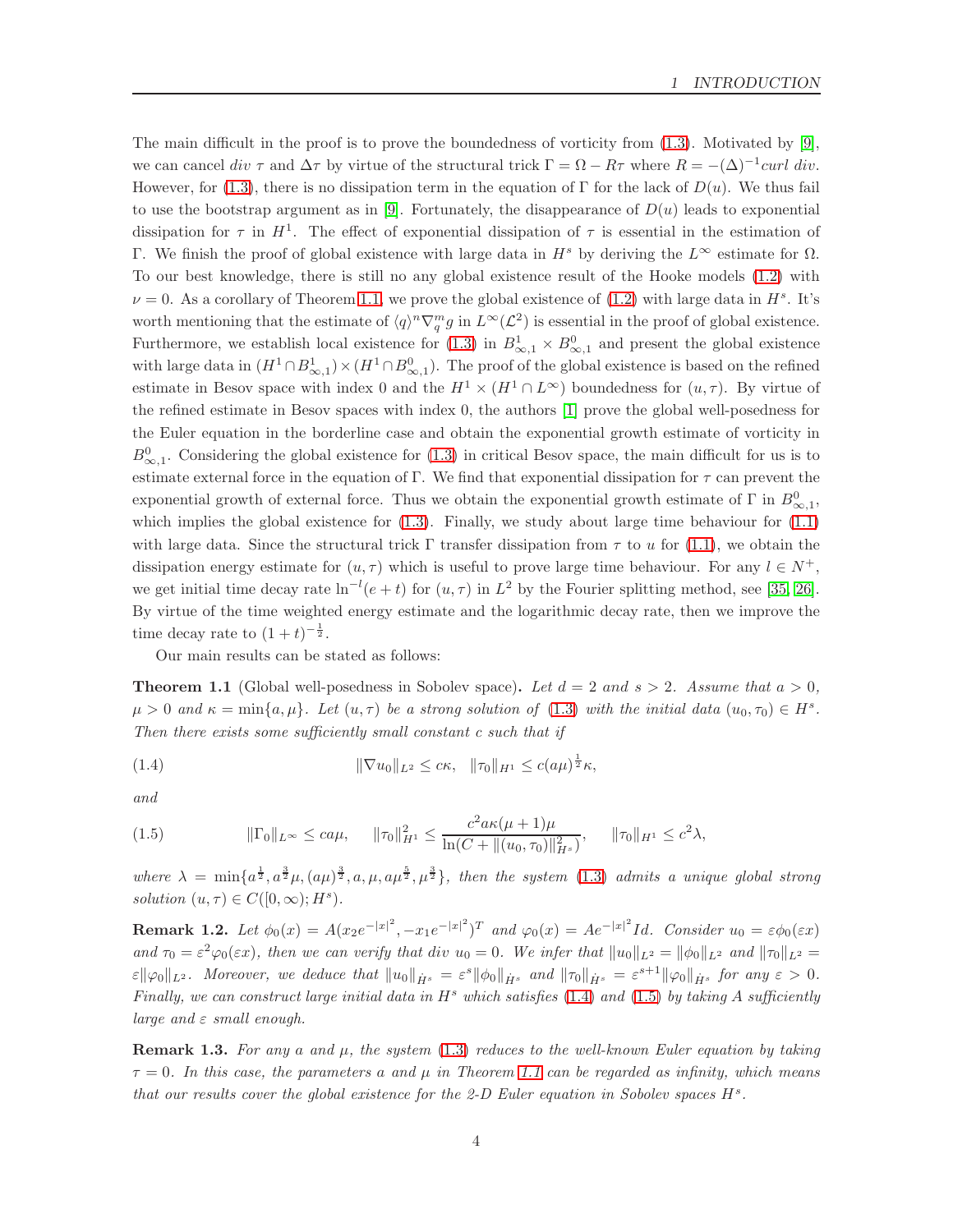Remark 1.4. Notice that equations [\(1.3\)](#page-2-3) contain more solutions than equations [\(1.2\)](#page-1-2). In the Corollary [3.6,](#page-15-1) we establish the connection between the solutions  $(u, \tau)$  of  $(1.3)$  constructed in Theorem [1.1](#page-3-0) and the solutions  $(u, \psi)$  of  $(1.2)$ .

<span id="page-4-0"></span>**Theorem 1.5** (Global well-posedness in critical Besov space). Let  $d = 2$ . Assume that  $a > 0$ ,  $\mu > 0$  and  $\beta = \min\{a^{\frac{1}{8}}, a^2\}$ . Let  $(u, \tau)$  be a strong solution of [\(1.3\)](#page-2-3) with the initial data  $(u_0, \tau_0) \in$  $(H<sup>1</sup> \cap B<sup>1</sup><sub>\infty,1</sub>) \times (H<sup>1</sup> \cap B<sup>0</sup><sub>\infty,1</sub>)$ . Then there exists some sufficiently small constant c such that if

<span id="page-4-2"></span>(1.6) 
$$
\|(\nabla u_0, \tau_0)\|_{B^0_{\infty, 1}} \leq c\beta,
$$

and

<span id="page-4-3"></span>kτ0kL<sup>4</sup> ≤ cβ min{µ 1 <sup>2</sup> , 1}, H0(kτ0kB0∞,<sup>1</sup> + kτ0kL<sup>4</sup> ) ≤ cβ min{µ 2 (1.7) β, µ, aµ, β},

where  $H_0 = \|(u_0, \tau_0)\|_{H^1}^2 e^{\frac{6}{a\mu} + \frac{6}{a\mu} \|\tau_0\|_{L^\infty}^2 + 3\mu^{-2} \|\tau_0\|_{L^2}^2}$ , then the system [\(1.3\)](#page-2-3) admits a global strong solution  $(u,\tau)\in C\big([0,\infty);(H^1\cap B^1_{\infty,1})\times (H^1\cap B^0_{\infty,1})\big).$ 

**Remark 1.6.** Let  $h(x) = \sum_{n=1}^{N} \frac{1}{x^{2n}}$  $k \geq 1$  $\frac{1}{2^{\frac{3}{2}k}k^{\frac{1}{2}}}h_k(x)$  with  $h_k(x)$  given by the Fourier transform  $\hat{h}_k(\xi) = i\varphi(2^{-k}\xi)$ , where  $\varphi$  is given in Proposition [2.1.](#page-5-1) Let  $\phi_0(x) = (x_2 e^{-|x|^2}, -x_1 e^{-|x|^2})^T$  and  $\varphi_0(x) = h(x)Id$ . Set  $\varepsilon \in (0,1)$  and positive integer N such that  $\sum_{k=1}^{N} \frac{1}{k} \approx \varepsilon^{-1} ||\varphi||_{L^2}^{-2}$ . Consider  $u_0 = \varepsilon^{-\frac{1}{2}} \phi_0(\varepsilon x)$  and  $\tau_0 =$  $k \geq 1$  $\varepsilon^{10}\varphi_0(x)$ , then we can verify that div  $u_0 = 0$ . We infer that  $||u_0||_{H^1} = \varepsilon^{-\frac{3}{2}} ||\phi_0||_{L^2} + \varepsilon^{-\frac{1}{2}} ||\phi_0||_{\dot{H}^1}$  and  $\|\tau_0\|_{L^2} = \sum_{i=1}^{N}$  $k\geq 1$  $\varepsilon^{10}$  $\frac{\varepsilon^{10}}{2^{3k}k} \|h_k(x)\|_{L^2}^2 \lesssim \varepsilon^{10}$ . Moreover, we obtain  $\|\tau_0\|_{\dot{H}^1}^2 = \varepsilon^{10} \|\varphi_0\|_{\dot{B}_{2,2}^1}^2 = \sum_{k>1}^N$  $k\geq 1$  $\varepsilon^{10}$  $\frac{\varepsilon^{10}}{2^k k} \|h_k(x)\|_{L^2}^2 =$  $\sum_{i=1}^{N}$  $k\geq 1$  $\varepsilon^{10}$  $\frac{d}{d\kappa} \|\varphi\|_{L^2}^2 \approx \varepsilon^{-1}$ . Furthermore, we deduce that  $\|u_0\|_{B^0_{\infty,1}} \approx \varepsilon^{-\frac{1}{2}} \|\phi_0\|_{B^0_{\infty,1}}$ ,  $\|\nabla u_0\|_{B^0_{\infty,1}} \leq \varepsilon^{\frac{1}{2}} \|\phi_0\|_{B^1_{\infty,1}}$ and  $\|\tau_0\|_{B^0_{\infty,1}} \leq \sum_{k=1}^N$  $k \geq 1$  $2^{-\frac{1}{2}k}\|\varphi\|_{L^1}\varepsilon^{10}\lesssim \varepsilon^{10}$ . Finally, we can construct large initial data in  $(H^1\cap B^1_{\infty,1})\times$  $(H<sup>1</sup> ∩ B<sup>0</sup><sub>∞,1</sub>)$  by taking  $\varepsilon$  small enough. It should be underlined that the initial data  $||u_0||_{H<sup>1</sup> ∩ B<sup>0</sup><sub>∞,1</sub>}$  and  $\|\tau_0\|_{H^1}$  is large.

**Remark 1.7.** For any a and  $\mu$ , the system [\(1.3\)](#page-2-3) reduces to the well-known Euler equation by taking  $\tau = 0$ . In this case, the parameters a and  $\mu$  in Theorem [1.5](#page-4-0) can be regarded as infinity, which means that our results cover the global existence for the 2-D Euler equation in critical Besov space  $B_{\infty,1}^1$  [\[1\]](#page-29-13).

<span id="page-4-1"></span>**Theorem 1.8** (Large time behaviour). Let  $(u, \tau)$  be a strong solution of [\(1.1\)](#page-1-1) with the initial data  $(u_0, \tau_0)$  under the condition in Theorem [5.1.](#page-26-1) In addition, if  $(u_0, \tau_0) \in L^1$ , then there exists  $C > 0$  such that for every  $t > 0$  we have

(1.8) 
$$
\|(u,\tau)\|_{H^1} \leq C(1+t)^{-\frac{1}{2}}.
$$

Remark 1.9. Notice that Theorem [5.1](#page-26-1) don't provide any information for the global solution of  $(1.1)$ in  $L^{\infty}([0,\infty); H^s)$  with some large initial data. However, by virtue of the Fourier splitting method and the time weighted energy estimate, we can prove the large time behaviour by taking full advantage of the  $H^1$  energy estimation [\(5.2\)](#page-26-2) and the low-frequency assumption  $(u_0, \tau_0) \in L^1$ . The proof does not involve the higher derivative, which is useful in studying large time behaviour of global solutions with some large initial data.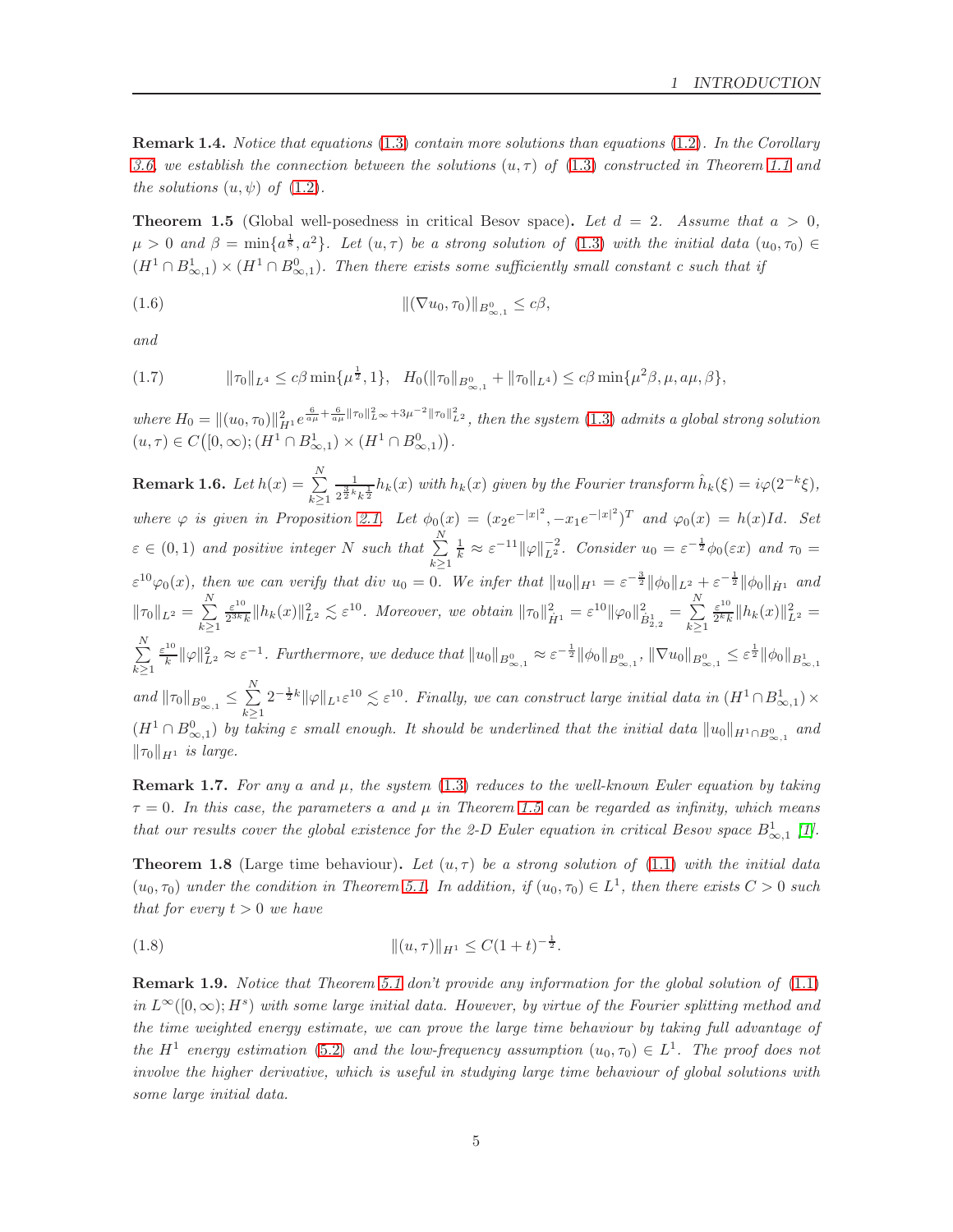Remark 1.10. The conclusions in Theorem [1.8](#page-4-1) and Theorems [1.1,](#page-3-0) [1.5](#page-4-0) reveal the essential difference between [\(1.1\)](#page-1-1) and [\(1.3\)](#page-2-3). More precisely, the solutions  $(u, \tau)$  of [\(1.2\)](#page-1-2) with  $\nu = 0$  decay in  $H^1$ , while the solutions u of [\(1.3\)](#page-2-3) are bounded in  $H^1$ . Moreover, u conserve in  $L^2$  whenever  $\tau = 0$ . Such observation reflects the obstacle of global approximation in  $H^s$  between [\(1.1\)](#page-1-1) and [\(1.3\)](#page-2-3).

The paper is organized as follows. In Section 2 we introduce some notations and give some preliminaries which will be used in the sequel. In Section 3 we prove that the 2-D co-rotation Oldroyd-B type model admits a unique global strong solution in Sobolev space. As a corollary, we prove the global existence of the Hooke models near equilibrium. In Section 4 we prove that the 2-D co-rotation Oldroyd-B type model admits a global strong solution in critical Besov space. In Section 5 we study the  $H<sup>1</sup>$  decay of global solutions to the general Oldroyd-B type model for  $d = 2$  by virtue of the Fourier spiltting method.

### <span id="page-5-0"></span>2 Preliminaries

In this section we introduce some notations and useful lemmas which will be used in the sequel.

Let  $\psi_{\infty}(q) = \frac{e^{-\mathcal{U}(q)}}{\int_{\mathcal{A}} e^{-\mathcal{U}(q)}}$  $\frac{e^{-\mathcal{U}(q)}}{\int_{\mathbb{R}^d} e^{-\mathcal{U}(q)} dq}$ . For  $p \geq 1$ , we denote by  $\mathcal{L}^p$  the space

$$
\mathcal{L}^p = \{ \psi \big| ||\psi||^p_{\mathcal{L}^p} = \int_{\mathbb{R}^d} \psi_\infty |\psi|^p dq < \infty \}.
$$

We will use the notation  $L_x^p(\mathcal{L}^{p'})$  to denote  $L^p(\mathbb{R}^d; \mathcal{L}^{p'})$ :

$$
L_x^p(\mathcal{L}^{p'}) = \{ \psi \, \big| \, \|\psi\|_{L_x^p(\mathcal{L}^{p'})} = (\int_{\mathbb{R}^d} (\int_{\mathbb{R}^d} \psi_\infty |\psi|^{p'} dq)^{\frac{p}{p'}} dx)^{\frac{1}{p}} < \infty \}.
$$

We now recall the Littlewood-Paley decomposition theory and and Besov spaces.

<span id="page-5-1"></span>**Proposition 2.1.** [\[1\]](#page-29-13) Let C be the annulus  $\{\xi \in \mathbb{R}^d : \frac{3}{4} \leq |\xi| \leq \frac{8}{3}\}$ . There exist radial functions  $\chi$  and  $\varphi$ , valued in the interval  $[0,1]$ , belonging respectively to  $\mathcal{D}(B(0,\frac{4}{3}))$  and  $\mathcal{D}(\mathcal{C})$ , and such that

$$
\forall \xi \in \mathbb{R}^d, \ \chi(\xi) + \sum_{j\geq 0} \varphi(2^{-j}\xi) = 1,
$$

$$
\forall \xi \in \mathbb{R}^d \setminus \{0\}, \ \sum_{j\in \mathbb{Z}} \varphi(2^{-j}\xi) = 1,
$$

$$
|j - j'| \geq 2 \Rightarrow \text{Supp } \varphi(2^{-j} \cdot) \cap \text{Supp } \varphi(2^{-j'} \cdot) = \emptyset,
$$

$$
j \geq 1 \Rightarrow \text{Supp } \chi(\cdot) \cap \text{Supp } \varphi(2^{-j} \cdot) = \emptyset.
$$

The set  $\widetilde{C} = B(0, \frac{2}{3}) + C$  is an annulus, and we have

$$
|j - j'| \ge 5 \Rightarrow 2^{j}C \cap 2^{j'}\widetilde{C} = \emptyset.
$$

Further, we have

$$
\forall \xi \in \mathbb{R}^d, \ \frac{1}{2} \le \chi^2(\xi) + \sum_{j \ge 0} \varphi^2(2^{-j}\xi) \le 1,
$$
  

$$
\forall \xi \in \mathbb{R}^d \setminus \{0\}, \ \frac{1}{2} \le \sum_{j \in \mathbb{Z}} \varphi^2(2^{-j}\xi) \le 1.
$$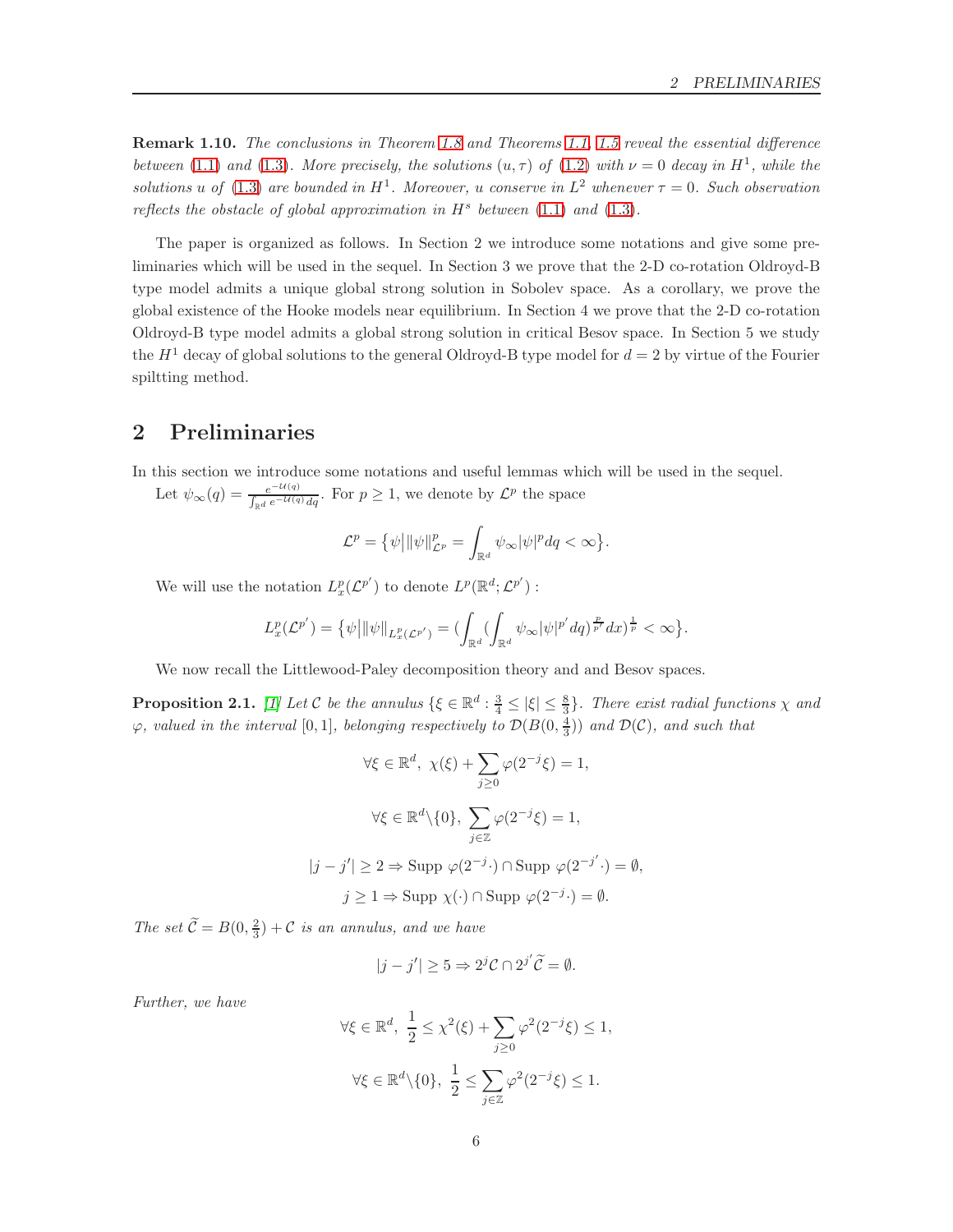F represents the Fourier transform and its inverse is denoted by  $\mathcal{F}^{-1}$ . Let u be a tempered distribution in  $\mathcal{S}'(\mathbb{R}^d)$ . For all  $j \in \mathbb{Z}$ , define

$$
\Delta_j u=0 \ \ \text{if} \ \ j\leq -2, \quad \Delta_{-1} u=\mathcal{F}^{-1}(\chi \mathcal{F} u), \quad \Delta_j u=\mathcal{F}^{-1}(\varphi(2^{-j}\cdot)\mathcal{F} u) \ \ \text{if} \ \ j\geq 0, \quad S_j u=\sum_{j'
$$

Then the Littlewood-Paley decomposition is given as follows:

$$
u = \sum_{j \in \mathbb{Z}} \Delta_j u \quad \text{in } \mathcal{S}'(\mathbb{R}^d).
$$

Let  $s \in \mathbb{R}, 1 \leq p, r \leq \infty$ . The nonhomogeneous Besov space  $B_{p,r}^s$  and  $B_{p,r}^s(\mathcal{L}^{p'})$  is defined by

<span id="page-6-0"></span>
$$
B_{p,r}^s = \{ u \in S' : ||u||_{B_{p,r}^s} = \left\| (2^{js} \|\Delta_j u\|_{L^p})_j \right\|_{l^r(\mathbb{Z})} < \infty \},
$$
  

$$
B_{p,r}^s(\mathcal{L}^{p'}) = \{ \phi \in S' : ||\phi||_{B_{p,r}^s(\mathcal{L}^{p'})} = \left\| (2^{js} \|\Delta_j \phi\|_{L_x^p(\mathcal{L}^{p'})})_j \right\|_{l^r(\mathbb{Z})} < \infty \}.
$$

The transport-diffusion equation is given as follows:

(2.1) 
$$
\begin{cases} f_t + v \cdot \nabla f - \nu \Delta f = g, \ div \ v = 0, \\ f(0, x) = f_0(x), \\ x \in \mathbb{R}^d, \ t > 0. \end{cases}
$$

<span id="page-6-2"></span>**Lemma 2.2.** [\[1\]](#page-29-13) Let  $1 \leq p_1 \leq p \leq \infty$ ,  $1 \leq r \leq \infty$   $s \geq -1-d \min(\frac{1}{p_1}, \frac{1}{p'})$ . There exists a constant C and  $1 \leq \rho_1 \leq \rho \leq \infty$  such that for all solutions  $f \in L^{\infty}([0,T];B_{p,r}^s)$  of  $(2.1)$  with initial data fo in  $B^s_{p,r}$ , and g in  $\tilde{L}^{\rho_1}([0,T); B^{s-2+\frac{2}{\rho_1}}_{p,r})$ , we have

(2.2) 
$$
\nu^{\frac{1}{\rho}} \|f(t)\|_{\tilde{L}_T^{\rho} B_{p,r}^{s+\frac{2}{\rho}}} \leq C e^{C(1+\nu T)^{\frac{1}{\rho}}V_{p_1}(T)} \Big( (1+\nu T)^{\frac{1}{\rho}} \|f_0\|_{B_{p,r}^s} + (1+\nu T)^{1+\frac{1}{\rho}-\frac{1}{\rho_1}} \nu^{\frac{1}{\rho_1}-1} \|g\|_{\tilde{L}_T^{\rho_1} B_{p,r}^{s-2+\frac{2}{\rho_1}}}\Big),
$$

with

$$
V'_{p_1}(t) = \left\{ \begin{array}{l} \|\nabla v\|_{B^{\frac{d}{p_1}}, \quad \textit{if } s < 1 + \frac{d}{p_1}, \\ \|\nabla v\|_{B^{s-1}_{p_1,r}}, \quad \textit{if } s > 1 + \frac{1}{p_1} \textit{ or } (s = 1 + \frac{1}{p_1}, \ r = 1). \end{array} \right.
$$

The following refined estimate in Besov spaces with index 0 is crucial to estimate Γ.

**Lemma 2.3.** [\[1\]](#page-29-13) Assume that v is divergence-free and that f satisfies [\(2.1\)](#page-6-0) with  $\nu = 0$ . There exists a constant C, depending only on d, such that for all  $1 \leq p, r \leq \infty$  and  $t \in [0, T]$ , we have

<span id="page-6-3"></span>(2.3) 
$$
||f||_{\tilde{L}^{\infty}_{t}(B_{p,r}^{0})} \leq C(||f_{0}||_{B_{p,r}^{0}} + ||g||_{L^{1}_{t}(B_{p,r}^{0})})(1 + V(t))
$$

with  $V(t) = C \int_0^t ||\nabla v||_{L^\infty} ds.$ 

We have the following product laws:

<span id="page-6-1"></span>**Lemma 2.4.** [\[1\]](#page-29-13) For any  $\epsilon > 0$ , there exists  $C > 0$  such that

$$
||uv||_{B^0_{\infty,1}} \leq C(||u||_{L^{\infty}}||v||_{B^0_{\infty,1}} + ||u||_{B^0_{\infty,1}}||v||_{B^{\epsilon}_{\infty,\infty}}).
$$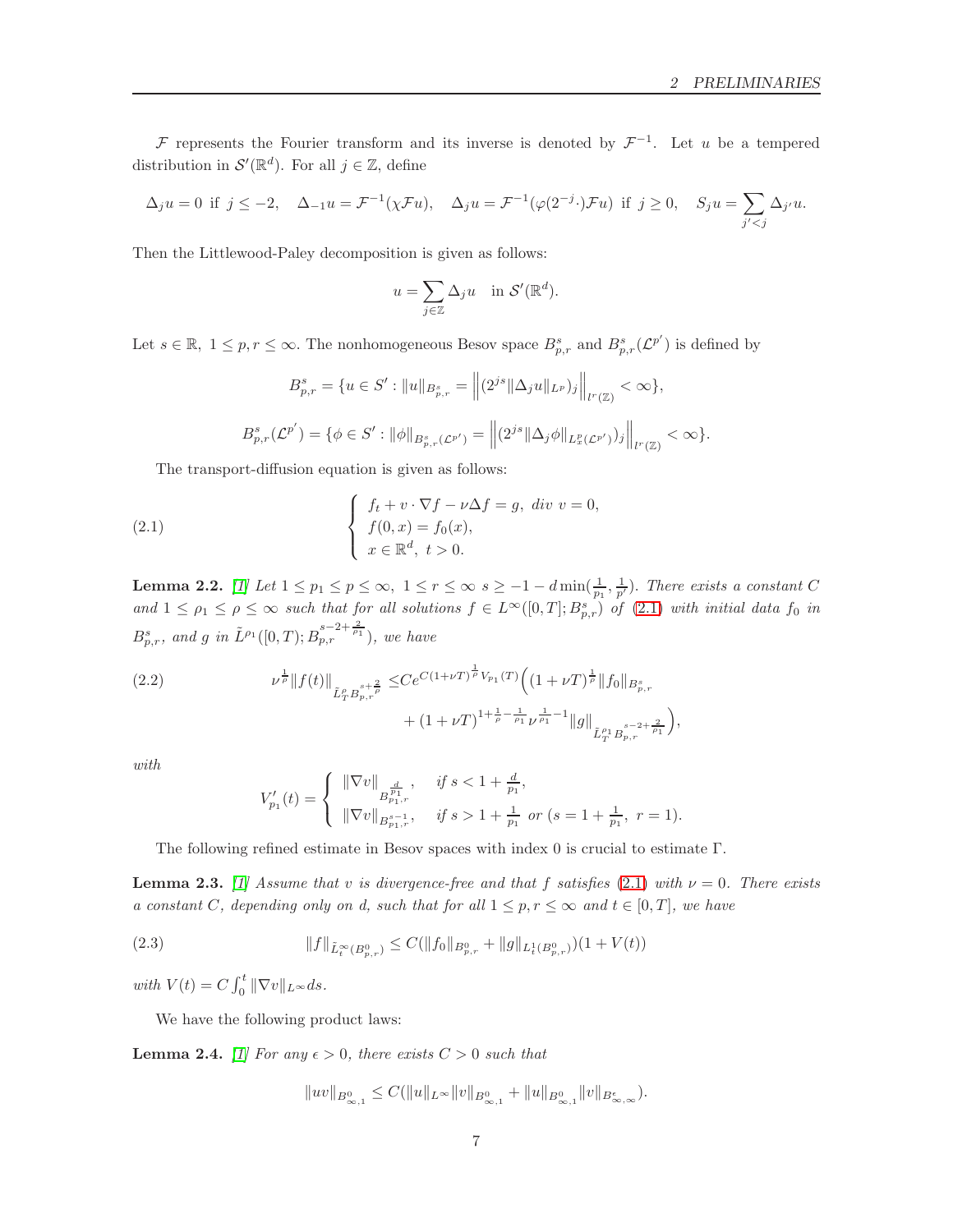We introduce the following lemma to describes the action of the heat equation.

<span id="page-7-4"></span>**Lemma 2.5.** [\[1\]](#page-29-13) Let C be an annulus. Positive constants c and C exist such that for any  $p \in [1, +\infty]$ and any couple  $(t, \lambda)$  of positive real numbers, we have

(2.4) 
$$
Supp\hat{u} \subset \lambda \mathcal{C} \Rightarrow \|e^{t\Delta}u\|_{L^p} \le Ce^{-ct\lambda^2} \|u\|_{L^p}.
$$

The following commutator lemma is useful to estimate Γ.

<span id="page-7-2"></span>**Lemma 2.6.** [\[9,](#page-29-0) [12,](#page-29-14) [16\]](#page-30-13) Let div  $u = 0$  and  $R = \Delta^{-1}$ curl div. Then we have (1) There exists a constant C such that

kRτkB<sup>0</sup> (2.5) <sup>∞</sup>,<sup>∞</sup> ≤ CkτkL<sup>∞</sup>.

(2) For every  $(p, r) \in [2, \infty) \times [1, \infty]$ , there exists a constant  $C = C(p, r)$  such that

(2.6) 
$$
||R, u \cdot \nabla] \tau ||_{B^0_{p,r}} \leq C ||\nabla u||_{L^p} (||\tau||_{B^0_{\infty,r}} + ||\tau||_{L^p}).
$$

(3) For every  $(r, p) \in [1, \infty) \times (1, \infty)$  and  $\varepsilon > 0$ , there exists a constant  $C = C(r, \varepsilon)$  such that

(2.7) 
$$
\| [R, u \cdot \nabla] \tau \|_{B^0_{\infty, r}} \leq C (\|\omega\|_{L^\infty} + \|\omega\|_{L^p}) (\|\tau\|_{B^{\varepsilon}_{\infty, r}} + \|\tau\|_{L^p}).
$$

The following lemma is the Gagliardo-Nirenberg inequality of Sobolev type.

<span id="page-7-0"></span>**Lemma 2.7.** [\[32\]](#page-30-14) Let  $d \geq 2$ ,  $p \in [2, +\infty)$  and  $0 \leq s$ ,  $s_1 \leq s_2$ , then there exists a constant C such that  $\|\Lambda^s f\|_{L^p} \leq C \|\Lambda^{s_1} f\|_{L^2}^{1-\theta} \|\Lambda^{s_2} f\|_{L^2}^{\theta},$ 

where  $0 \le \theta \le 1$  and  $\theta$  satisfy

$$
s + d(\frac{1}{2} - \frac{1}{p}) = s_1(1 - \theta) + \theta s_2.
$$

Note that we require that  $0 < \theta < 1, 0 \le s_1 \le s$ , when  $p = \infty$ .

We introduce a commutator lemma.

<span id="page-7-1"></span>**Lemma 2.8.** [\[31\]](#page-30-15) Let  $s \ge 1$ ,  $p, p_1, p_4 \in (1, \infty)$  and  $\frac{1}{p} = \frac{1}{p_1} + \frac{1}{p_2} = \frac{1}{p_3} + \frac{1}{p_4}$ , then we have

(2.8) 
$$
\|[\Lambda^s, f]g\|_{L^p} \leq C(\|\Lambda^s f\|_{L^{p_1}} \|g\|_{L^{p_2}} + \|\nabla f\|_{L^{p_3}} \|\Lambda^{s-1} g\|_{L^{p_4}}),
$$

and

k[Λ<sup>s</sup> , f]gkLp(L2) ≤ C(kΛ s fkLp<sup>1</sup> kgkLp2(L2) + k∇fkLp<sup>3</sup> kΛ s−1 gkLp4(L<sup>2</sup> (2.9) )).

The following lemma will be useful in the proof of the global existence for the Hooke models.

<span id="page-7-3"></span>**Lemma 2.9.** [\[17\]](#page-30-16) Assume  $g \in H^s(\mathcal{L}^2)$  with  $\int_{\mathbb{R}^d} g\psi_\infty dq = 0$ , then there exists a constant C such that

(2.10) 
$$
\|\nabla_q \mathcal{U}g\|_{H^s(\mathcal{L}^2)} + \|qg\|_{H^s(\mathcal{L}^2)} \leq C \|\nabla_q g\|_{H^s(\mathcal{L}^2)},
$$

and

(2.11) 
$$
\|q\nabla_q \mathcal{U}g\|_{H^s(\mathcal{L}^2)} + \| |q|^2 g\|_{H^s(\mathcal{L}^2)} \leq C \| \langle q \rangle \nabla_q g\|_{H^s(\mathcal{L}^2)}.
$$

Moreover,

$$
(2.12) \t\t ||q\nabla_q U \nabla_\beta^{\alpha} g||_{L^2(\mathcal{L}^2)} + ||q|^2 \nabla_\beta^{\alpha} g||_{L^2(\mathcal{L}^2)} \leq C(||\langle q \rangle \nabla_q \nabla_\beta^{\alpha} g||_{L^2(\mathcal{L}^2)} + ||\nabla_\beta^{\alpha} g||_{L^2(\mathcal{L}^2)}).
$$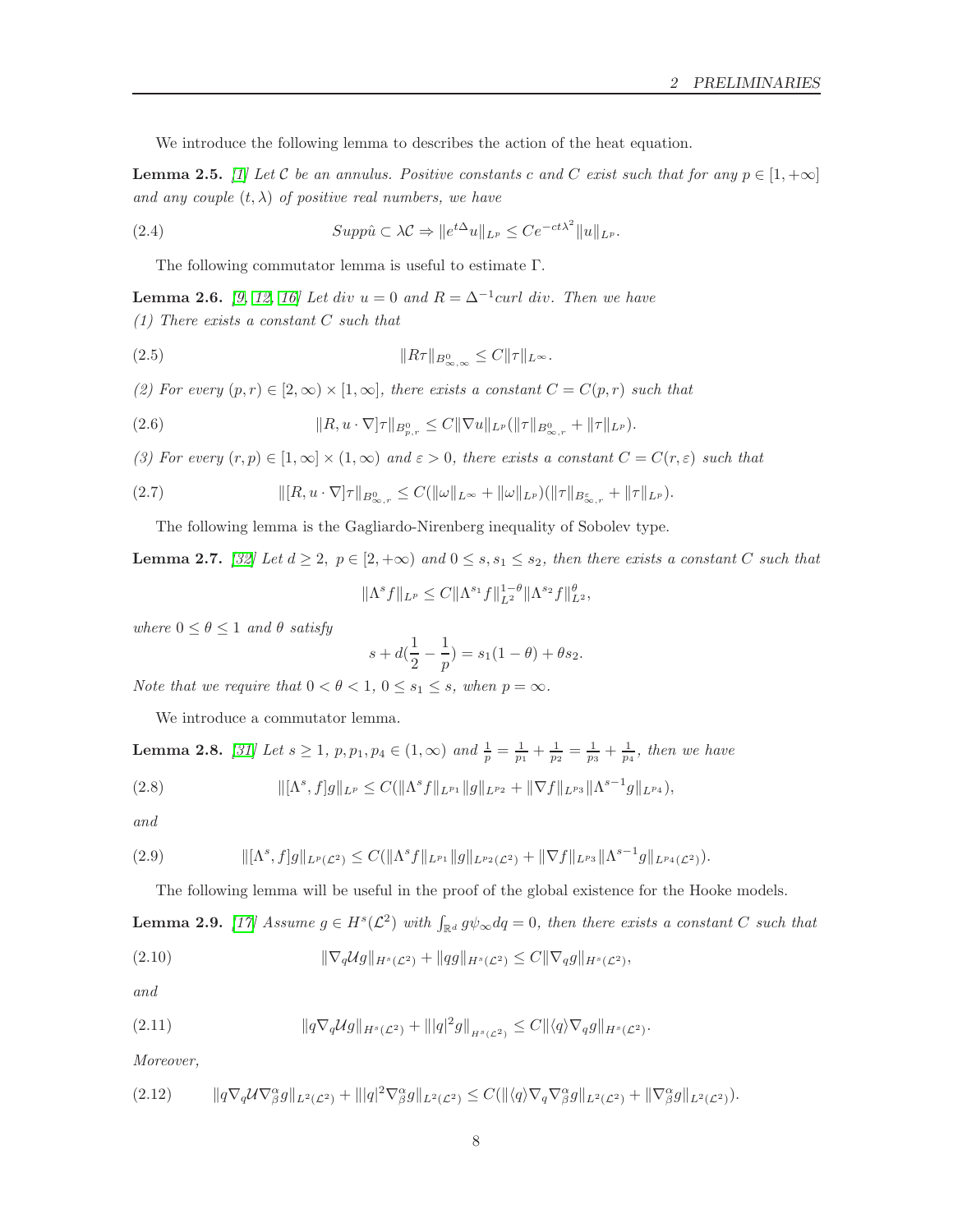The following lemma is about Calderon-Zygmund operator.

<span id="page-8-2"></span>**Lemma 2.10.** [\[1,](#page-29-13) [9\]](#page-29-0) (1) For any  $a \in [1,\infty)$  and  $b \in [1,\infty]$ , there exists positive constant C such that

(2.13) 
$$
\|\Delta_{-1}\nabla v\|_{L^{\infty}} \leq C \min\{\|\Omega\|_{L^{a}},\|v\|_{L^{b}}\}.
$$

(2) For all  $s \in \mathbb{R}$  and  $1 \leq p, r \leq \infty$ , there exists a constant C' such that

(2.14) 
$$
\| (Id - \Delta_{-1}) Rf \|_{B^s_{p,r}} \le C' \| f \|_{B^s_{p,r}}.
$$

From Lemma [2.10,](#page-8-2) we immediately infer the following estimate:

<span id="page-8-5"></span>**Lemma 2.11.** [\[1,](#page-29-13) [9\]](#page-29-0) There exists positive constant  $C$  such that

(2.15) 
$$
||u||_{L^{\infty}} \leq C(||u||_{L^{2}} + ||\Omega||_{L^{\infty}}).
$$

We introduce a interpolation inequality.

<span id="page-8-3"></span>**Lemma 2.12.** Let  $s > \frac{d}{2}$ . Then there exist  $C > 0$  such that

$$
||u||_{L^{\infty}} \le ||u||_{B^{0}_{\infty,1}} \le C||u||_{B^{0}_{\infty,\infty}} \ln(e+||u||_{H^{s}}) + C.
$$

Proof. According to the Littlewood-Paley decomposition theory, we have

$$
||u||_{L^{\infty}} \le ||u||_{B^{0}_{\infty,1}} = \sum_{-1 \le j \le N} ||\Delta_{j}u||_{L^{\infty}} + \sum_{j \ge N} ||\Delta_{j}u||_{L^{\infty}},
$$

for integer  $N > 0$  which will be chosen later on. There exist  $C > 0$  such that

$$
\Sigma_{-1 \le j \le N} \|\Delta_j u\|_{L^\infty} \le NC \|u\|_{B^0_{\infty,\infty}},
$$

and

$$
\Sigma_{j\geq N} \|\Delta_j u\|_{L^\infty} \leq C 2^{-N(s-\frac{d}{2})} \|u\|_{H^s}.
$$

Consider  $N = \left[\frac{\ln(e + ||u||_{H^s})}{s - \frac{d}{2}}\right] + 1$ , then we complete the proof of Lemma [2.12.](#page-8-3)

 $\Box$ 

## <span id="page-8-0"></span>3 Global solutions for co-rotation case in Sobolev space

In this section, we are concerned with global solutions to the co-rotation Oldroyd-B type model in Sobolev space. We divide it into three steps to prove Theorem [1.1.](#page-3-0)

#### <span id="page-8-1"></span>3.1. Energy estimate

From now on, we derive the energy estimate which is useful to prove global existence. We prove conservation laws and boundness for [\(1.3\)](#page-2-3) in the following propositions.

<span id="page-8-4"></span>**Proposition 3.1.** Set  $p \in [2,\infty]$ . Suppose  $(u,\tau)$  is a smooth solution to (1.[3\)](#page-2-3) with  $\tau_0$  in  $L^p$ . Then we obtain

(3.1) 
$$
\|\tau\|_{L^p} \le \|\tau_0\|_{L^p} e^{-at},
$$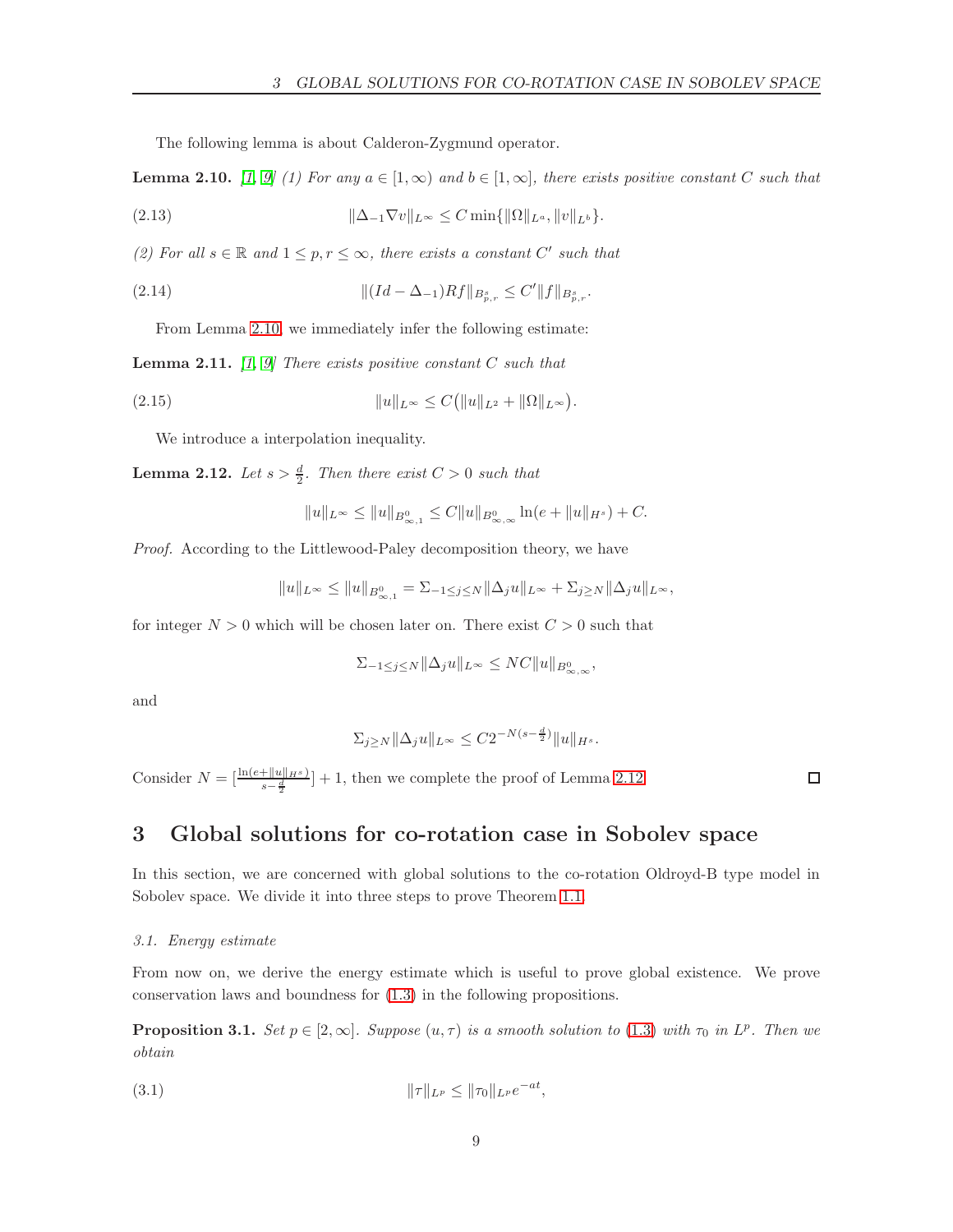*Proof.* Let  $\tilde{\tau}^{ij} = \tau^{ij} e^{at}$ , we infer from  $(1.3)_2$  $(1.3)_2$  $(1.3)_2$  that

<span id="page-9-0"></span>(3.2) 
$$
\partial_t \tilde{\tau}^{ij} + u \cdot \nabla \tilde{\tau}^{ij} + Q(\Omega^{ik}, \tilde{\tau}^{kj}) = \Delta \tilde{\tau}^{ij}.
$$

Applying inner product with  $\tilde{\tau}^{ij}|\tilde{\tau}|^{p-2}$  to [\(3.2\)](#page-9-0) and summing up i, j, we get

<span id="page-9-1"></span>(3.3) 
$$
\frac{1}{p} \frac{d}{dt} ||\tilde{\tau}||_{L^p}^p = \Sigma_{i,j=1}^2 \int_{\mathbb{R}^2} \tilde{\tau}^{ij} |\tilde{\tau}|^{p-2} \Delta \tilde{\tau}^{ij} dx.
$$

Notice that

<span id="page-9-2"></span>(3.4) 
$$
\int_{\mathbb{R}^2} \tilde{\tau}^{ij} |\tilde{\tau}|^{p-2} \Delta \tilde{\tau}^{ij} dx = - \int_{\mathbb{R}^2} \nabla^k \tilde{\tau}^{ij} |\tilde{\tau}|^{p-2} \nabla^k \tilde{\tau}^{ij} dx - \int_{\mathbb{R}^2} \tau^{ij} \tilde{\tau}^{ij} \nabla^k \tilde{\tau}^{ij} |\tilde{\tau}|^{p-4} \nabla^k \tilde{\tau}^{ij} dx
$$

$$
= - \int_{\mathbb{R}^2} (\nabla^k \tilde{\tau}^{ij})^2 |\tilde{\tau}|^{p-2} dx - \frac{1}{4} \int_{\mathbb{R}^2} (\nabla^k (\tilde{\tau}^{ij})^2)^2 |\tilde{\tau}|^{p-4} dx.
$$

According to [\(3.3\)](#page-9-1) and [\(3.4\)](#page-9-2), we obtain

$$
\frac{1}{p}\frac{d}{dt}\|\tilde{\tau}\|_{L^p}^p \le 0,
$$

which implies that

(3.6) 
$$
\|\tilde{\tau}\|_{L^p} \le \|\tau_0\|_{L^p}.
$$

We thus complete the proof of Proposition [3.1.](#page-8-4)

<span id="page-9-6"></span>**Proposition 3.2.** Let  $(u, \tau) \in C([0, T]; H^s) \times C([0, T]; H^s) \cap L^2([0, T]; H^{s+1})$  be a solution for  $(1.3)$ . Then we obtain

<span id="page-9-7"></span>
$$
(3.7) \t\t ||u||_{L^{2}} \leq ||u_{0}||_{L^{2}} + (4\mu a)^{-\frac{1}{2}} ||\tau_{0}||_{L^{2}}, \t e^{2at} ||\tau||_{L^{2}}^{2} + 2\mu \int_{0}^{t} e^{2as} ||\nabla \tau||_{L^{2}}^{2} ds = ||\tau_{0}||_{L^{2}}^{2},
$$

Moreover, for any  $t \in [0, T]$ , if  $\|\nabla u(t)\|_{L^2} \leq 4c\kappa$  with  $\kappa = \min\{a, \mu\}$  and sufficiently small constant c, then we obtain

(3.8) 
$$
e^{at} \|\tau\|_{H^1}^2 + \mu \int_0^t e^{as} \|\nabla \tau\|_{H^1}^2 ds \le \|\tau_0\|_{H^1}^2,
$$

and

(3.9) 
$$
\|\nabla u\|_{L^2} \le \|\nabla u_0\|_{L^2} + (\mu a)^{-\frac{1}{2}} \|\tau_0\|_{H^1}.
$$

*Proof.* Firstly, we consider the  $L^2$  estimate of  $(u, \tau)$ . Taking the  $L^2$  inner product with  $\tau$  to  $(1.3)_2$ , we obtain

<span id="page-9-4"></span>(3.10) 
$$
\frac{1}{2}\frac{d}{dt}\|\tau\|_{L^2}^2 + a\|\tau\|_{L^2}^2 + \mu\|\nabla\tau\|_{L^2}^2 = 0,
$$

which implies that

<span id="page-9-5"></span>(3.11) 
$$
e^{2at} \|\tau\|_{L^2}^2 + 2\mu \int_0^t e^{2as} \|\nabla \tau\|_{L^2}^2 ds = \|\tau_0\|_{L^2}^2.
$$

Taking the  $L^2$  inner product with u to  $(1.3)_1$ , we obtain

<span id="page-9-3"></span>(3.12) 
$$
\frac{d}{dt} ||u||_{L^2} \le ||\nabla \tau||_{L^2}.
$$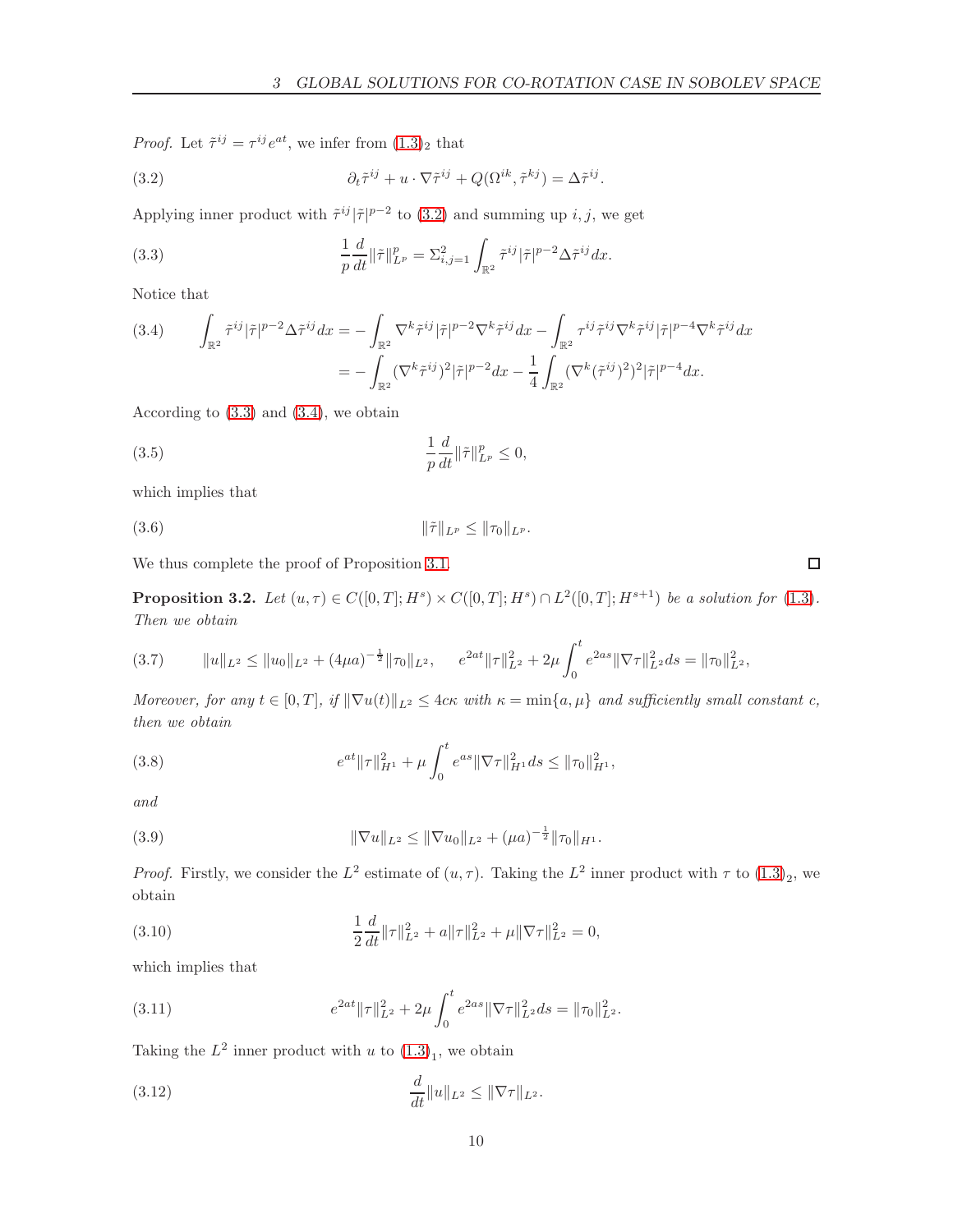Integrating  $(3.12)$  over  $[0, t]$  with s, we deduce that

$$
||u||_{L^2} \le ||u_0||_{L^2} + \int_0^t ||\nabla \tau||_{L^2} ds
$$
  
\n
$$
\le ||u_0||_{L^2} + (\int_0^t e^{2as} ||\nabla \tau||_{L^2}^2 ds)^{\frac{1}{2}} (\int_0^t e^{-2as} ds)^{\frac{1}{2}}
$$
  
\n
$$
\le ||u_0||_{L^2} + (4\mu a)^{-\frac{1}{2}} ||\tau_0||_{L^2}.
$$

Notice that  $(u, \tau)$  are bound in  $L^2$ . Taking the  $L^2$  inner product with  $\Delta \tau$  to  $(1.3)_2$  and using Lemma [2.7,](#page-7-0) we have

<span id="page-10-0"></span>(3.13) 
$$
\frac{1}{2}\frac{d}{dt}\|\nabla\tau\|_{L^2}^2 + a\|\nabla\tau\|_{L^2}^2 + \mu\|\nabla^2\tau\|_{L^2}^2 = -\langle u \cdot \nabla\tau, \Delta\tau \rangle + \langle Q(\Omega, \tau), \Delta\tau \rangle
$$

$$
\leq C\|\nabla u\|_{L^2}\|\nabla\tau\|_{L^2}\|\nabla^2\tau\|_{L^2} + C\|\Omega\|_{L^2}(\|\tau\|_{L^2} + \|\nabla^2\tau\|_{L^2})\|\Delta\tau\|_{L^2}.
$$

Adding up [\(3.10\)](#page-9-4) and [\(3.13\)](#page-10-0), we infer that

$$
(3.14) \qquad \frac{1}{2}\frac{d}{dt}\|\tau\|_{H^1}^2 + a\|\tau\|_{H^1}^2 + \mu\|\nabla\tau\|_{H^1}^2 \leq C(\|\nabla u\|_{L^2}\|\nabla\tau\|_{L^2} + \|\Omega\|_{L^2}\|\tau\|_{H^2})\|\nabla^2\tau\|_{L^2}.
$$

Assume that  $\|\nabla u\|_{L^2} \leq 4c \min\{a, \mu\}$  with sufficiently small constant c, then we obtain

<span id="page-10-3"></span>(3.15) 
$$
\frac{d}{dt} \|\tau\|_{H^1}^2 + a \|\tau\|_{H^1}^2 + \mu \|\nabla \tau\|_{H^1}^2 \leq 0,
$$

which implies that

<span id="page-10-2"></span>(3.16) 
$$
e^{at} \|\tau\|_{H^1}^2 + \mu \int_0^t e^{as} \|\nabla \tau\|_{H^1}^2 ds \le \|\tau_0\|_{H^1}^2.
$$

We now consider the  $L^2$  estimate of  $\nabla u$ . Taking the  $L^2$  inner product with  $\Delta u$  to  $(1.3)_2$ , we can deduce that  $\langle u \cdot \nabla u, \Delta u \rangle = 0$  with  $d = 2$  and div  $u = 0$ . Then we have

<span id="page-10-1"></span>(3.17) 
$$
\frac{d}{dt} \|\nabla u\|_{L^2} \le \|\nabla^2 \tau\|_{L^2}.
$$

Integrating  $(3.17)$  over  $[0, t]$  with s and using  $(3.16)$ , we deduce that

$$
\|\nabla u\|_{L^2}\leq \|\nabla u_0\|_{L^2}+\int_0^t \|\nabla^2 \tau\|_{L^2}ds\leq \|\nabla u_0\|_{L^2}+(\mu a)^{-\frac{1}{2}}\|\tau_0\|_{H^1}.
$$

Combining [\(3.11\)](#page-9-5) and [\(3.16\)](#page-10-2), we complete the proof of Proposition [3.2.](#page-9-6)

<span id="page-10-4"></span>Corollary 3.3. Under the conditions in Proposition [3.2,](#page-9-6) we have the following estimates:

(3.18) 
$$
\begin{cases} \n\int_0^t \|\tau\|_{H^1} ds \le a^{-\frac{1}{2}} \|\tau_0\|_{H^1},\\ \n\int_0^t \|\tau\|_{H^2} ds \le (a^{-\frac{1}{2}} + (\mu a)^{-\frac{1}{2}}) \|\tau_0\|_{H^1},\\ \n\int_0^t \|\tau\|_{H^2}^2 ds \le (a^{-1} + \mu^{-1}) \|\tau_0\|_{H^1}^2.\n\end{cases}
$$

Proof. Using [\(3.15\)](#page-10-3) and [\(3.16\)](#page-10-2), we can deduce that

$$
\int_0^t \|\tau\|_{H^1} ds \le (\int_0^t e^{-as} ds)^{\frac{1}{2}} \|\tau_0\|_{H^1} \le a^{-\frac{1}{2}} \|\tau_0\|_{H^1},
$$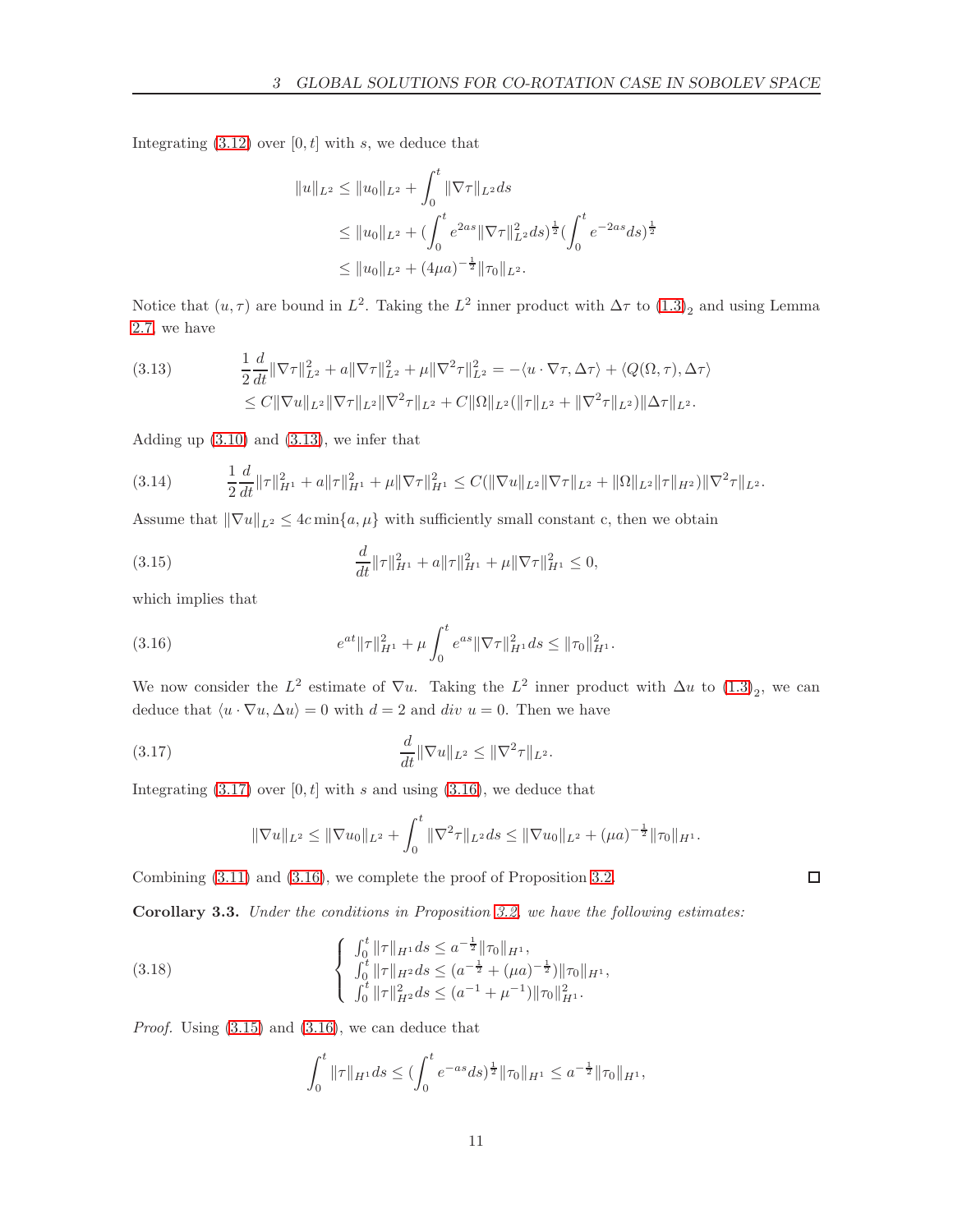and

$$
\int_0^t \|\tau\|_{H^2}^2 ds \le \int_0^t \|\tau\|_{H^1}^2 ds + \int_0^t \|\nabla^2 \tau\|_{L^2}^2 ds \le (a^{-1} + \mu^{-1}) \|\tau_0\|_{H^1}^2.
$$

Similarly, we have

$$
\int_0^t \|\tau\|_{H^2} ds \le \int_0^t \|\tau\|_{L^2} ds + \left(\int_0^t e^{-as} ds\right)^{\frac{1}{2}} \left(\int_0^t e^{as} \|\nabla \tau\|_{H^1}^2 ds\right)^{\frac{1}{2}} \le (a^{-\frac{1}{2}} + (\mu a)^{-\frac{1}{2}}) \|\tau_0\|_{H^1}.
$$

#### <span id="page-11-0"></span>3.2. B-K-M Criterion

In Proposition [3.2,](#page-9-6) it's clear that u is merely bound in  $L^2$  while  $\tau$  decays exponentially in  $L^2$ . Then we can state a blow-up criterion for [\(1.3\)](#page-2-3) which depends on  $\|\Omega\|_{L^{\infty}}$  in the following proposition.

<span id="page-11-4"></span>**Proposition 3.4.** Assume that  $d = 2$ ,  $s > 2$ ,  $a > 0$  and  $\mu > 0$ . Let  $(u, \tau)$  be a strong solution of [\(1.3\)](#page-2-3) with the initial data  $(u_0, \tau_0) \in H^s$ . If  $T^*$  is the maximal existence time, then the solution blows up in finite time  $T^* < \infty$  if and only if

(3.19) 
$$
\int_0^{T^*} \|\Omega(t)\|_{L^\infty}^2 dt = \infty.
$$

*Proof.* Applying  $\Lambda^s$  to  $(1.3)_1$ , taking the  $L^2$  inner product with  $\Lambda^s u$  and using Lemma [2.8,](#page-7-1) we have

<span id="page-11-1"></span>(3.20) 
$$
\frac{1}{2} \frac{d}{dt} ||\Lambda^s u||_{L^2}^2 = -\langle \Lambda^s (u \cdot \nabla u), \Lambda^s u \rangle + \langle div \Lambda^s \tau, \Lambda^s u \rangle
$$

$$
\leq ||\nabla u||_{L^\infty} ||\Lambda^s u||_{L^2}^2 + C_\mu ||\Lambda^s u||_{L^2}^2 + \frac{\mu}{4} ||\nabla \Lambda^s \tau||_{L^2}^2,
$$

where  $C_{\mu} = \frac{C}{\mu}$ . Applying  $\Lambda^s$  to  $(1.3)_2$ , taking the  $L^2$  inner product with  $\Lambda^s \tau$  and using Lemmas [2.7-](#page-7-0)[2.8,](#page-7-1) we obtain

<span id="page-11-2"></span>
$$
(3.21) \qquad \frac{1}{2}\frac{d}{dt}\|\Lambda^s\tau\|_{L^2}^2 + a\|\Lambda^s\tau\|_{L^2}^2 + \mu\|\nabla\Lambda^s\tau\|_{L^2}^2 = -\langle[\Lambda^s, u]\tau, \nabla\Lambda^s\tau\rangle + \langle\Lambda^s Q(\Omega, \tau), \Lambda^s\tau\rangle
$$
  
\n
$$
\leq C_\mu\|\tau\|_{L^\infty}^2\|\Lambda^s u\|_{L^2}^2 + C_\mu\|u\|_{L^\infty}^2\|\Lambda^s\tau\|_{L^2}^2 + C_\mu\|\Lambda^{s-1}Q(\Omega, \tau)\|_{L^2}^2 + \frac{\mu}{4}\|\nabla\Lambda^s\tau\|_{L^2}^2
$$
  
\n
$$
\leq C_\mu\|\tau\|_{L^\infty}^2\|\Lambda^s u\|_{L^2}^2 + C_\mu(\|u\|_{L^\infty}^2 + \|\Omega\|_{L^\infty}^2)\|\tau\|_{H^s}^2 + \frac{\mu}{4}\|\nabla\Lambda^s\tau\|_{L^2}^2.
$$

We infer from [\(3.10\)](#page-9-4), [\(3.12\)](#page-9-3), [\(3.20\)](#page-11-1) and [\(3.21\)](#page-11-2) that

$$
(3.22) \qquad \frac{1}{2}\frac{d}{dt}\|(u,\tau)\|_{H^s}^2 \le (\|\nabla u\|_{L^\infty} + C_\mu \|\tau\|_{L^\infty}^2 + C_\mu)\|u\|_{H^s}^2 + C_\mu(\|u\|_{L^\infty}^2 + \|\Omega\|_{L^\infty}^2)\|\tau\|_{H^s}^2,
$$

which implies that

(3.23) 
$$
\| (u, \tau) \|_{H^s}^2 \le \| (u_0, \tau_0) \|_{H^s}^2 + \int_0^t (2 \| \nabla u \|_{L^\infty} + C_\mu \| \tau \|_{L^\infty}^2 + C_\mu) \| u \|_{H^s}^2 ds + \int_0^t C_\mu ( \| u \|_{L^\infty}^2 + \| \Omega \|_{L^\infty}^2) \| \tau \|_{H^s}^2 ds.
$$

Applying Gronwall's inequality, we deduce that

<span id="page-11-3"></span>
$$
(3.24) \tC + ||(u, \tau)||_{H^s}^2 \leq (C + ||(u_0, \tau_0)||_{H^s}^2) e^{\int_0^t ||\nabla u||_{L^{\infty}} + C_{\mu} (||\tau||_{L^{\infty}}^2 + ||u||_{L^{\infty}}^2 + ||\Omega||_{L^{\infty}}^2 + 1) ds}.
$$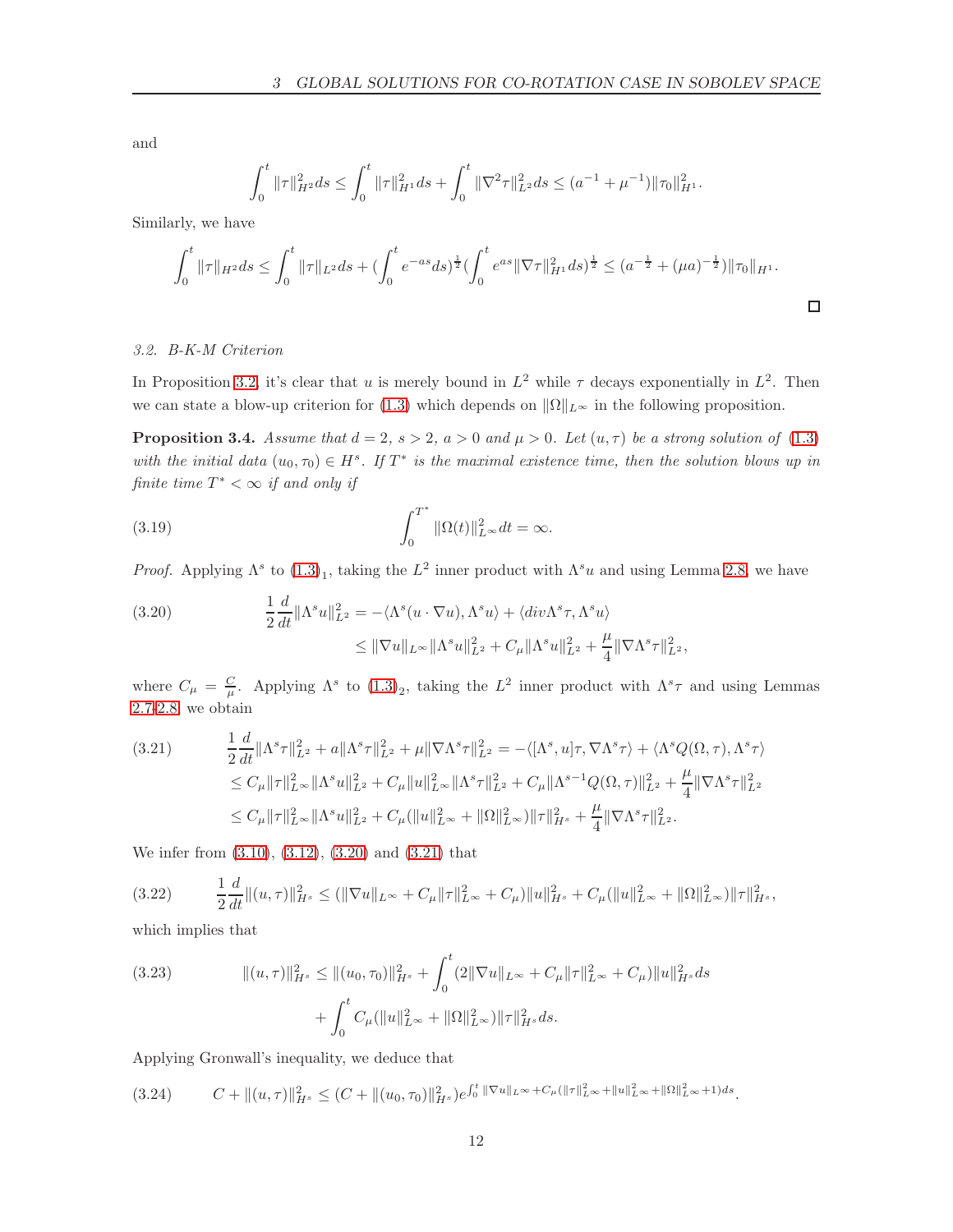According to Lemma [2.12,](#page-8-3) we have

<span id="page-12-2"></span>(3.25) 
$$
\|\nabla u\|_{L^{\infty}} \leq C \|\nabla u\|_{B^{0}_{\infty,\infty}} \ln(C + \|u\|_{H^{s}}^{2}) + C.
$$

By virtue of [\(3.24\)](#page-11-3) and [\(3.25\)](#page-12-2), we deduce that

<span id="page-12-3"></span>
$$
(3.26) \qquad \ln(C + \|(u,\tau)\|_{H^s}^2) \le \ln(C + \|(u_0,\tau_0)\|_{H^s}^2) + \int_0^t C_\mu (\|\tau\|_{L^\infty}^2 + \|u\|_{L^\infty}^2 + \|\Omega\|_{L^\infty}^2 + 1)ds
$$

$$
+ Ct + C \int_0^t \|\nabla u\|_{B_{\infty,\infty}^0} \ln(C + \|(u,\tau)\|_{H^s}^2)ds.
$$

Applying Gronwall's inequality to [\(3.26\)](#page-12-3), we infer that

<span id="page-12-4"></span>
$$
(3.27) \qquad \ln(C + \|(u,\tau)\|_{H^s}^2) \le (\ln(C + \|(u_0,\tau_0)\|_{H^s}^2) + Ct)e^{\int_0^t \|\nabla u\|_{B^0_{\infty,\infty}}ds} + e^{\int_0^t \|\nabla u\|_{B^0_{\infty,\infty}}ds} \int_0^t C_\mu (\|\tau\|_{L^\infty}^2 + \|u\|_{L^\infty}^2 + \|\Omega\|_{L^\infty}^2 + 1)ds.
$$

Assume that  $T^* < \infty$  and  $\int_0^{T^*}$  $\| \Omega(t) \|_{L^{\infty}}^2 dt < \infty$ . By virtue of Lemmas [2.10,](#page-8-2) [2.11,](#page-8-5) we obtain

$$
\|\nabla u\|_{B^{0}_{\infty,\infty}} + \|u\|_{L^{\infty}} \leq C(\|u\|_{L^{2}} + \|\Omega(t)\|_{L^{\infty}}).
$$

According to [\(3.27\)](#page-12-4) and Propositions [3.1,](#page-8-4) [3.2,](#page-9-6) then we have  $(u, \tau) \in L^{\infty}([0, T^*); H^s)$ , which contradicts the assumption that  $T^*$  is the maximal existence time.  $\Box$ 

Remark 3.5. We can deduce that

$$
\begin{aligned} \|[{\Lambda}^s,u] \tau\|^2_{L^2} &\leq C_{\mu}\|\tau\|^2_{L^{\infty}}\|\Lambda^s u\|^2_{L^2}+C_{\mu}\|\nabla u\|^2_{L^4}\|\Lambda^{s-1}\tau\|^2_{L^4}\\ &\leq C_{\mu}\|\tau\|^2_{L^{\infty}}\|\Lambda^s u\|^2_{L^2}+C_{\mu}\|\Omega\|^2_{L^4}\|\tau\|^2_{H^s}\\ &\leq C_{\mu}\|\tau\|^2_{L^{\infty}}\|\Lambda^s u\|^2_{L^2}+C_{\mu}(\|\nabla u\|^2_{L^2}+\|\Omega\|^2_{L^{\infty}})\|\tau\|^2_{H^s}. \end{aligned}
$$

One can see that (3.[27\)](#page-12-4) can be rewritten as

<span id="page-12-5"></span>
$$
(3.28) \qquad \ln(C + \|(u,\tau)\|_{H^s}^2) \leq (\ln(C + \|(u_0,\tau_0)\|_{H^s}^2) + Ct)e^{\int_0^t \|\nabla u\|_{B^0_{\infty,\infty}}ds} + e^{\int_0^t \|\nabla u\|_{B^0_{\infty,\infty}}ds} \int_0^t C_\mu (\|\tau\|_{L^\infty}^2 + \|\nabla u\|_{L^2}^2 + \|\Omega\|_{L^\infty}^2 + 1)ds,
$$

<span id="page-12-0"></span>which is of significance in the proof of Theorem [1.1.](#page-3-0)

#### <span id="page-12-1"></span>3.3. Global Solutions

#### 3.3.1 The Oldroyd-B type model

#### The proof of Theorem [1.1](#page-3-0) :

The proof of the local well-posedness of [\(1.3\)](#page-2-3) is standard. We thus omit it and present the result here. For any  $T < T^*$ , we have

$$
u \in C([0,T];H^s), \quad \tau \in C([0,T];H^s) \cap L^2([0,T];H^{s+1}).
$$

To get the global existence, the key point is to obtain the uniform estimate of  $\|\Omega\|_{L^{\infty}}$ . However, due to the linear term  $\nabla \times \text{div}\tau$ , it is difficult to get the global estimate of  $\|\Omega\|_{L^\infty}$  from the following equation

(3.29) 
$$
\frac{d}{dt}\Omega + u \cdot \nabla\Omega = \nabla \times div\tau.
$$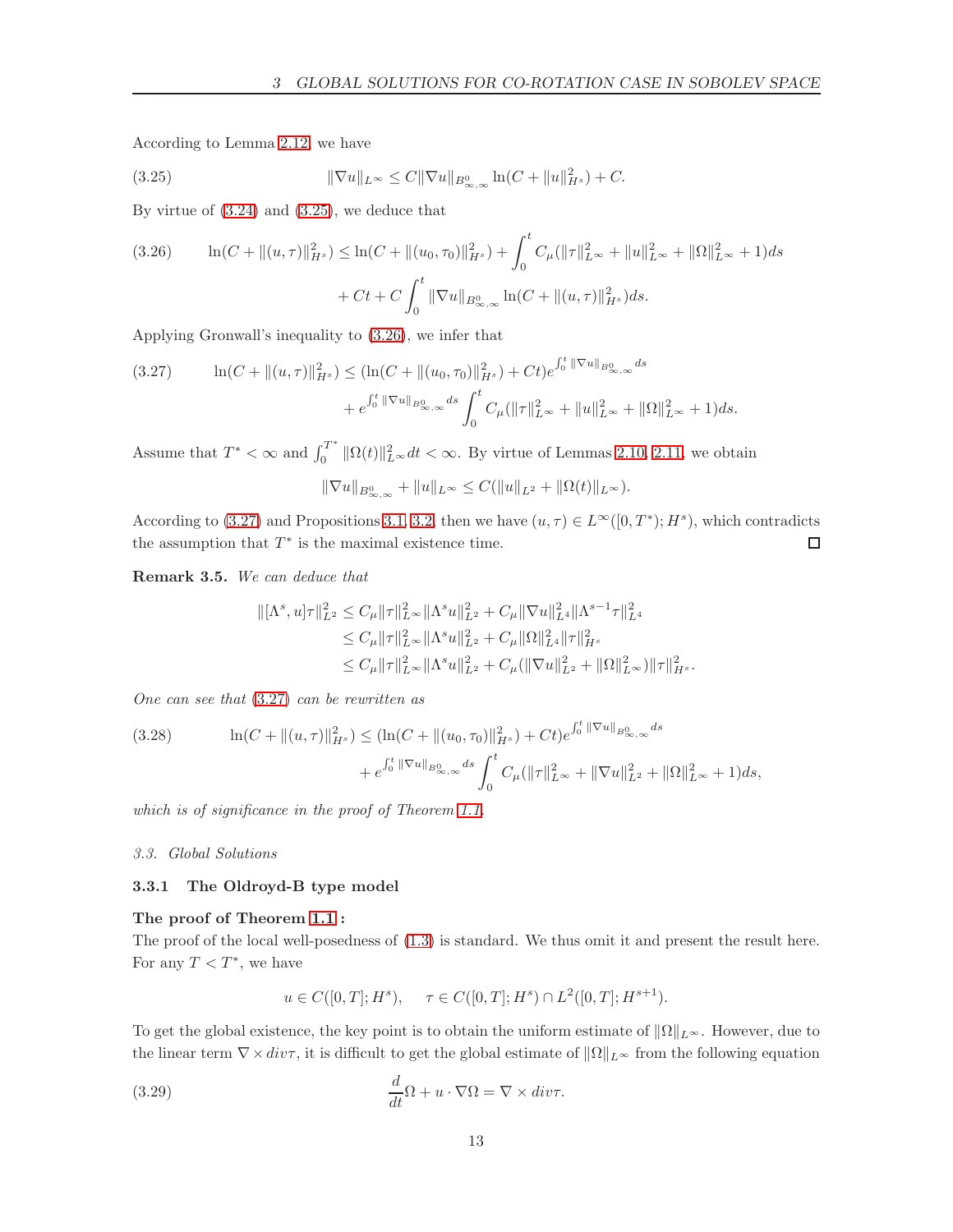Motivated by [\[9\]](#page-29-0), we can cancel  $\nabla \times div\tau$  with the dissipation term  $\Delta \tau$ . Define

$$
\Gamma = \mu \Omega - R\tau, \quad R = \Delta^{-1} \text{curl div.}
$$

Since  $RDu = \Omega$ , we obtain

<span id="page-13-0"></span>(3.30) 
$$
\frac{d}{dt}\Gamma + u \cdot \nabla \Gamma = aR\tau + RQ(\Omega, \tau) + [R, u \cdot \nabla]\tau = \sum_{i=1}^{3} F_i.
$$

Different from [\[9\]](#page-29-0), there is no damping phenomenon for  $\Gamma$  or  $\Omega$ . It seems impossible to expect the global existence even in small initial data case. However, the disappearance of  $D(u)$  leads to exponential dissipation for  $\tau$  in  $H^1$ , which is useful to estimate  $\Gamma$  in  $L^{\infty}$ . Assume that

<span id="page-13-4"></span>(3.31) 
$$
\|\nabla u(t)\|_{L^2} \leq 4c\kappa, \quad \|\Gamma(t)\|_{L^\infty} \leq 4c a\mu,
$$

for any  $t \in [0, T]$ . By Proposition [3.2](#page-9-6) and the condition [\(1.4\)](#page-3-1), we deduce that  $\|\nabla u(t)\|_{L^2} \leq 2c\kappa$  for any  $t \in [0, T]$ . Then we focus on  $\|\Gamma\|_{L^{\infty}}$ . According to [\(3.30\)](#page-13-0), we obtain

<span id="page-13-3"></span>(3.32) 
$$
\|\Gamma\|_{L^{\infty}} \leq \|\Gamma_0\|_{L^{\infty}} + \sum_{i=1}^{3} \int_{0}^{t} \|F_i\|_{L^{\infty}} ds.
$$

From Lemma [2.10,](#page-8-2) we have

<span id="page-13-1"></span>(3.33) 
$$
||F_1||_{L^{\infty}} \le a||\Delta_{-1}R\tau||_{L^{\infty}} + a||(Id - \Delta_{-1})R\tau||_{L^{\infty}}
$$

$$
\le Ca||\tau||_{L^2} + Ca||\tau||_{B^{0}_{\infty,1}}
$$

$$
\le Ca||\tau||_{H^2}.
$$

Applying Lemmas [2.4,](#page-6-1) [2.10](#page-8-2) and [2.12,](#page-8-3) we get

$$
(3.34) \t\t\t\t\|F_2\|_{L^{\infty}} \leq \|\Delta_{-1}RQ(\Omega,\tau)\|_{L^{\infty}} + \|(Id - \Delta_{-1})RQ(\Omega,\tau)\|_{L^{\infty}}
$$
  
\t\t\t
$$
\leq C\|Q(\Omega,\tau)\|_{L^2} + C\|Q(\Omega,\tau)\|_{B^0_{\infty,1}}
$$
  
\t\t\t
$$
\leq C\|\nabla u\|_{L^2}\|\tau\|_{H^2} + C\|\Omega\|_{B^0_{\infty,1}}\|\tau\|_{H^2}
$$
  
\t\t\t
$$
\leq C\|\nabla u\|_{L^2}\|\tau\|_{H^2} + C\|\Omega\|_{L^{\infty}}\ln(C + \|u\|_{H^s})\|\tau\|_{H^2} + C\|\tau\|_{H^2}.
$$

From Lemma [2.6,](#page-7-2) we obtain

<span id="page-13-2"></span>(3.35) 
$$
||F_3||_{L^{\infty}} \leq C(||\Omega||_{L^2} + ||\Omega||_{L^{\infty}}) ||\tau||_{H^2}
$$

$$
\leq C||\nabla u||_{L^2} ||\tau||_{H^2} + C_{\mu} ||\Gamma||_{L^{\infty}} ||\tau||_{H^2} + C_{\mu} ||R\tau||_{L^{\infty}} ||\tau||_{H^2}
$$

$$
\leq C||\nabla u||_{L^2} ||\tau||_{H^2} + C_{\mu} ||\Gamma||_{L^{\infty}} ||\tau||_{H^2} + C_{\mu} ||\tau||_{H^2}.
$$

Plugging  $(3.33)-(3.35)$  $(3.33)-(3.35)$  into  $(3.32)$ , we deduce from  $(1.4)$ ,  $(3.31)$  and Corollary [3.3](#page-10-4) that

$$
(3.36) \qquad \|\Gamma\|_{L^{\infty}} \leq \|\Gamma_0\|_{L^{\infty}} + C \int_0^t (1+a)\|\tau\|_{H^2} + \|\nabla u\|_{L^2} \|\tau\|_{H^2} + C_{\mu} \|\Gamma\|_{L^{\infty}} \|\tau\|_{H^2} + C_{\mu} \|\tau\|_{H^2}^2
$$

$$
+ C_{\mu} \|\tau\|_{H^2}^2 \ln(C + \|u\|_{H^s}) + C_{\mu} \|\Gamma\|_{L^{\infty}} \|\tau\|_{H^2} \ln(C + \|u\|_{H^s}) ds
$$

$$
\leq \|\Gamma_0\|_{L^{\infty}} + C(1+a)(a^{-\frac{1}{2}} + (a\mu)^{-\frac{1}{2}}) \|\tau_0\|_{H^1} + C_{\mu} \int_0^t \|\tau\|_{H^2}^2 \ln(C + \|u\|_{H^s}) ds
$$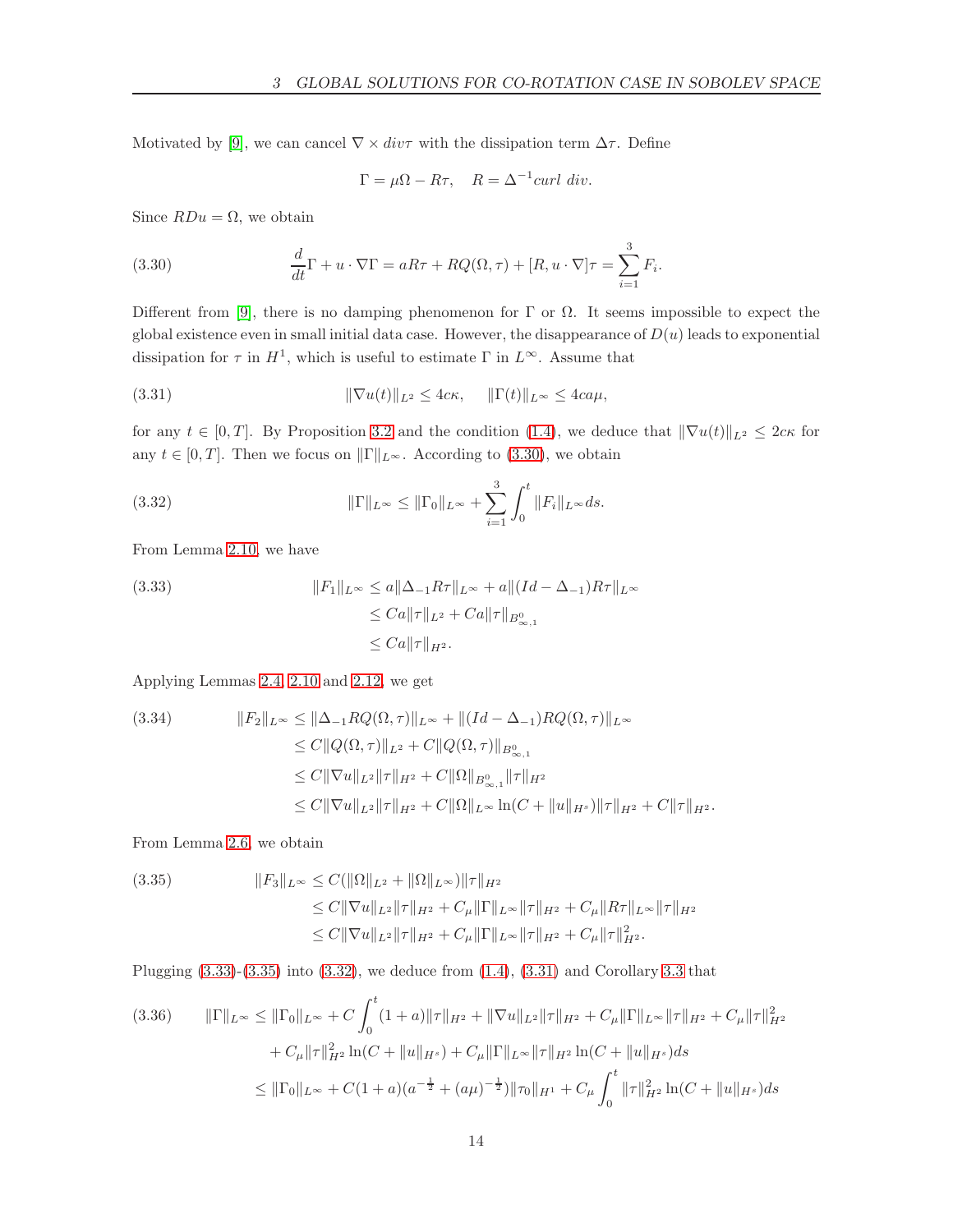$$
+ C_{\mu} \int_0^t \|\Gamma\|_{L^{\infty}} \|\tau\|_{H^2} \ln(C + \|u\|_{H^s}) ds.
$$

By  $(1.5)$ , we get

<span id="page-14-3"></span>
$$
(3.37) \qquad \|\Gamma\|_{L^{\infty}} \leq \frac{3}{2}ca\mu + C_{\mu} \int_{0}^{t} \|\tau\|_{H^{2}}^{2} \ln(C + \|u\|_{H^{s}}) ds + C_{\mu} \int_{0}^{t} \|\Gamma\|_{L^{\infty}} \|\tau\|_{H^{2}} \ln(C + \|u\|_{H^{s}}) ds,
$$

where we using the condition  $\|\tau_0\|_{H^1} \leq c^2\lambda$  with

$$
\lambda = \min\{a^{\frac{1}{2}}\mu, a^{\frac{1}{2}}, a^{\frac{3}{2}}\mu, (a\mu)^{\frac{3}{2}}, (a\mu)^{\frac{1}{2}}, a, \mu, a\mu, \mu^{\frac{3}{2}}a, a\mu^{\frac{1}{2}}, \mu^{\frac{3}{2}}\}
$$
  
= 
$$
\min\{a^{\frac{1}{2}}, a^{\frac{3}{2}}\mu, (a\mu)^{\frac{3}{2}}, a, \mu, a\mu^{\frac{5}{2}}, \mu^{\frac{3}{2}}\}.
$$

According to Lemma [2.10,](#page-8-2) we obtain

<span id="page-14-0"></span>(3.38) 
$$
\|\nabla u\|_{L^4} \le \|\nabla u\|_{L^2} + \|\Omega\|_{L^\infty},
$$

and

<span id="page-14-1"></span>(3.39) 
$$
\int_0^t \|\nabla u\|_{B^0_{\infty,\infty}} ds \le C \int_0^t \|\nabla u\|_{L^2} + \|\Omega\|_{L^\infty} ds
$$

$$
\le \frac{a}{8}t + C_\mu \int_0^t \|\tau\|_{H^2} ds
$$

$$
\le \frac{a}{8}t + C_\mu (a^{-\frac{1}{2}} + (a\mu)^{-\frac{1}{2}}) \|\tau_0\|_{H^1}
$$

$$
\le \frac{a}{8}t + C.
$$

By [\(3.28\)](#page-12-5), [\(3.38\)](#page-14-0) and [\(3.39\)](#page-14-1), we deduce that

<span id="page-14-2"></span>
$$
(3.40) \ln(C + \|(u,\tau)\|_{H^s}^2) \le Ce^{\frac{a}{8}t}[\ln(C + \|(u_0,\tau_0)\|_{H^s}^2) + t(1 + c^2k + c^2a^2 + \mu^{-1}) + c^2a + c^4(a+\mu)]
$$
  
\n
$$
\le Ce^{\frac{a}{4}t}[\ln(C + \|(u_0,\tau_0)\|_{H^s}^2) + (a\mu)^{-1} + a^{-1} + a + \mu]
$$
  
\n
$$
= A_0e^{\frac{a}{4}t},
$$

where  $A_0 = C[\ln(C + ||(u_0, \tau_0)||_{H^s}^2) + (a\mu)^{-1} + a^{-1} + a + \mu]$ . Plugging [\(3.40\)](#page-14-2) into [\(3.37\)](#page-14-3), using [\(1.5\)](#page-3-2) and applying Proposition [3.2,](#page-9-6) we obtain

$$
(3.41) \t\t\t ||\Gamma||_{L^{\infty}} \leq \frac{3}{2}ca\mu + C_{\mu} \int_{0}^{t} ||\tau||_{H^{2}}^{2} A_{0}e^{\frac{a}{4}t} ds + C_{\mu} \int_{0}^{t} ||\Gamma||_{L^{\infty}} ||\tau||_{H^{2}} A_{0}e^{\frac{a}{4}t} ds \n\leq \frac{3}{2}ca\mu + C_{\mu}(\mu^{-1} + a^{-1}) ||\tau_{0}||_{H^{1}}^{2} A_{0} + (\mu^{-1} + a^{-1}) ||\tau_{0}||_{H^{1}}^{2} A_{0} \n\leq 2ca\mu + (C_{\mu} + 1)(\mu^{-1} + a^{-1}) ||\tau_{0}||_{H^{1}}^{2} \ln(C + ||(u_{0}, \tau_{0})||_{H^{s}}^{2}) \n\leq 3ca\mu,
$$

which implies that

$$
\|\Gamma\|_{L^{\infty}([0,T^*);L^{\infty})} \leq 3ca\mu.
$$

According to Propositions [3.2](#page-9-6) and [3.4,](#page-11-4) we can deduce that  $T^* = +\infty$ . We thus complete the proof of Theorem [1.1.](#page-3-0)  $\Box$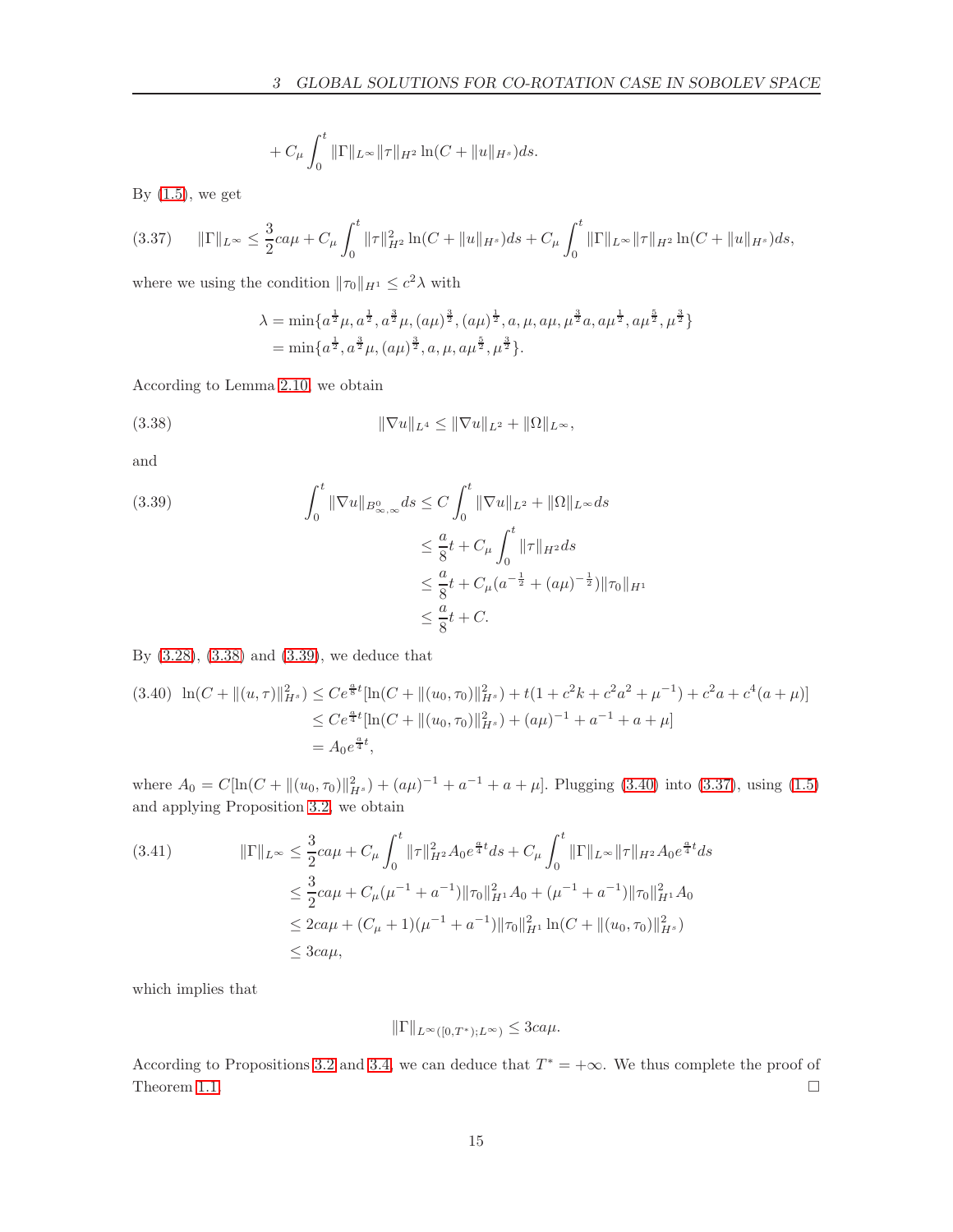#### <span id="page-15-0"></span>3.3.2 The Hooke model

Taking  $\psi = (g+1)\psi_{\infty}$  with  $\psi_{\infty} = e^{-\frac{1}{2}|q|^2}$  and  $\nu = 0$ ,  $a = 2$ ,  $\mu = 1$  in [\(1.2\)](#page-1-2), we obtain

<span id="page-15-2"></span>(3.42) 
$$
\begin{cases} \partial_t u + u \cdot \nabla u + \nabla P = div \tau, \quad div \ u = 0, \\ \partial_t g + u \cdot \nabla g + \frac{1}{\psi_{\infty}} \nabla_q \cdot (\Omega q g \psi_{\infty}) - \Delta g = \frac{1}{\psi_{\infty}} \nabla_q \cdot (\nabla_q g \psi_{\infty}). \end{cases}
$$

Let  $\langle q \rangle = \sqrt{1 + q^2}$ . Global well-posedness for the Hooke model [\(3.42\)](#page-15-2) is considered in the following corollary. Firstly, we establish a new estimate of  $\langle q \rangle^n \nabla_q^m g$  in  $L^\infty(\mathcal{L}^2)$ . Then, we obtain the smallness of  $\|\Omega\|_{L^{\infty}}$  under the condition [\(3.43\)](#page-15-3) by virtue of the corresponding Ordroyd-B model [\(1.3\)](#page-2-3). Finally, we derive the global estimate for  $||u||_{H^s} + ||\langle q \rangle g||^2_{L^2(\mathcal{L}^2)} + ||\langle q \rangle \nabla_q g||^2_{H^{s-1}(\mathcal{L}^2)}$ , which implies the global existence of the Hooke model considered.

<span id="page-15-1"></span>**Corollary 3.6.** Let  $(u, g)$  be a strong solution of [\(3.42\)](#page-15-2) with the initial data  $(u_0, g_0) \in H^s \times H^s(\mathcal{L}^2)$ and  $(\langle q \rangle g_0, \langle q \rangle \nabla_q g_0, \langle q \rangle \nabla_q^2 g_0) \in L^{\infty}(\mathcal{L}^2)$ . Let  $\int_{\mathbb{R}^2} g_0 \psi_{\infty} dq = 0$  and  $(u_0, \tau_0)$  satisfies the conditions in Theorem [1.1.](#page-3-0) In addiction, if

<span id="page-15-3"></span>
$$
(3.43) \t\t\t\t \|g_0\|_{B^0_{\infty,1}(\mathcal{L}^2)} + \|(u_0,\tau_0)\|_{L^2} \|g_0\|_{L^{\infty}(\mathcal{L}^2)} < \varepsilon,
$$

for some positive  $\varepsilon$  sufficiently small, then the Hooke model [\(3.42\)](#page-15-2) admits a unique global strong solution  $(u, g) \in C([0, \infty); H^s \times H^s(\mathcal{L}^2)).$ 

To begin with, we establish a new estimate of  $\|\langle q\rangle^n \nabla_q^m g\|_{L^\infty(\mathcal{L}^2)}$  in the following lemma.

<span id="page-15-4"></span>**Lemma 3.7.** Let  $(u, g)$  be a strong solution of  $(3.42)$  with the initial data  $(u_0, g_0) \in H^s \times H^s(\mathcal{L}^2)$  and  $(\langle q \rangle g_0, \langle q \rangle \nabla_q g_0, \langle q \rangle \nabla_q^2 g_0) \in L^{\infty}(\mathcal{L}^2)$ . Let  $\int_{\mathbb{R}^2} g_0 \psi_{\infty} dq = 0$ . There exists positive constant C such that

$$
\|\langle q\rangle g\|_{L^{\infty}(\mathcal{L}^2)} + \|\langle q\rangle \nabla_q g\|_{L^{\infty}(\mathcal{L}^2)} + \|\langle q\rangle^2 \nabla_q g\|_{L^{\infty}(\mathcal{L}^2)} + \|\langle q\rangle \nabla_q^2 g\|_{L^{\infty}(\mathcal{L}^2)} \le Ce^{Ct}
$$

.

*Proof.* Firstly, we have  $||g||_{L^{\infty}(\mathcal{L}^2)} \le ||g_0||_{L^{\infty}(\mathcal{L}^2)}$  by noticing that the term  $\frac{1}{\psi_{\infty}} \nabla_q \cdot (\Omega q g \psi_{\infty})$  would vanish since the antisymmetry of  $\Omega$  and  $\int_{\mathbb{R}^2} g\psi_\infty dq = 0$ . More details can refer to [\[30\]](#page-30-9). For  $\|\langle q \rangle g\|_{L^{\infty}(\mathcal{L}^2)}$ , taking  $\mathcal{L}^2$  inner product with  $\langle q \rangle^2 g$  to (3.[42\)](#page-15-2), we infer that

$$
(3.44) \qquad \frac{1}{2}\frac{d}{dt}\|\langle q\rangle g\|_{\mathcal{L}^{2}}^{2} + \frac{1}{2}u \cdot \nabla \|\langle q\rangle g\|_{\mathcal{L}^{2}}^{2} - \frac{1}{2}\Delta \|\langle q\rangle g\|_{\mathcal{L}^{2}}^{2} + \frac{1}{2}\|\langle q\rangle \nabla g\|_{\mathcal{L}^{2}}^{2} + \|\langle q\rangle \nabla_{q} g\|_{\mathcal{L}^{2}}^{2}
$$
\n
$$
= -\int_{\mathbb{R}^{2}}\frac{1}{\psi_{\infty}}\nabla_{q} \cdot \left(\Omega q g \psi_{\infty}\right)\langle q\rangle^{2} g \psi_{\infty} dq + \int_{\mathbb{R}^{2}} g^{2} \psi_{\infty} dq - \int_{\mathbb{R}^{2}} q^{2} g^{2} \psi_{\infty} dq.
$$

Since

$$
\int_{\mathbb{R}^2} \frac{1}{\psi_{\infty}} \nabla_q \cdot (\Omega q g \psi_{\infty}) \langle q \rangle^2 g \psi_{\infty} dq = - \int_{\mathbb{R}^2} \Omega q g \psi_{\infty} \cdot (2q g + \langle q \rangle^2 \nabla_q g) dq
$$
  
\n
$$
= -\frac{1}{2} \int_{\mathbb{R}^2} \Omega q \psi_{\infty} \langle q \rangle^2 \nabla_q g^2 dq
$$
  
\n
$$
= -\frac{1}{2} \int_{\mathbb{R}^2} \Omega^{ik} (\delta^i_k \langle q \rangle^2 + q_i q_k) g^2 \psi_{\infty} dq
$$
  
\n
$$
= 0,
$$

we deduce that for any  $p \geq 2$ ,

(3.45) 
$$
\frac{1}{p}\frac{d}{dt}\|\langle q\rangle g\|_{L^p(\mathcal{L}^2)}^p \leq C\|\langle q\rangle g\|_{L^p(\mathcal{L}^2)}^p,
$$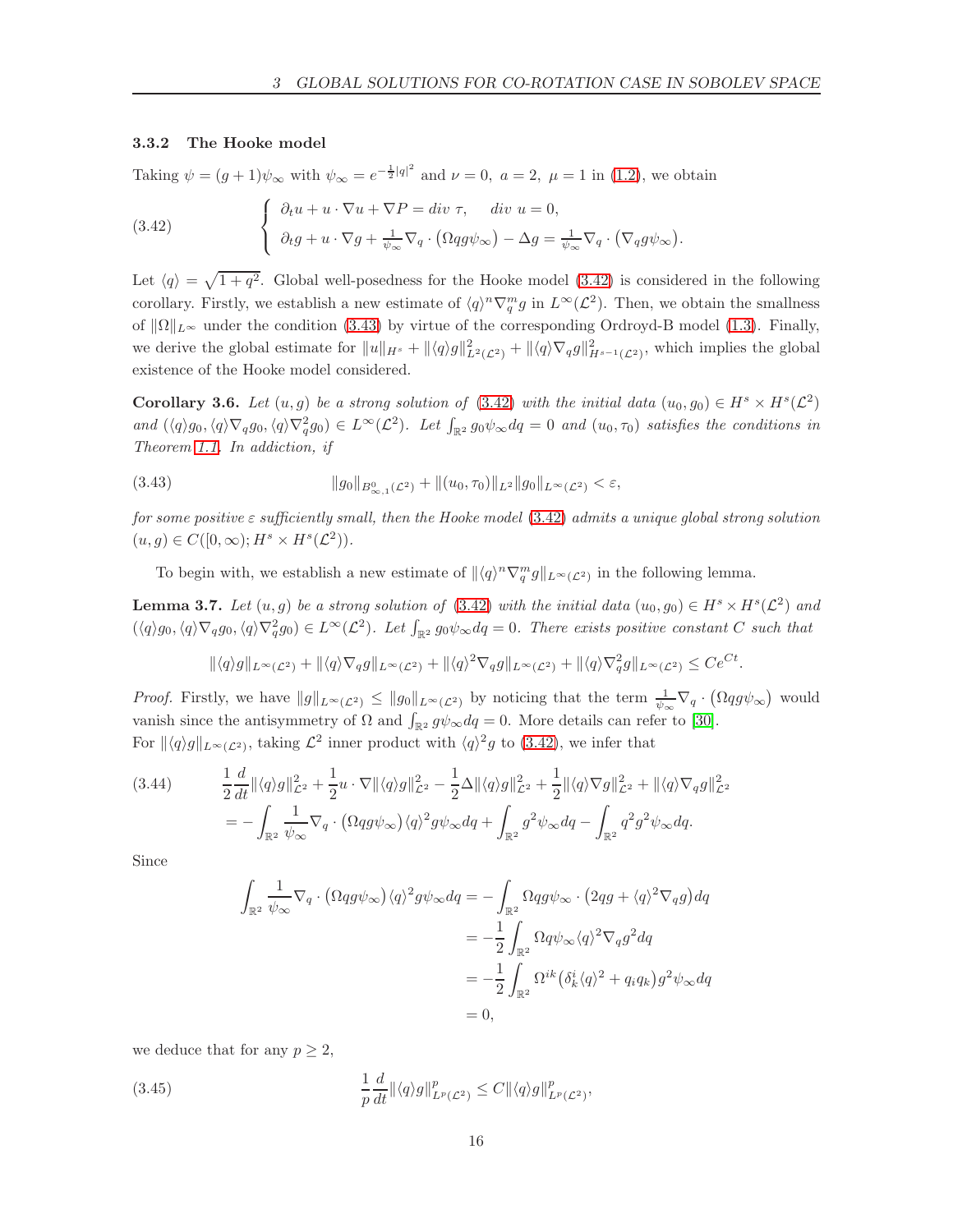which implies  $\|\langle q \rangle g\|_{L^{\infty}(\mathcal{L}^2)} \leq Ce^{Ct}$ . Similarly, for  $\|\langle q \rangle^n \nabla_q g\|_{L^{\infty}(\mathcal{L}^2)}$ ,  $n \in \{1, 2\}$ , we have

$$
\begin{split}\n&\int_{\mathbb{R}^2} \nabla_q \left( \frac{1}{\psi_{\infty}} \nabla_q \cdot \left( \Omega q g \psi_{\infty} \right) \right) \langle q \rangle^n \nabla_q g \psi_{\infty} dq \\
&= \int_{\mathbb{R}^2} \nabla_q^l \left( \Omega^{ik} q_k \nabla_q^k g - \Omega^{ik} q_k q_i g \right) \langle q \rangle^n \nabla_q^l g \psi_{\infty} dq \\
&= \int_{\mathbb{R}^2} \left( \Omega^{ik} \delta_k^l \nabla_q^i g + \Omega^{ik} q_k \nabla_q^{il} g - \Omega^{ik} (\delta_k^l q_i + \delta_i^l q_k) g - \Omega^{ik} q_k q_i \nabla_q^l g \right) \langle q \rangle^n \nabla_q^l g \psi_{\infty} dq \\
&= 0.\n\end{split}
$$

We deduce from Lemma [2.9](#page-7-3) that

$$
\begin{aligned} &\int_{\mathbb{R}^2}\nabla_q(\frac{1}{\psi_\infty}\nabla_q\cdot(\nabla_q g\psi_\infty))\langle q\rangle^{2n}\nabla_q g\psi_\infty dq\\ &=\int_{\mathbb{R}^2}[\frac{1}{\psi_\infty}\nabla_q\cdot(\nabla_q\nabla_q g\psi_\infty)-\nabla_q g]\langle q\rangle^{2n}\nabla_q g\psi_\infty dq\\ &=\int_{\mathbb{R}^2}\nabla_q\cdot(\nabla_q\nabla_q g\psi_\infty)\langle q\rangle^{2n}\nabla_q g dq-\|\langle q\rangle^n\nabla_q g\|_{\mathcal{L}^2}^2\\ &=-2n\int_{\mathbb{R}^2}\nabla_q\nabla_q g g\psi_\infty\langle q\rangle^{2(n-1)}q\nabla_q g dq-\|\langle q\rangle^n\nabla_q^2 g\|_{\mathcal{L}^2}^2-\|\langle q\rangle^n\nabla_q g\|_{\mathcal{L}^2}^2\\ &\leq C\|\langle q\rangle^n\nabla_q g\|_{\mathcal{L}^2}^2-\|\langle q\rangle^n\nabla_q^2 g\|_{\mathcal{L}^2}^2. \end{aligned}
$$

Taking  $\mathcal{L}^2$  inner product with  $\langle q \rangle^{2n} \nabla_q g$  to (3.[42\)](#page-15-2), we infer that

$$
(3.46) \qquad \frac{1}{2}\frac{d}{dt}\|\langle q\rangle^{n}\nabla_{q}g\|_{\mathcal{L}^{2}}^{2}+\frac{1}{2}u\cdot\nabla\|\langle q\rangle^{n}\nabla_{q}g\|_{\mathcal{L}^{2}}^{2}-\frac{1}{2}\Delta\|\langle q\rangle^{n}\nabla_{q}g\|_{\mathcal{L}^{2}}^{2}\leq C\|\langle q\rangle^{n}\nabla_{q}g\|_{\mathcal{L}^{2}}^{2}.
$$

Therefore we deduce that for any  $p \geq 2$ ,

(3.47) 
$$
\frac{1}{p}\frac{d}{dt}\|\langle q\rangle^n \nabla_q g\|_{L^p(\mathcal{L}^2)}^p \leq C\|\langle q\rangle^n \nabla_q g\|_{L^p(\mathcal{L}^2)}^p,
$$

which implies  $\| \langle q \rangle^n \nabla_q g \|_{L^\infty(\mathcal{L}^2)} \leq Ce^{Ct}$ . For  $\| \langle q \rangle \nabla_q^2 g \|_{L^\infty(\mathcal{L}^2)}$ , we have

$$
\begin{split} &\int_{\mathbb{R}^2}\nabla_q^2\big(\frac{1}{\psi_\infty}\nabla_q\cdot\big(\Omega qg\psi_\infty\big)\big)\langle q\rangle^2\nabla_q^2g\psi_\infty dq\\ &=\int_{\mathbb{R}^2}\nabla_q^{lm}\big(\Omega^{ik}q_k\nabla_q^ig-\Omega^{ik}q_kq_ig\big)\langle q\rangle^2\nabla_q^{lm}g\psi_\infty dq\\ &=\int_{\mathbb{R}^2}\nabla_q^m\big(\Omega^{il}\nabla_q^ig+\Omega^{ik}q_k\nabla_q^{il}g-\big(\Omega^{il}q_i+\Omega^{lk}q_k\big)g-\Omega^{ik}q_kq_i\nabla_q^{l}g\big)\langle q\rangle^2\nabla_q^{lm}g\psi_\infty dq\\ &=\int_{\mathbb{R}^2}\big(\Omega^{il}\nabla_q^{im}g+\Omega^{im}\nabla_q^{il}g-\Omega^{ik}q_k\nabla_q^{ilm}g-\Omega^{ik}q_kq_i\nabla_q^{lm}g-\big(\Omega^{ml}+\Omega^{lm}\big)g\\ &-\big(\Omega^{il}q_i+\Omega^{lk}q_k\big)\nabla_q^mg-\big(\Omega^{im}q_i+\Omega^{mk}q_k\big)\nabla_q^lg\big)\langle q\rangle^2\nabla_q^{lm}g\psi_\infty dq\\ &=0, \end{split}
$$

and

$$
\int_{\mathbb{R}^2} \left[ \nabla_q^2 \left( \frac{1}{\psi_{\infty}} \nabla_q \cdot (\nabla_q g \psi_{\infty}) \right) \right] \langle q \rangle^2 \nabla_q^2 g \psi_{\infty} dq = \int_{\mathbb{R}^2} \left[ \frac{1}{\psi_{\infty}} \nabla_q \cdot (\nabla_q \nabla_q^2 g \psi_{\infty}) - \nabla_q^2 g \right] \langle q \rangle^2 \nabla_q^2 g \psi_{\infty} dq
$$
  

$$
= \|\nabla_q^2 g\|_{\mathcal{L}^2}^2 - \|\langle q \rangle \nabla_q \nabla_q^2 g\|_{\mathcal{L}^2}^2 - 2 \|\langle q \rangle \nabla_q^2 g\|_{\mathcal{L}^2}^2.
$$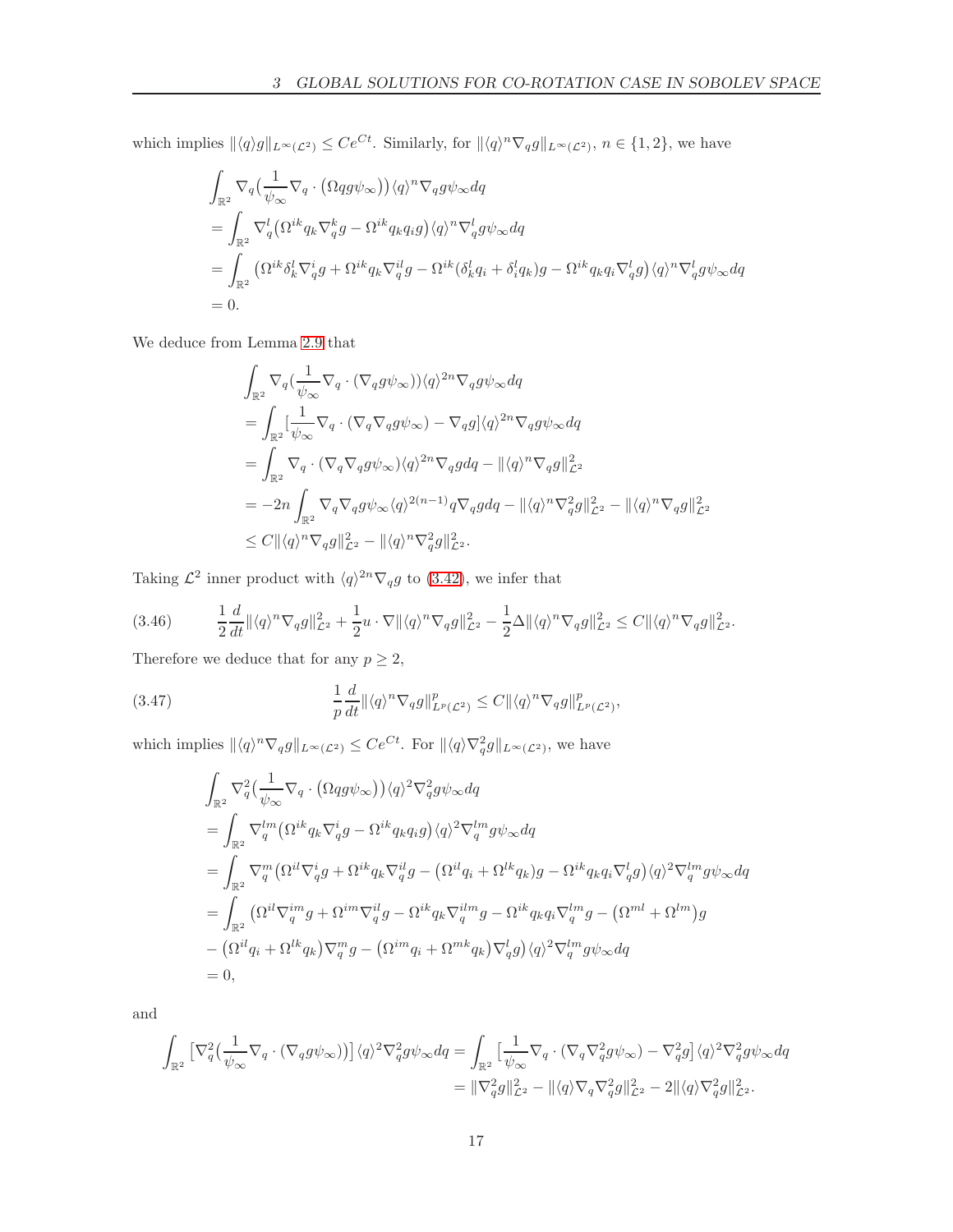Then we deduce that for any  $p \geq 2$ ,

(3.48) 
$$
\frac{1}{p}\frac{d}{dt}\|\langle q\rangle\nabla_q^2g\|_{L^p(\mathcal{L}^2)}^p \leq C\|\langle q\rangle\nabla_q^2g\|_{L^p(\mathcal{L}^2)}^p,
$$

which implies  $\| \langle q \rangle \nabla_q^2 g \|_{L^\infty(\mathcal{L}^2)} \leq Ce^{Ct}$ . We thus complete the proof of Lemma [3.7.](#page-15-4)

By virtue of Theorem [1.1,](#page-3-0) we obtain the global existence of u. The following lemma is about the global existence of g.

<span id="page-17-1"></span>**Lemma 3.8.** Let  $(u, \tau)$  be a strong solution of [\(1.3\)](#page-2-3) considered in Theorem [1.1.](#page-3-0) Then for any  $\sigma > 0$ , there exist positive constant  $\varepsilon$  small enough such that if

$$
||g_0||_{B^0_{\infty,1}(\mathcal{L}^2)} + ||(u_0,\tau_0)||_{L^2} ||g_0||_{L^{\infty}(\mathcal{L}^2)} < \varepsilon,
$$

then  $\|\Omega\|_{L^\infty} < \sigma$ .

Proof. By virtue of Lemma [2.10,](#page-8-2) we deduce that

(3.49) 
$$
\|\Omega\|_{L^{\infty}} \le \|\Gamma\|_{L^{\infty}} + \|R\tau\|_{L^{\infty}} \le \|\Gamma\|_{L^{\infty}} + \|\tau\|_{B^{0}_{\infty,1}}.
$$

It's follows from the proofs of Theorem [1.1](#page-3-0) that

$$
\|\Gamma\|_{L^\infty}\leq C\varepsilon<\frac{\sigma}{2},
$$

provided  $\varepsilon < \frac{\sigma}{2C}$ . We need to prove  $\|\tau\|_{B^0_{\infty,1}} < \frac{\sigma}{2}$ . Applying  $\Delta_j$  to  $((1.3))_2$  $((1.3))_2$  $((1.3))_2$  with  $j \ge -1$  yields

<span id="page-17-0"></span>(3.50) 
$$
\partial_t \Delta_j \tau + \Delta_j \tau + \Delta_j Q(\Omega, \tau) = \Delta \Delta_j \tau - \Delta_j (u \cdot \nabla \tau).
$$

Therefore

(3.51) 
$$
\Delta_j \tau = e^{-t(1+\Delta)} \Delta_j \tau_0 - \int_0^t e^{-(t-s)} e^{(t-s)\Delta} \left( \Delta_j Q(\Omega, \tau) + \Delta_j (u \cdot \nabla \tau) \right) ds.
$$

According to Lemma [2.5,](#page-7-4) we infer that

$$
(3.52) \qquad \|\int_0^t e^{-(t-s)} e^{(t-s)\Delta} \Delta_j Q(\Omega, \tau) ds \|_{L^\infty} \leq \int_0^t e^{-2^{2j}(t-s)} \|\Delta_j Q(\Omega, \tau)\|_{L^\infty} ds
$$
  

$$
\leq \int_0^t e^{-2^{2j}(t-s)} 2^j \|\Delta_j Q(\Omega, \tau)\|_{L^2} ds
$$
  

$$
\leq \int_0^t e^{-2^{2j}(t-s)} 2^{\frac{3}{2}j} \|\nabla u\|_{L^2} \|\tau\|_{L^\infty} ds.
$$

Similarly, by virtue of div  $u = 0$ , we have

$$
(3.53) \qquad \qquad \|\int_0^t e^{-(t-s)}e^{(t-s)\Delta} \Delta_j(u \cdot \nabla \tau) ds\|_{L^\infty} \le \int_0^t e^{-2^{2j}(t-s)} 2^j \|\Delta_j(u \otimes \tau)\|_{L^\infty} ds
$$
  

$$
\le \int_0^t e^{-2^{2j}(t-s)} 2^{\frac{3}{2}j} \|u \otimes \tau\|_{L^4} ds
$$
  

$$
\le \int_0^t e^{-2^{2j}(t-s)} 2^{\frac{3}{2}j} \|u\|_{H^1} \|\tau\|_{L^\infty} ds.
$$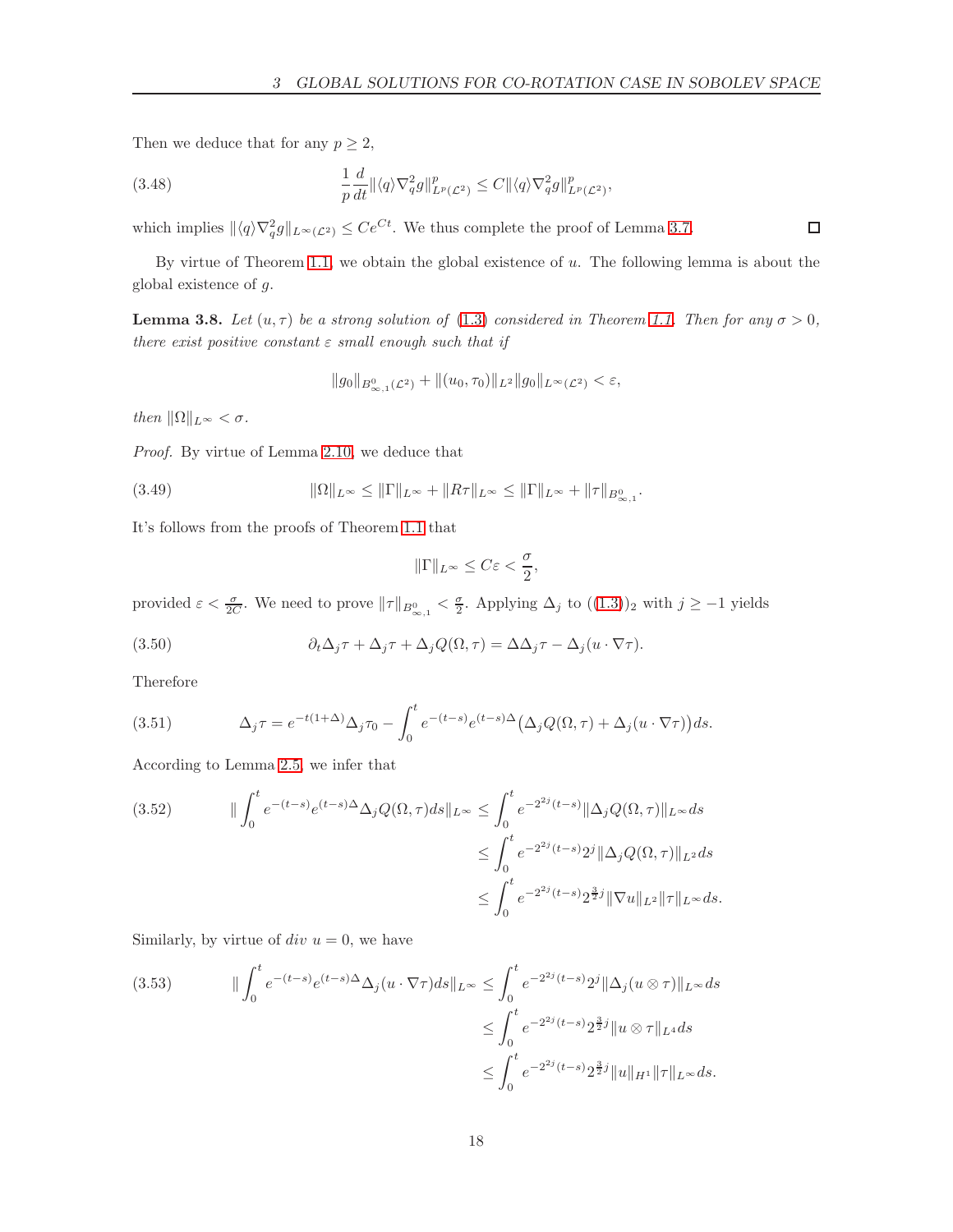Notice that

(3.54) 
$$
\|\tau\|_{L^{\infty}} \leq C \|g\|_{L^{\infty}(\mathcal{L}^2)} \leq C \|g_0\|_{L^{\infty}(\mathcal{L}^2)},
$$

and

<span id="page-18-0"></span>(3.55) 
$$
\sup_{t\geq 0} \sum_{j\in\mathcal{N}} \int_0^t e^{-2^{2j}(t-s)} 2^{\frac{3}{2}j} ds \leq C.
$$

According to [\(3.50\)](#page-17-0)-[\(3.55\)](#page-18-0) and Proposition [3.2,](#page-9-6) we deduce that

$$
(3.56) \t\t\t ||\tau||_{B^{0}_{\infty,1}} \leq ||\tau_{0}||_{B^{0}_{\infty,1}} + C(||\nabla u||_{L^{\infty}[0,T);L^{2})} + ||(u_{0},\tau_{0})||_{L^{2}})||g_{0}||_{L^{\infty}(\mathcal{L}^{2})}
$$

$$
\leq C(\varepsilon + \varepsilon^{2}) < \frac{\sigma}{2}.
$$

We thus complete the proof of Lemma [3.8.](#page-17-1)

#### The proof of Corollary [3.6](#page-15-1) :

By virtue of the lemmas above, we finally obtain the global well-posedness of  $(u, g)$ . Taking  $L^2(\mathcal{L}^2)$ inner product with  $g$  to  $(3.42)$ , we deduce that

(3.57) 
$$
\frac{d}{dt}||g||_{L^{2}(\mathcal{L}^{2})}^{2} + ||\nabla g||_{L^{2}(\mathcal{L}^{2})}^{2} + ||\nabla_{q}g||_{L^{2}(\mathcal{L}^{2})}^{2} = 0.
$$

Applying  $\Lambda^s$  to [\(3.42\)](#page-15-2) and taking  $L^2(\mathcal{L}^2)$  inner product with  $\Lambda^s g$ , we obtain

$$
(3.58) \quad \frac{d}{dt} \|\Lambda^s g\|_{L^2(\mathcal{L}^2)}^2 + \|\Lambda^{s+1} g\|_{L^2(\mathcal{L}^2)}^2 + \|\nabla_q \Lambda^s g\|_{L^2(\mathcal{L}^2)}^2 \n\leq C_{\varepsilon} \|u\|_{L^\infty}^2 \|\Lambda^s g\|_{L^2(\mathcal{L}^2)}^2 + C_{\varepsilon} \|u\|_{H^s}^2 \|g\|_{L^\infty(\mathcal{L}^2)}^2 + \varepsilon \|\Lambda^{s+1} g\|_{L^2(\mathcal{L}^2)}^2 \n+ \int_{\mathbb{R}^2 \times \mathbb{R}^2} \Lambda^s \left(\frac{1}{\psi_{\infty}} \nabla_q \cdot (\Omega q g \psi_{\infty})\right) \Lambda^s g \psi_{\infty} dq dx.
$$

According to Lemma [2.8,](#page-7-1) we deduce that

$$
\int_{\mathbb{R}^2 \times \mathbb{R}^2} \Lambda^s \left( \frac{1}{\psi_{\infty}} \nabla_q \cdot (\Omega q g \psi_{\infty}) \right) \Lambda^s g \psi_{\infty} dq dx
$$
\n
$$
\leq \int_{\mathbb{R}^2} \| \Lambda^{s-1} \left( \Omega^{ik} q_i \nabla_q^k g + \Omega^{ik} q_i q_k g \right) \|_{L^2} \| \Lambda^{s+1} g \|_{L^2} \psi_{\infty} dq
$$
\n
$$
\leq C_{\varepsilon} \| \Lambda^{s-1} \left( \Omega^{ik} q_i \nabla_q^k g + \Omega^{ik} q_i q_k g \right) \|_{L^2(\mathcal{L}^2)} + \varepsilon \| \Lambda^{s+1} g \|_{L^2(\mathcal{L}^2)}^2
$$
\n
$$
\leq C_{\varepsilon} \| \Omega \|_{L^{\infty}}^2 \| \langle q \rangle \nabla_q \Lambda^{s-1} g \|_{L^2(\mathcal{L}^2)}^2 + C_{\varepsilon} \| u \|_{H^s}^2 \| \langle q \rangle \nabla_q g \|_{L^{\infty}(\mathcal{L}^2)}^2 + \varepsilon \| \Lambda^{s+1} g \|_{L^2(\mathcal{L}^2)}^2,
$$

which implies that

<span id="page-18-1"></span>
$$
(3.59) \qquad \frac{d}{dt} \|\Lambda^s g\|_{L^2(\mathcal{L}^2)}^2 + \|\Lambda^{s+1} g\|_{L^2(\mathcal{L}^2)}^2 + \|\nabla_q \Lambda^s g\|_{L^2(\mathcal{L}^2)}^2 \leq C \|u\|_{L^\infty}^2 \|\Lambda^s g\|_{L^2(\mathcal{L}^2)}^2 + C \|\Omega\|_{L^\infty}^2 \|\langle q \rangle \nabla_q \Lambda^{s-1} g\|_{L^2(\mathcal{L}^2)}^2 + C \|u\|_{H^s}^2 (\|g\|_{L^\infty(\mathcal{L}^2)}^2 + \|\langle q \rangle \nabla_q g\|_{L^\infty(\mathcal{L}^2)}^2).
$$

The appearance of the term  $\|\langle q\rangle\nabla_q g\|_{H^{s-1}(\mathcal{L}^2)}^2$  force us to consider mixed derivative estimates which have been used in [\[30\]](#page-30-9) and [\[17\]](#page-30-16). Applying  $\Lambda^m$  to [\(3.42\)](#page-15-2) with  $m \in \{0, s\}$  and taking  $L^2(\mathcal{L}^2)$  inner product with  $\langle q \rangle^2 \Lambda^m g$ , we infer

$$
(3.60) \qquad \frac{d}{dt} \|\langle q \rangle g\|_{L^2(\mathcal{L}^2)}^2 + \|\langle q \rangle \nabla g\|_{L^2(\mathcal{L}^2)}^2 + \|\langle q \rangle \nabla_q g\|_{L^2(\mathcal{L}^2)}^2 \leq C \|g\|_{L^2(\mathcal{L}^2)}^2,
$$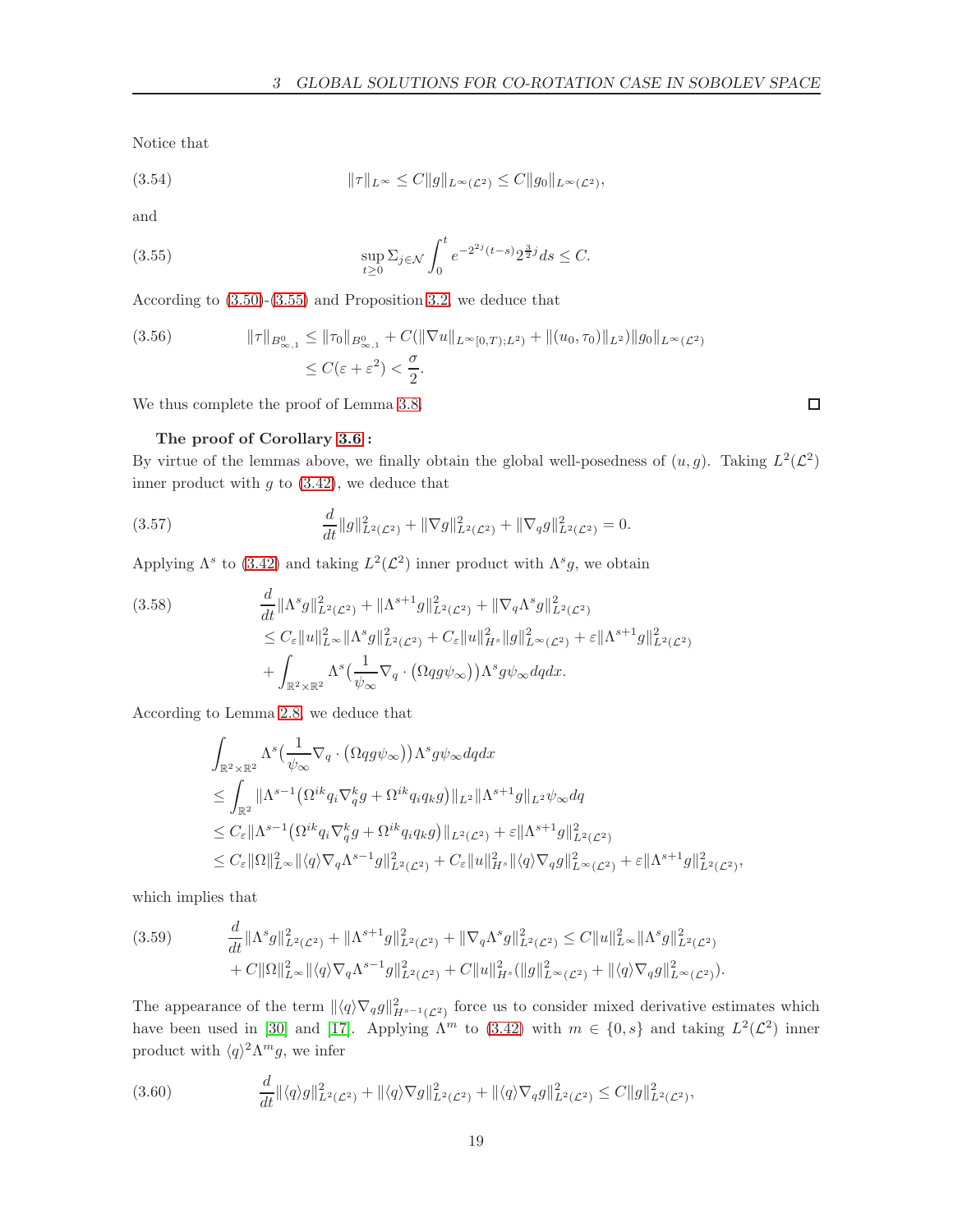and

$$
(3.61) \quad \frac{d}{dt} \|\langle q \rangle \Lambda^s g\|_{L^2(\mathcal{L}^2)}^2 + \|\langle q \rangle \Lambda^{s+1} g\|_{L^2(\mathcal{L}^2)}^2 + \|\langle q \rangle \nabla_q \Lambda^s g\|_{L^2(\mathcal{L}^2)}^2 \leq C \|u\|_{L^\infty}^2 \|\langle q \rangle \Lambda^s g\|_{L^2(\mathcal{L}^2)}^2 + C \| \Lambda^s g\|_{L^2(\mathcal{L}^2)}^2 + C \| \Omega \|_{L^\infty}^2 \|\langle q \rangle \nabla_q^2 \Lambda^{s-1} g\|_{L^2(\mathcal{L}^2)}^2 + C \|u\|_{H^s}^2 (\|g\|_{L^\infty(\mathcal{L}^2)}^2 + \|\langle q \rangle^2 \nabla_q g\|_{L^\infty(\mathcal{L}^2)}^2).
$$

Applying  $\nabla_q \Lambda^m$  to [\(3.42\)](#page-15-2) with  $m \in \{0, s-1\}$  and taking  $L^2(\mathcal{L}^2)$  inner product with  $\langle q \rangle^2 \nabla_q \Lambda^m g$ , we obtain

$$
(3.62) \t\t \frac{d}{dt} \|\langle q \rangle \nabla_q g\|_{L^2(\mathcal{L}^2)}^2 + \|\langle q \rangle \nabla_q \nabla g\|_{L^2(\mathcal{L}^2)}^2 + \|\langle q \rangle \nabla_q^2 g\|_{L^2(\mathcal{L}^2)}^2 \leq C \|\langle q \rangle \nabla_q g\|_{L^2(\mathcal{L}^2)}^2,
$$

and

$$
(3.63) \quad \frac{d}{dt} \|\langle q \rangle \nabla_q \Lambda^{s-1} g\|_{L^2(\mathcal{L}^2)}^2 + \|\langle q \rangle \nabla_q \Lambda^s g\|_{L^2(\mathcal{L}^2)}^2 + \|\langle q \rangle \nabla_q^2 \Lambda^{s-1} g\|_{L^2(\mathcal{L}^2)}^2
$$
\n
$$
\leq C \|\langle q \rangle \nabla_q \Lambda^{s-1} g\|_{L^2(\mathcal{L}^2)}^2 + C \|u\|_{L^\infty}^2 \|\langle q \rangle \nabla_q \Lambda^{s-1} g\|_{L^2(\mathcal{L}^2)}^2
$$
\n
$$
+ C \|\Omega\|_{L^\infty}^2 \left( \|\nabla_q \Lambda^{s-1} g\|_{L^2(\mathcal{L}^2)}^2 + \|\langle q \rangle \nabla_q^2 \Lambda^{s-1} g\|_{L^2(\mathcal{L}^2)}^2 \right)
$$
\n
$$
+ C \|u\|_{H^s}^2 \left( \|g\|_{L^\infty(\mathcal{L}^2)}^2 + \|\nabla_q g\|_{L^\infty(\mathcal{L}^2)}^2 + \|\langle q \rangle \nabla_q^2 g\|_{L^\infty(\mathcal{L}^2)}^2 \right).
$$

Together with Lemma [2.11](#page-8-5) and the following estimate

<span id="page-19-1"></span>(3.64) 
$$
\frac{d}{dt}||u||_{H^s}^2 \leq C(||\nabla u||_{L^\infty} + 1)||u||_{H^s}^2 + C||g||_{H^{s+1}(\mathcal{L}^2)}^2.
$$

According to [\(3.59\)](#page-18-1)-[\(3.64\)](#page-19-1), Lemma [3.8](#page-17-1) and Gronwall's inequality, we deduce that

$$
(3.65) \t\t ||u||_{H^{s}} + ||\langle q \rangle g||_{H^{s}(\mathcal{L}^{2})}^{2} + ||\langle q \rangle \nabla_{q} g||_{H^{s-1}(\mathcal{L}^{2})}^{2} \leq C(||u_{0}||_{H^{s}}^{2} + ||\langle q \rangle g_{0}||_{H^{s}(\mathcal{L}^{2})}^{2} + ||\langle q \rangle \nabla_{q} g_{0}||_{H^{s-1}(\mathcal{L}^{2})}^{2})e^{e^{t} + \int_{0}^{t} ||u||_{L^{\infty}}^{2} + ||\nabla u||_{L^{\infty}} dt'}.
$$

According to Theorem [1.1,](#page-3-0) we finish the proof of Corollary [3.6.](#page-15-1)

**Remark 3.9.** The main difficulty for the global estimates of  $(3.42)$  is that once we stop the growth of regularity in x by  $\Delta \psi$ , we can not stop the growth of power  $\langle q \rangle$  by  $\mathcal{L}\psi$  at the same time. It is worth mentioning that the estimate of  $\|\langle q\rangle\nabla_qg\|^2_{H^{s-1}(\mathcal{L}^2)}$  instead of  $\|\langle q\rangle\nabla_qg\|^2_{H^{s}(\mathcal{L}^2)}$  enable us to stop the growth of power  $\langle q \rangle$  caused by the term  $\frac{1}{\psi_{\infty}} \nabla_q \cdot (\Omega q g \psi_{\infty})$ . As a result, we obtain the prior estimate of  $\|\langle q\rangle g\|_{H^s(\mathcal{L}^2)}^2$  and  $\|\langle q\rangle\nabla_q g\|_{H^{s-1}(\mathcal{L}^2)}^2$ .

**Remark 3.10.** The estimate of  $\langle q \rangle^n \nabla_q^m g$  in  $L^{\infty}(\mathcal{L}^2)$  and the smallness of  $\|\Omega\|_{L^{\infty}}$  are significant in the proof of Corollary [3.6.](#page-15-1) The global existence of  $(3.42)$  for arbitrary initial data and the global existence of the non-corotation Hooke model are interesting problems. We are going to study these problems in the future.

### <span id="page-19-0"></span>4 Global solutions for co-rotation case in critical Besov space

In this section, we are concerned with global solutions to the co-rotation Oldroyd-B type model in critical Besov space. We divide it into three steps to prove Theorem [1.5.](#page-4-0)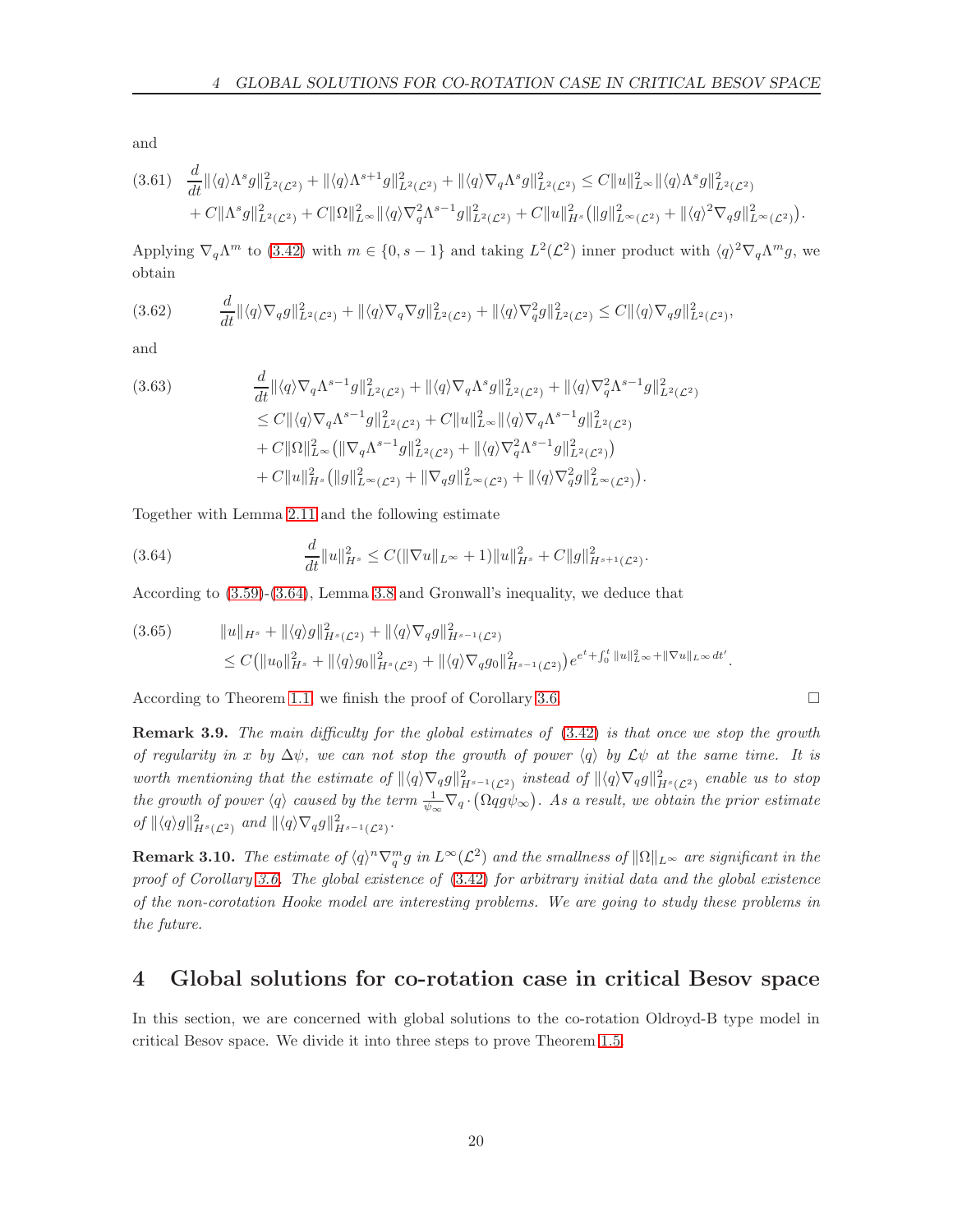#### <span id="page-20-0"></span>4.1. Energy estimates

From now on, we prove the boundness for [\(1.3\)](#page-2-3) in the following propositions.

<span id="page-20-6"></span>**Proposition 4.1.** Suppose  $(u, \tau)$  is a smooth solution to [\(1.3\)](#page-2-3) with  $u_0 \in H^1$  and  $\tau_0 \in H^1 \cap L^{\infty}$ . Then we obtain

$$
(4.1) \t\t\t \|\nabla u\|_{L^2}^2 + \|\nabla \tau\|_{L^2}^2 \le (\|\nabla u_0\|_{L^2}^2 + \|\nabla \tau_0\|_{L^2}^2) e^{\frac{6}{a\mu} + \frac{6}{a\mu} \|\tau_0\|_{L^\infty}^2 + 3\mu^{-2} \|\tau_0\|_{L^2}^2}.
$$

Moreover, we get

(4.2) 
$$
\|(u,\tau)\|_{H^1}^2 \leq H_0,
$$

where  $H_0 = ||(u_0, \tau_0)||_{H^1}^2 e^{\frac{6}{a\mu} + \frac{6}{a\mu} ||\tau_0||_{L^{\infty}}^2 + 3\mu^{-2} ||\tau_0||_{L^2}^2}$ .

*Proof.* Taking the  $L^2$  inner product with  $\Delta \tau$  to  $(1.3)_2$  and using Lemma [2.7,](#page-7-0) we have

<span id="page-20-1"></span>(4.3) 
$$
\frac{1}{2}\frac{d}{dt}\|\nabla\tau\|_{L^{2}}^{2}+a\|\nabla\tau\|_{L^{2}}^{2}+\mu\|\nabla^{2}\tau\|_{L^{2}}^{2}=\langle u\cdot\nabla\tau,\Delta\tau\rangle+\langle Q(\Omega,\tau),\Delta\tau\rangle
$$

$$
\leq \|\nabla u\|_{L^{2}}\|\nabla\tau\|_{L^{4}}^{2}+\|\Omega\|_{L^{2}}\|\tau\|_{L^{\infty}}\|\Delta\tau\|_{L^{2}}
$$

$$
\leq \frac{3}{\mu}\|\nabla u\|_{L^{2}}^{2}(\|\nabla\tau\|_{L^{2}}^{2}+\|\tau\|_{L^{\infty}}^{2})+\frac{2\mu}{3}\|\nabla^{2}\tau\|_{L^{2}}^{2}.
$$

Consider  $\tilde{\tau}^{ij} = \tau^{ij} e^{\frac{a}{2}t}$ , we infer from [\(4.3\)](#page-20-1) that

<span id="page-20-2"></span>(4.4) 
$$
\frac{1}{2}\frac{d}{dt}\|\nabla \tilde{\tau}\|_{L^2}^2 + \mu\|\nabla^2 \tilde{\tau}\|_{L^2}^2 \leq \frac{3}{\mu}\|\nabla u\|_{L^2}^2(\|\nabla \tilde{\tau}\|_{L^2}^2 + \|\tilde{\tau}\|_{L^{\infty}}^2) + \frac{2\mu}{3}\|\nabla^2 \tilde{\tau}\|_{L^2}^2.
$$

Taking the  $L^2$  inner product with  $\Delta u$  to  $(1.3)_1$ , we have

<span id="page-20-3"></span>(4.5) 
$$
\frac{1}{2}\frac{d}{dt}\|\nabla u\|_{L^2}^2 \leq \frac{3}{\mu}e^{-at}\|\nabla u\|_{L^2}^2 + \frac{\mu}{3}\|\nabla^2 \tilde{\tau}\|_{L^2}^2.
$$

Combining (4.[4\)](#page-20-2) and [\(4](#page-20-3).5), we deduce that

<span id="page-20-4"></span>(4.6) 
$$
\frac{1}{2}\frac{d}{dt}(\|\nabla u\|_{L^2}^2 + \|\nabla \tilde{\tau}\|_{L^2}^2) \leq \frac{3}{\mu}\|\nabla u\|_{L^2}^2(e^{-at} + \|\nabla \tilde{\tau}\|_{L^2}^2 + \|\tilde{\tau}\|_{L^\infty}^2).
$$

Applying Gronwall's inequality to [\(4.6\)](#page-20-4) and using propositions [3.1,](#page-8-4) [3.2,](#page-9-6) we obtain

<span id="page-20-5"></span>
$$
(4.7) \qquad \|\nabla u\|_{L^{2}}^{2} + \|\nabla \tilde{\tau}\|_{L^{2}}^{2} \leq (\|\nabla u_{0}\|_{L^{2}}^{2} + \|\nabla \tau_{0}\|_{L^{2}}^{2})e^{\frac{6}{\mu}\int_{0}^{t}e^{-as} + \|\nabla \tilde{\tau}\|_{L^{2}}^{2} + \|\tilde{\tau}\|_{L^{\infty}}^{2}ds}
$$
  
\n
$$
\leq (\|\nabla u_{0}\|_{L^{2}}^{2} + \|\nabla \tau_{0}\|_{L^{2}}^{2})e^{\frac{6}{a\mu} + \frac{6}{a\mu}\|\tau_{0}\|_{L^{\infty}}^{2} + \frac{6}{\mu}\int_{0}^{t}e^{2as} \|\nabla \tau\|_{L^{2}}^{2}ds
$$
  
\n
$$
\leq (\|\nabla u_{0}\|_{L^{2}}^{2} + \|\nabla \tau_{0}\|_{L^{2}}^{2})e^{\frac{6}{a\mu} + \frac{6}{a\mu}\|\tau_{0}\|_{L^{\infty}}^{2} + 3\mu^{-2}\|\tau_{0}\|_{L^{2}}^{2},
$$

Combining [\(4.7\)](#page-20-5) and [\(3.7\)](#page-9-7), we finish the proof of Proposition [4.1.](#page-20-6)

Then, we consider time integrability of  $\tau$ . The exponential weight in the following proposition is the key to estimating  $\Gamma$  in  $B^0_{\infty,1}$ .

<span id="page-20-7"></span>**Proposition 4.2.** Suppose  $(u, \tau)$  is a smooth solution to [\(1.3\)](#page-2-3) with  $u_0 \in H^1$  and  $\tau_0 \in H^1 \cap L^{\infty}$ . Then we obtain

(4.8) 
$$
\|e^{\frac{a}{2}s}\tau\|_{L_T^2B_{\infty,\infty}^{\frac{1}{2}}} \leq B_0,
$$

where  $B_0 = \mu^{-\frac{1}{2}} \|\tau_0\|_{L^4} + \mu^{-1} a^{-\frac{1}{2}} H_0^{\frac{1}{2}} \|\tau_0\|_{L^\infty}$ .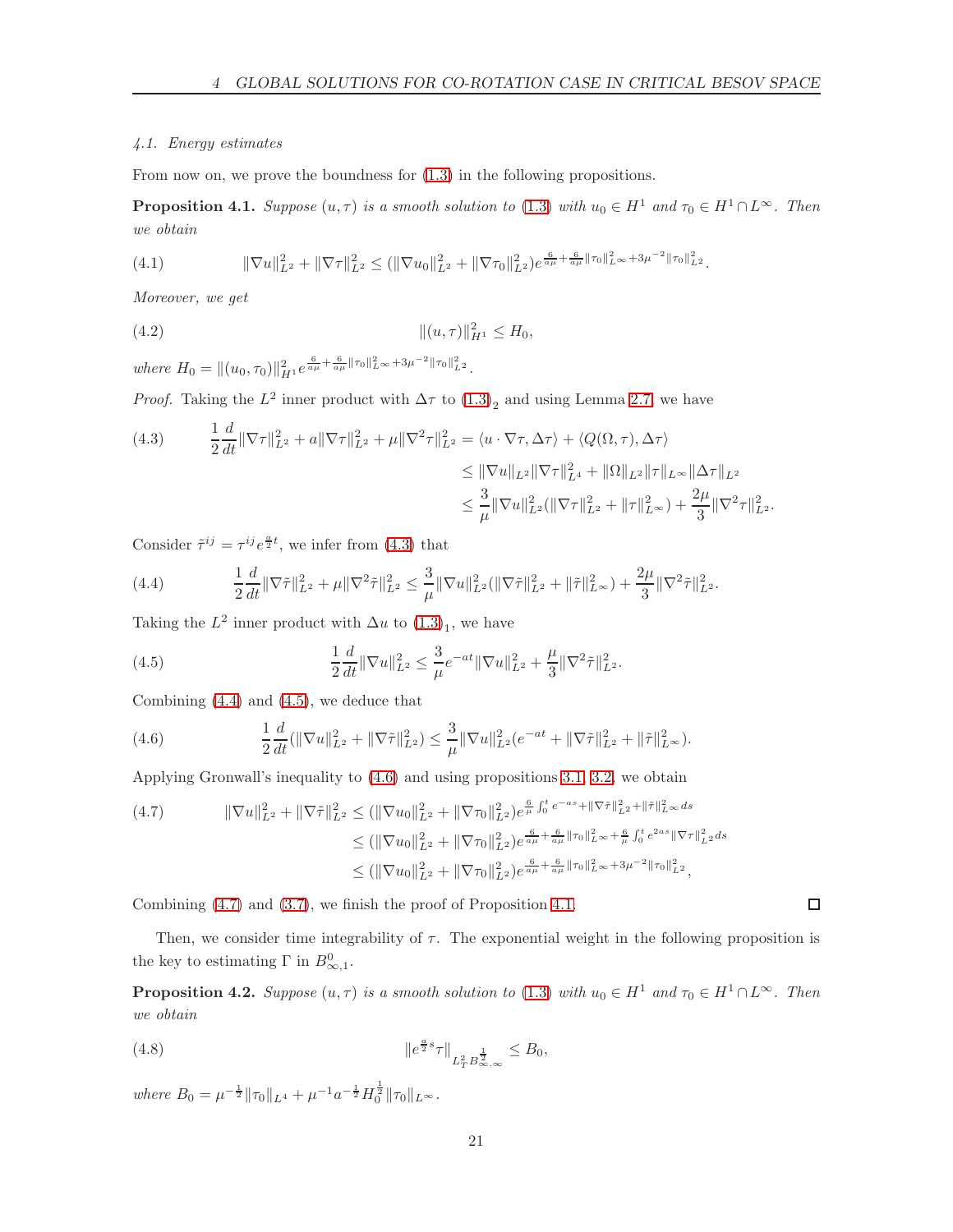*Proof.* Set  $\tilde{\tau}^{ij} = \tau^{ij} e^{at}$ , we infer from  $(1.3)_2$ 

<span id="page-21-1"></span>(4.9) 
$$
\partial_t \tilde{\tau}^{ij} + u \cdot \nabla \tilde{\tau}^{ij} + Q(\Omega^{ik}, \tilde{\tau}^{kj}) = \mu \Delta \tilde{\tau}^{ij}.
$$

Applying  $\Delta_j$  to [\(4.9\)](#page-21-1), we obtain

(4.10) 
$$
\partial_t \Delta_j \tilde{\tau}^{ij} - \mu \Delta_j \Delta \tilde{\tau}^{ij} = -\Delta_j \operatorname{div}(u \tilde{\tau}^{ij}) - \Delta_j Q(\Omega^{ik}, \tilde{\tau}^{kj}),
$$

which implies

<span id="page-21-2"></span>
$$
(4.11) \qquad \Delta_j e^{\frac{a}{2}t} \tau^{ij} = \Delta_j \tau_0^{ij} e^{\mu t \Delta - \frac{a}{2}t} - \int_0^t e^{\mu(t-s)\Delta - \frac{a}{2}t} \left(\Delta_j \operatorname{div}(u\tilde{\tau}^{ij}) + \Delta_j Q(\Omega^{ik}, \tilde{\tau}^{kj})\right) ds.
$$

Applying Minkowski's inequality and Proposition [3.1,](#page-8-4) we deduce

$$
(4.12) \qquad \qquad (\int_0^t 2^j \|\tau_0^{ij} e^{-\frac{a}{2}s} e^{\mu s \Delta}\|_{L^\infty}^2 ds)^{\frac{1}{2}} \le (\int_0^t e^{-\mu 2^{2j} s - as} 2^{2j} \|\Delta_j \tau_0^{ij}\|_{L^4}^2 ds)^{\frac{1}{2}} \le \|\tau_0\|_{L^2}^{\frac{1}{2}} \|\tau_0\|_{L^\infty}^{\frac{1}{2}} (\int_0^t e^{-\mu 2^{2j} s - as} 2^{2j} ds)^{\frac{1}{2}} \le \mu^{-\frac{1}{2}} \|\tau_0\|_{L^4}.
$$

By virtue of Minkowski's inequality and Proposition [4.1,](#page-20-6) we infer

<span id="page-21-3"></span>
$$
(4.13) \qquad \left(\int_{0}^{t} 2^{j} \|\int_{0}^{s} e^{-\frac{a}{2}s} e^{\mu(s-t')\Delta} \left(\Delta_{j} div(u\tilde{\tau}^{ij}) + \Delta_{j} Q(\Omega^{ik}, \tilde{\tau}^{kj})\right) dt'\|_{L^{\infty}}^{2} ds\right)^{\frac{1}{2}}\n\leq \left(\int_{0}^{t} e^{-as} \left(\int_{0}^{s} 2^{\frac{j}{2}} e^{-\mu 2^{2j}(s-t')} \left(\|\Delta_{j} div(u\tilde{\tau}^{ij})\|_{L^{\infty}} + \|\Delta_{j} Q(\Omega^{ik}, \tilde{\tau}^{kj})\|_{L^{\infty}}\right) dt'\right)^{2} ds\right)^{\frac{1}{2}}\n\leq \left(\int_{0}^{t} e^{-as} \left(\int_{0}^{s} 2^{\frac{j}{2}} e^{-\mu 2^{2j}(s-t')} \left(2^{\frac{3}{2}j} \|\mu\|_{L^{4}} \|\tilde{\tau}^{ij}\|_{L^{\infty}} + 2^{j} \|\Omega^{ik}\|_{L^{2}} \|\tilde{\tau}^{kj}\|_{L^{\infty}}\right) dt'\right)^{2} ds\right)^{\frac{1}{2}}\n\leq \left(\int_{0}^{t} e^{-as} \left(\int_{0}^{s} 2^{2j} e^{-\mu 2^{2j}(s-t')} \|\mu\|_{H^{1}} \|\tilde{\tau}\|_{L^{\infty}} dt'\right)^{2} ds\right)^{\frac{1}{2}}\n\leq H_{0}^{\frac{1}{2}} \|\tau_{0}\|_{L^{\infty}} \left(\int_{0}^{t} e^{-as} \left(\int_{0}^{s} 2^{2j} e^{-\mu 2^{2j}(s-t')} dt'\right)^{2} ds\right)^{\frac{1}{2}}\n= \mu^{-1} H_{0}^{\frac{1}{2}} \|\tau_{0}\|_{L^{\infty}} \left(\int_{0}^{t} e^{-as} (1 - e^{-2^{2j}s})^{2} ds\right)^{\frac{1}{2}}\n\leq \mu^{-1} a^{-\frac{1}{2}} H_{0}^{\frac{1}{2}} \|\tau_{0}\|_{L^{\infty}}.
$$

According to  $(4.11)$ )- $(4.13)$ , we deduce that

(4.14) 
$$
\|e^{\frac{a}{2}t}\tau\|_{L^2B^{\frac{1}{2}}_{\infty,\infty}} \leq \mu^{-\frac{1}{2}}\|\tau_0\|_{L^4} + \mu^{-1}a^{-\frac{1}{2}}H_0^{\frac{1}{2}}\|\tau_0\|_{L^\infty}.
$$

<span id="page-21-0"></span>We thus complete the proof of Proposition [4.2.](#page-20-7)

#### 4.2. Local well-posedness

<span id="page-21-4"></span>**Proposition 4.3.** Let  $(u_0, \tau_0) \in B^1_{\infty,1} \times B^0_{\infty,1}$ . There exists a time  $T > 0$  such that  $(1.3)$  $(1.3)$  has a solution  $(u, \tau) \in L^{\infty}([0, T); B^1_{\infty, 1} \times B^0_{\infty, 1}).$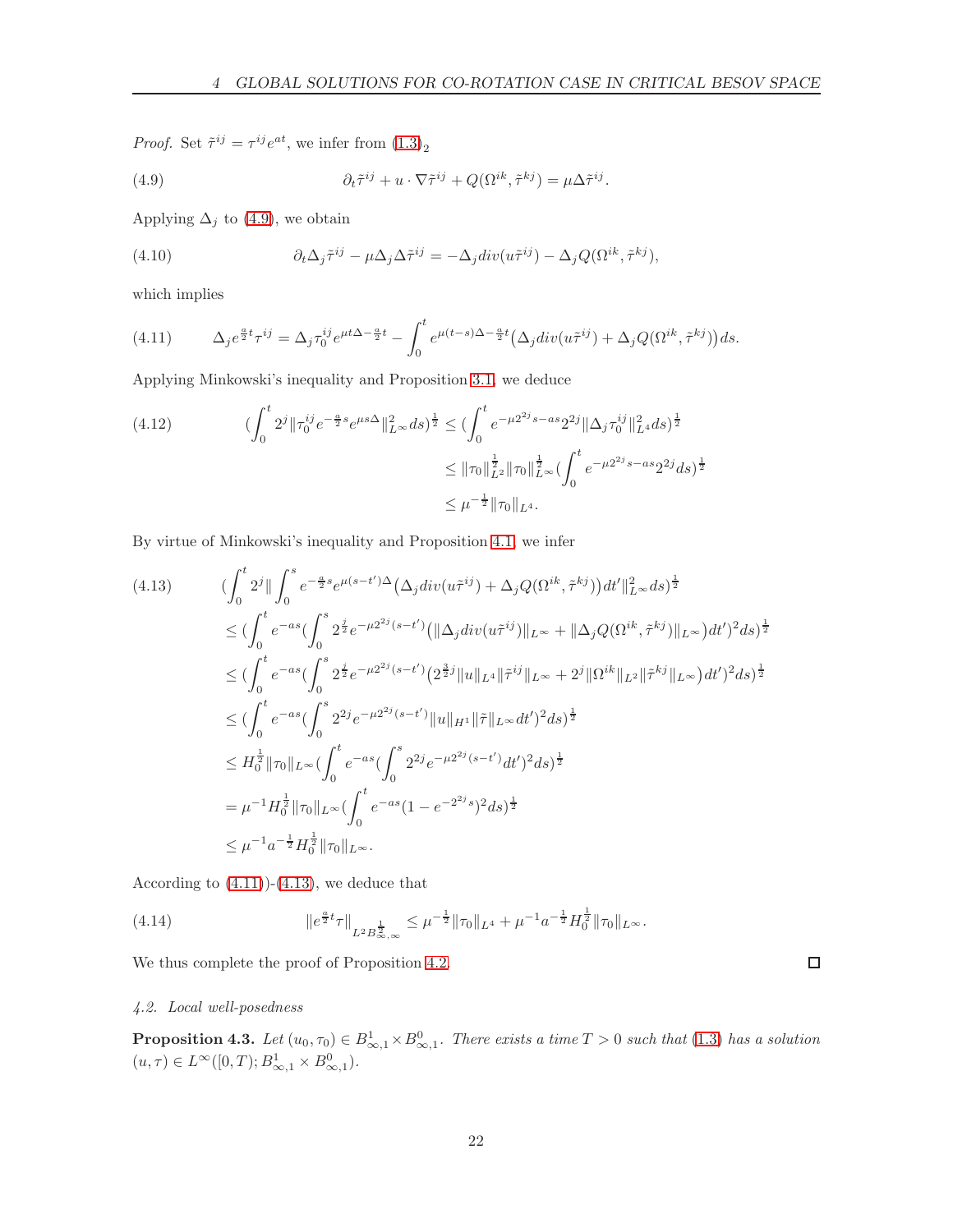*Proof.* Since  $div u = 0$ , we have

(4.15) 
$$
\Delta p = div \, div \, (\tau - u \otimes u),
$$

which implies

(4.16) 
$$
\nabla p = \nabla \Delta^{-1} \text{div div} (\tau - u \otimes u).
$$

Applying  $\Delta_j$  to  $(1.3)_1$  $(1.3)_1$  $(1.3)_1$ , we obtain

<span id="page-22-0"></span>(4.17) 
$$
\frac{\partial}{\partial t} \Delta_j u + u \cdot \nabla \Delta_j u = -[\Delta_j, u \cdot \nabla] u + \Delta_j \text{div } \tau - \nabla \Delta^{-1} \text{div div } (\tau - u \otimes u)
$$

Integrating  $(4.17)$  $(4.17)$  over  $[0, T]$ , we infer

<span id="page-22-1"></span>(4.18) 
$$
\|\Delta_j u\|_{L^\infty} \le \|\Delta_j u_0\|_{L^\infty} + \int_0^T \|\Delta_j u \cdot \nabla]u\|_{L^\infty} + 2^j \|\Delta_j \tau\|_{L^\infty} + \|\nabla \Delta^{-1} \operatorname{div} \operatorname{div} (\tau - u \otimes u)\|_{L^\infty} dt.
$$

By virtue of Lemmas [2.6](#page-7-2) and [2.10,](#page-8-2) we obtain

<span id="page-22-2"></span>(4.19) 
$$
\|\nabla \Delta^{-1} \text{div div } \tau\|_{B^1_{\infty,1}} \leq C \|\tau\|_{B^2_{\infty,1}}.
$$

Hence, we deduce from [\(4.18\)](#page-22-1) and [\(4.19\)](#page-22-2) that

<span id="page-22-3"></span>(4.20) 
$$
||u||_{L_T^{\infty}B_{\infty,1}^1} \leq ||u_0||_{B_{\infty,1}^1} + C(T||u||_{L_T^{\infty}B_{\infty,1}^1}^2 + \int_0^T ||\tau||_{B_{\infty,1}^2} dt).
$$

Applying  $\Delta_j$  to  $(1.3)_2$  $(1.3)_2$  $(1.3)_2$ , we obtain

(4.21) 
$$
\Delta_j \tau = e^{t\mu \Delta - at} \Delta_j \tau_0 + \int_0^t e^{(t-s)\mu \Delta - a(t-s)} (\Delta_j(Q(\Omega, \tau)) + div \Delta_j(u \otimes \tau)) ds.
$$

By virtue of Lemmas [2.5](#page-7-4) and [2.6,](#page-7-2) we infer that

<span id="page-22-4"></span>
$$
(4.22) \t\t\t ||\tau||_{L_T^{\infty}B_{\infty,1}^0} + ||\tau||_{L_T^1B_{\infty,1}^2} \le ||\tau_0||_{B_{\infty,1}^0} + \int_0^T ||Q(\Omega,\tau)||_{B_{\infty,1}^0} ds + \int_0^T ||u \otimes \tau||_{B_{\infty,1}^1} ds
$$
  
\n
$$
\le ||\tau_0||_{B_{\infty,1}^0} + C ||u||_{L_T^{\infty}B_{\infty,1}^1} (T ||\tau||_{L_T^{\infty}B_{\infty,1}^0} + T^{\frac{1}{2}} ||\tau||_{L_T^2B_{\infty,1}^1}).
$$

Notice that

<span id="page-22-5"></span>(4.23) 
$$
\|\tau\|_{L^2_T B^1_{\infty,1}} \le \|\tau\|_{L^\infty_T B^0_{\infty,1}}^{\frac{1}{2}} \|\tau\|_{L^1_T B^2_{\infty,1}}^{\frac{1}{2}}.
$$

According to  $(4.20)$ ,  $(4.22)$  and  $(4.23)$ , we obtain

<span id="page-22-7"></span>(4.24)  
\n
$$
\|u\|_{L_T^{\infty}B_{\infty,1}^1} + \|\tau\|_{L_T^{\infty}B_{\infty,1}^0} + \|\tau\|_{L_T^1B_{\infty,1}^2}
$$
\n
$$
\leq C(\|u_0\|_{B_{\infty,1}^1} + \|\tau_0\|_{B_{\infty,1}^0}) + CT\|u\|_{L_T^{\infty}B_{\infty,1}^1}^2
$$
\n
$$
+ C^2\|u\|_{L_T^{\infty}B_{\infty,1}^1}(\|\tau\|_{L_T^{\infty}B_{\infty,1}^0} + \|\tau\|_{L_T^1B_{\infty,1}^2})(T^{\frac{1}{2}} + T).
$$

Suppose that

<span id="page-22-6"></span>
$$
(4.25) \t\t\t\t\t\|u\|_{L^\infty_T B^1_{\infty,1}} + \|\tau\|_{L^\infty_T B^0_{\infty,1}} + \|\tau\|_{L^1_T B^2_{\infty,1}} \leq 6C(\|u_0\|_{B^1_{\infty,1}} + \|\tau_0\|_{B^0_{\infty,1}}),
$$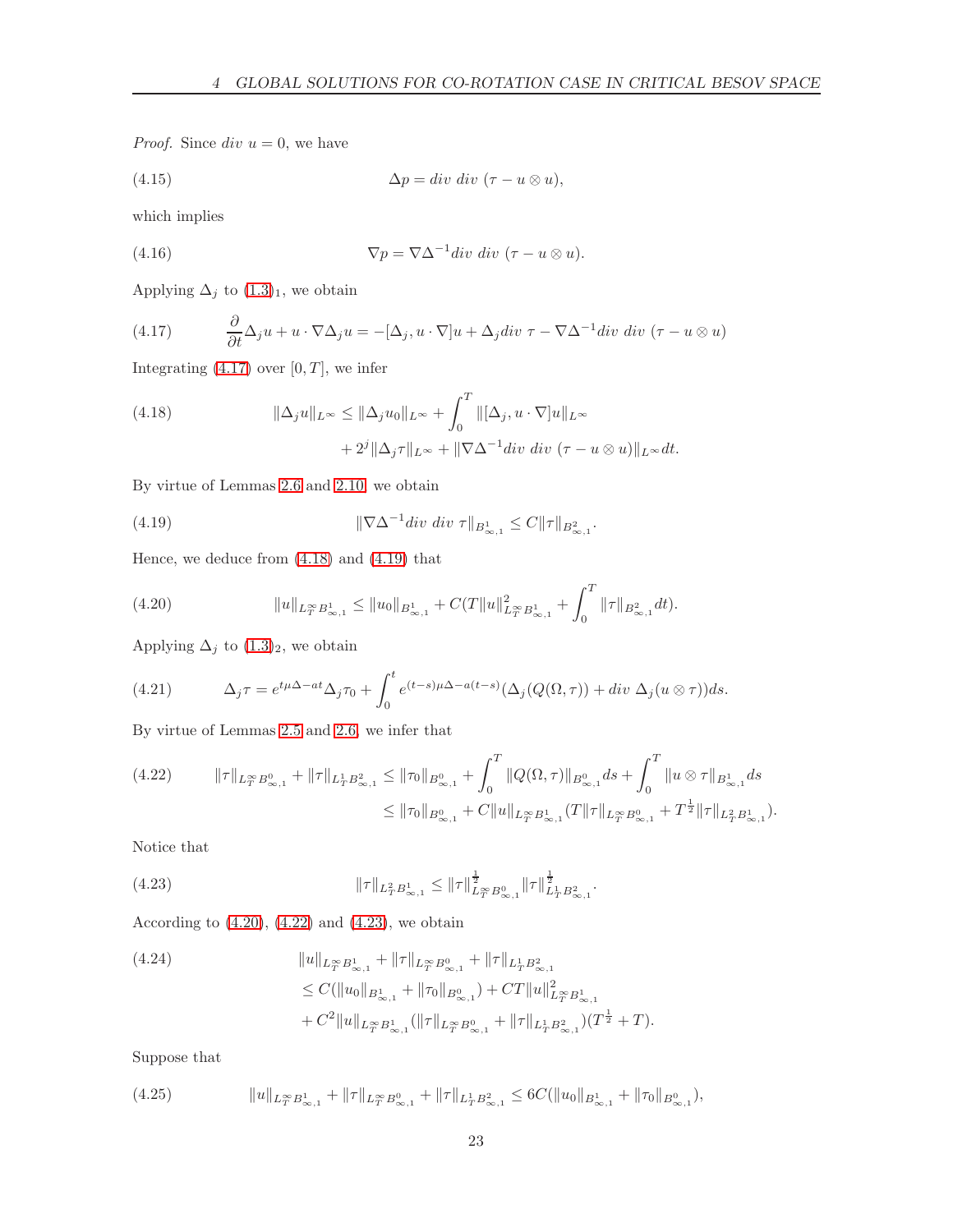and

<span id="page-23-1"></span>(4.26) 
$$
T = \min\{1, \frac{1}{36C^3(\|u_0\|_{B^1_{\infty,1}} + \|\tau_0\|_{B^0_{\infty,1}})}, \frac{1}{1296C^6(\|u_0\|_{B^1_{\infty,1}} + \|\tau_0\|_{B^0_{\infty,1}})^2}\}.
$$

Plugging  $(4.25)$  $(4.25)$ ,  $(4.26)$  $(4.26)$  into  $(4.24)$  $(4.24)$  leads to

$$
(4.27) \t\t\t\t\t\|u\|_{L^\infty_T B^1_{\infty,1}} + \|\tau\|_{L^\infty_T B^0_{\infty,1}} + \|\tau\|_{L^1_T B^2_{\infty,1}} < 6C(\|u_0\|_{B^1_{\infty,1}} + \|\tau_0\|_{B^0_{\infty,1}}).
$$

We thus complete the proof of Proposition [4.3.](#page-21-4)

<span id="page-23-6"></span>**Proposition 4.4.** Assume that  $d = 2$ . Let  $(u, \tau)$  be a strong solution of [\(1.3\)](#page-2-3) with the initial data  $(u_0, \tau_0) \in (H^1 \cap B^1_{\infty,1}) \times (H^1 \cap B^0_{\infty,1})$ . If  $T^*$  is the maximal existence time, then the solution blows up in finite time  $T^* < \infty$  if and only if

(4.28) 
$$
\int_0^{T^*} \|\Omega\|_{B^0_{\infty,1}} dt = \infty.
$$

Proof. According to Bony's decomposition, we obtain

<span id="page-23-2"></span>
$$
(4.29) \qquad \int_0^T \|Q(\Omega,\tau)\|_{B^0_{\infty,1}} dt \le \int_0^T (\|\Omega\|_{L^\infty} + \|\tau\|_{L^\infty} + \|\tau\|_{H^1}) (\|u\|_{B^1_{\infty,1}} + \|\tau\|_{B^0_{\infty,1}}) ds,
$$

By virtue of Lemma [2.2](#page-6-2) and Proposition [4.1,](#page-20-6) we deduce from [\(1.3\)](#page-2-3) and [\(4.29\)](#page-23-2) that

<span id="page-23-3"></span>
$$
(4.30) \t\t\t ||\tau||_{L_T^{\infty}B_{\infty,1}^0} + ||\tau||_{L_T^1B_{\infty,1}^2} \n\leq Ce^{\int_0^T ||\Omega||_{B_{\infty,1}^0} dt} \Big( ||\tau_0||_{B_{\infty,1}^0} + \int_0^T ||Q(\Omega,\tau)||_{B_{\infty,1}^0} dt \Big) \n\leq Ce^{\int_0^T ||\Omega||_{B_{\infty,1}^0} dt} \Big( ||\tau_0||_{B_{\infty,1}^0} + \int_0^T (C + ||\Omega||_{L^{\infty}}) (||u||_{B_{\infty,1}^1} + ||\tau||_{B_{\infty,1}^0}) dt \Big).
$$

According to Lemma [2.2](#page-6-2) and [\(4.30\)](#page-23-3), we infer that

<span id="page-23-4"></span>
$$
(4.31) \t\t ||u||_{L_T^{\infty} B_{\infty,1}^1} + ||\tau||_{L_T^{\infty} B_{\infty,1}^0} \n\leq Ce^{\int_0^T ||\Omega||_{B_{\infty,1}^0} dt} \Big( ||u_0||_{B_{\infty,1}^1} + ||\tau_0||_{B_{\infty,1}^0} + \int_0^T (C + ||\Omega||_{B_{\infty,1}^0}) (||u||_{B_{\infty,1}^1} + ||\tau||_{B_{\infty,1}^0}) dt \Big).
$$

Applying Gronwall's inequality to [\(4.31\)](#page-23-4), we deduce that

<span id="page-23-5"></span>
$$
(4.32) \t\t\t ||u||_{L_T^{\infty}B_{\infty,1}^1} + ||\tau||_{L_T^{\infty}B_{\infty,1}^0} \leq C \Big( ||u_0||_{B_{\infty,1}^1} + ||\tau_0||_{B_{\infty,1}^0} \Big) e^{t_0^{(T||\Omega||_{B_{\infty,1}^0}dt}},
$$

Assume that  $T^* < \infty$  and  $\int_0^{T^*}$  $\int_0^1 \|\Omega(t)\|_{B^0_{\infty,1}} dt < \infty$ . By virtue of Proposition [4.3](#page-21-4) and [\(4.32\)](#page-23-5), we infer that the solution can be continued beyond  $[0, T^*$ ), which contradicts the assumption that  $T^*$  is the  $\Box$ maximal existence time.

#### <span id="page-23-0"></span>4.3. Global well-posedness

#### The proof of Theorem [1.5](#page-4-0) :

Notice that

(4.33) 
$$
\int_0^T \|\Omega\|_{B^0_{\infty,1}} dt \leq \int_0^T \|\Gamma\|_{B^0_{\infty,1}} dt + \int_0^T \|\tau\|_{B^0_{\infty,1}} dt.
$$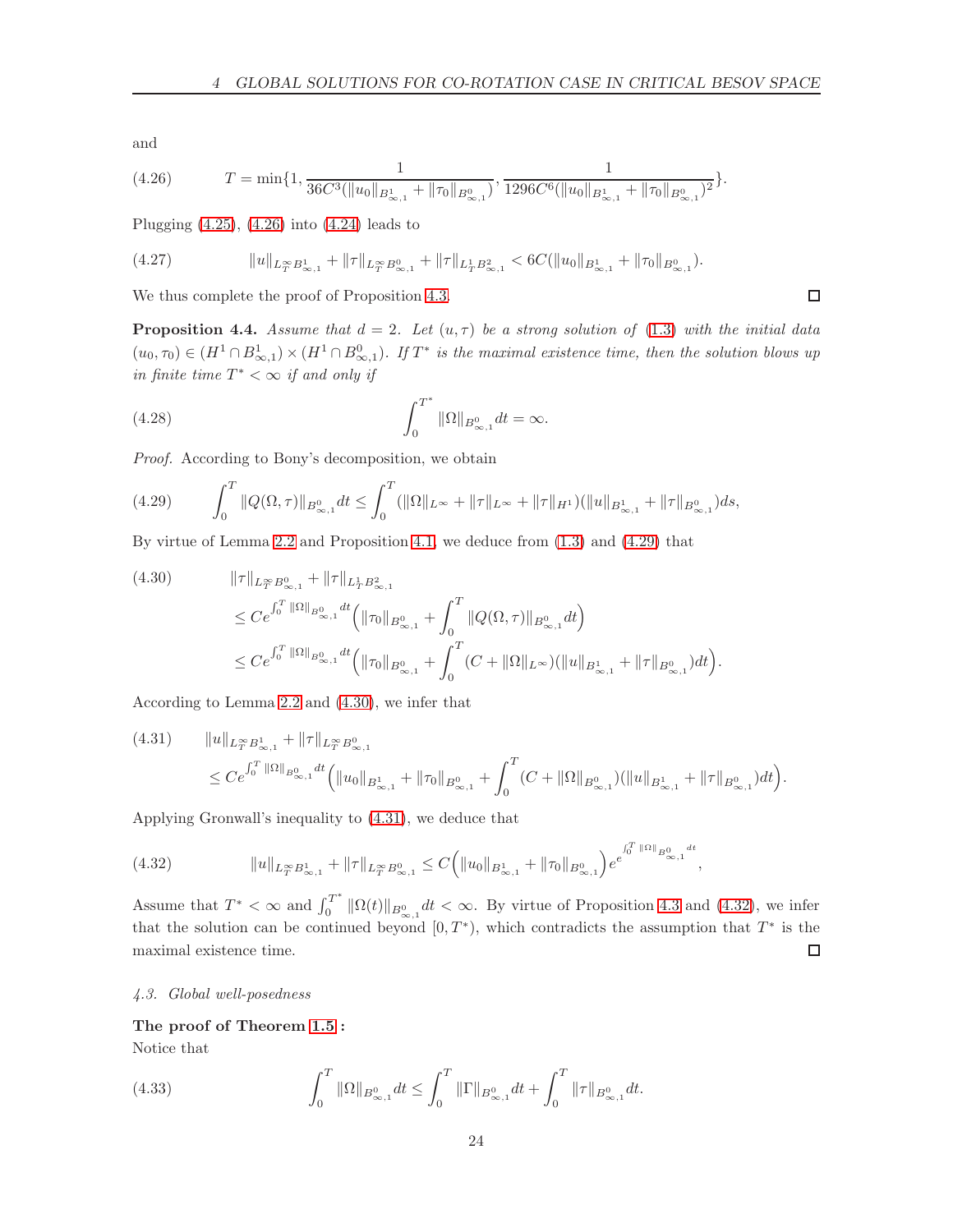We infer from Proposition [4.2](#page-20-7) and Proposition [4.4](#page-23-6) that the estimate of  $\|\Gamma\|_{B^0_{\infty,1}}$  will finish the proof of the global existence for [\(1.3\)](#page-2-3). Recall that

<span id="page-24-0"></span>(4.34) 
$$
\frac{d}{dt}\Gamma + u \cdot \nabla \Gamma = R\tau + RQ(\Omega, \tau) + [R, u \cdot \nabla]\tau = \sum_{i=1}^{3} F_i,
$$

Note that

(4.35) 
$$
E_0 = H_0(\|\tau_0\|_{B^0_{\infty,1}} + \|\tau_0\|_{L^4}) \text{ and } D_0 = \|(\nabla u_0, \tau_0)\|_{B^0_{\infty,1}}.
$$

Suppose  $\forall t \in [0, T)$ , we have

(4.36) 
$$
\|\Gamma\|_{B^0_{\infty,1}} \leq c_1 a^{\frac{1}{4}} e^{\frac{a}{4}t},
$$

for some  $c_1$  small enough. Applying Lemma [2.3](#page-6-3) to  $(4.34)$ , we obtain

<span id="page-24-4"></span>
$$
(4.37) \t\t\t\t \|\Gamma\|_{B^{0}_{\infty,1}} \leq (\|\Gamma_0\|_{B^{0}_{\infty,1}} + \sum_{i=1}^{3} \int_0^t \|F_i\|_{B^{0}_{\infty,1}} ds)(1 + \int_0^t \|\nabla u\|_{L^{\infty}} ds).
$$

According to Lemmas [2.6](#page-7-2) and [2.10,](#page-8-2) we have

<span id="page-24-1"></span>
$$
(4.38) \qquad \int_0^t \|\nabla u\|_{L^\infty} ds \le \int_0^t \|\Delta_{-1}\nabla u\|_{L^\infty} + \|(Id - \Delta_{-1})\nabla u\|_{L^\infty} ds
$$
  

$$
\le \int_0^t \|\Omega\|_{B^0_{\infty,1}} ds
$$
  

$$
\le \int_0^t \|\Gamma\|_{B^0_{\infty,1}} ds + \int_0^t \|\tau\|_{B^0_{\infty,1}} ds
$$
  

$$
\le C\left(a^{-\frac{3}{4}}e^{\frac{a}{4}t} + a^{-\frac{1}{2}}B_0\right).
$$

Using the conditions  $(1.6)$  and  $(1.7)$ , the we get

(4.39) 
$$
\|\tau\|_{L^4} \leq c\mu^{\frac{1}{2}}\eta, \ D_0 \leq c\gamma \text{ and } E_0 \leq c\mu^2\eta^2,
$$

where  $\gamma = \min\{a^{\frac{1}{4}}, a\}$  and  $\eta = \min\{a^{\frac{1}{8}}, a^{\frac{3}{2}}\}$ . Then we have

<span id="page-24-2"></span>(4.40)  
\n
$$
B_0 = \mu^{-\frac{1}{2}} \|\tau_0\|_{L^4} + \mu^{-1} a^{-\frac{1}{2}} H_0^{\frac{1}{2}} \|\tau_0\|_{L^\infty}
$$
\n
$$
\leq c\eta + \mu^{-1} a^{-\frac{1}{2}} E_0^{\frac{1}{2}} D_0^{\frac{1}{2}}
$$
\n
$$
\leq 2c\eta.
$$

By virtue of [\(4.38\)](#page-24-1) and [\(4.40\)](#page-24-2), we obtain  $1 + \int_0^t \|\nabla u\|_{L^\infty} ds \leq C + C a^{-\frac{3}{4}} e^{\frac{a}{4}t}$ , which implies that

(4.41) 
$$
\|\Gamma_0\|_{B^0_{\infty,1}}(1+\int_0^t \|\nabla u\|_{L^\infty}ds) \le CD_0 + CD_0 a^{-\frac{3}{4}} e^{\frac{a}{4}t} \le \frac{c_1}{10} a^{\frac{1}{4}} e^{\frac{a}{4}t}.
$$

According to Lemmas [2.6,](#page-7-2) [2.10](#page-8-2) and proposition [4.2,](#page-20-7) we deduce that

<span id="page-24-3"></span>(4.42) 
$$
\int_0^t \|F_1\|_{B^0_{\infty,1}} ds \le \int_0^t \|\Delta_{-1} R\tau\|_{L^\infty} + \|(Id - \Delta_{-1})R\tau\|_{B^0_{\infty,1}} ds
$$

$$
\le \int_0^t \|\tau\|_{B^0_{\infty,1}} ds
$$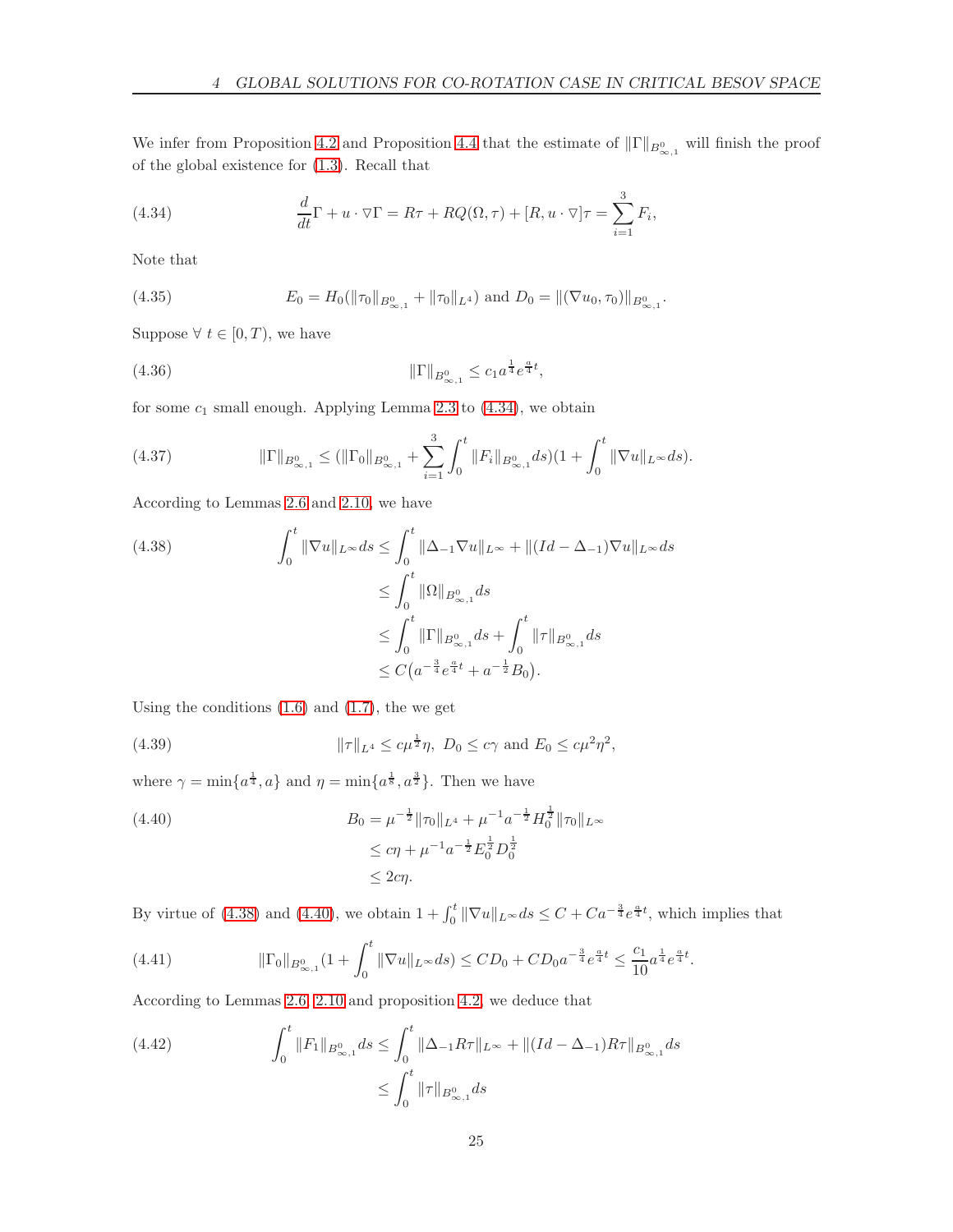$$
\leq (\int_0^t e^{as} ||\tau||_{B^{\frac{1}{2}}_{\infty,\infty}}^2 ds)^{\frac{1}{2}} (\int_0^t e^{-as} ds)^{\frac{1}{2}}
$$
  

$$
\leq a^{-\frac{1}{2}} B_0.
$$

Thus we infer from [\(4.40\)](#page-24-2) and [\(4.42\)](#page-24-3) that

$$
(4.43) \qquad \int_0^t \|F_1\|_{B^0_{\infty,1}} ds \left(1 + \int_0^t \|\nabla u\|_{L^\infty} ds\right) \leq C a^{-\frac{1}{2}} B_0 \left(1 + a^{-\frac{3}{4}} e^{\frac{a}{4}t}\right) \leq \frac{c_1}{10} a^{\frac{1}{4}} e^{\frac{a}{4}t}.
$$

By virtue of Lemmas [2.6,](#page-7-2) [2.10](#page-8-2) and proposition [4.2,](#page-20-7) we obtain

<span id="page-25-0"></span>
$$
(4.44) \qquad \int_0^t \|F_2\|_{B^0_{\infty,1}} ds \le \int_0^t \|Q(\Omega,\tau)\|_{B^0_{\infty,1}} ds
$$
  

$$
\le C \int_0^t \|\Omega\|_{B^0_{\infty,1}} \|\tau\|_{B^{\frac{1}{2}}_{\infty,\infty}} ds
$$
  

$$
\le C \int_0^t \|\Gamma\|_{B^0_{\infty,1}} \|\tau\|_{B^{\frac{1}{2}}_{\infty,\infty}} + \|R\tau\|_{B^0_{\infty,1}} \|\tau\|_{B^{\frac{1}{2}}_{\infty,\infty}}
$$
  

$$
\le C(a^{-\frac{1}{4}}B_0 + B_0^2).
$$

Then we deduce from [\(4.40\)](#page-24-2) and [\(4.44\)](#page-25-0) that

$$
(4.45) \qquad \int_0^t \|F_2\|_{B^0_{\infty,1}} ds \left(1 + \int_0^t \|\nabla u\|_{L^\infty} ds\right) \le C\left(a^{-\frac{1}{4}}B_0 + B_0^2\right) \left(1 + a^{-\frac{3}{4}}e^{\frac{a}{4}t}\right) \le \frac{c_1}{10}a^{\frac{1}{4}}e^{\frac{a}{4}t}.
$$

We infer from Lemma [2.6](#page-7-2) that

<span id="page-25-1"></span>
$$
(4.46) \t\t\t\t\t\| [R, u \cdot \nabla] \tau \|_{B^{0}_{\infty, 1}} \leq C(\|\Omega\|_{L^{\infty}} + \|\Omega\|_{L^{4}})(\|\tau\|_{B^{\frac{1}{2}}_{\infty,\infty}} + \|\tau\|_{L^{4}})
$$
  
\n
$$
\leq C(\|\Omega\|_{L^{\infty}} + \|u\|_{H^{1}})(\|\tau\|_{B^{\frac{1}{2}}_{\infty,\infty}} + \|\tau\|_{L^{4}})
$$
  
\n
$$
\leq C(\|\Gamma\|_{L^{\infty}} + \|\tau\|_{B^{\frac{1}{2}}_{\infty,\infty}} + \|u\|_{H^{1}})(\|\tau\|_{B^{\frac{1}{2}}_{\infty,\infty}} + \|\tau\|_{L^{4}}).
$$

According to [\(4.46\)](#page-25-1), Propositions [4.2](#page-20-7) and [3.1,](#page-8-4) we get

<span id="page-25-2"></span>
$$
(4.47) \qquad \int_0^t \|F_3\|_{B^0_{\infty,1}} ds \le \int_0^t C(\|\Gamma\|_{L^\infty} + \|\tau\|_{B^{\frac{1}{2}}_{\infty,\infty}} + \|u\|_{H^1})(\|\tau\|_{B^{\frac{1}{2}}_{\infty,\infty}} + \|\tau\|_{L^4})
$$
  

$$
\le C(a^{-\frac{1}{4}}B_0 + B_0^2 + a^{-\frac{3}{4}}\|\tau_0\|_{L^4} + a^{-\frac{1}{2}}\|\tau_0\|_{L^4}B_0
$$
  

$$
+ a^{-\frac{1}{2}}H_0^{\frac{1}{2}}B_0 + a^{-1}H_0^{\frac{1}{2}}\|\tau_0\|_{L^4}).
$$

Using the conditions [\(1.7\)](#page-4-3), we have  $\|\tau_0\|_{L^4} \leq c \min\{a^{\frac{1}{2}}, a^2\}$ . Then we deduce from [\(4.47\)](#page-25-2) that

$$
(4.48)\n\int_{0}^{t} \|F_{3}\|_{B^{0}_{\infty,1}} ds \left(1 + \int_{0}^{t} \|\nabla u\|_{L^{\infty}} ds\right) \leq \frac{c_{1}}{10} a^{\frac{1}{4}} e^{\frac{a}{4}t} + C\left(a^{-\frac{1}{2}} H_{0}^{\frac{1}{2}} B_{0} + a^{-1} H_{0}^{\frac{1}{2}} \|\tau_{0}\|_{L^{4}}\right) \left(1 + a^{-\frac{3}{4}} e^{\frac{a}{4}t}\right)
$$
\n
$$
\leq \frac{c_{1}}{10} a^{\frac{1}{4}} e^{\frac{a}{4}t} + \left(\mu^{-\frac{1}{2}} E_{0}^{\frac{1}{2}} + a^{-1} \mu^{-1} E_{0} + E_{0}^{\frac{1}{2}}\right) \left(1 + a^{-\frac{3}{4}} e^{\frac{a}{4}t}\right)
$$
\n
$$
\leq \frac{c_{1}}{5} a^{\frac{1}{4}} e^{\frac{a}{4}t},
$$

where we use the condition  $E_0 \le c\gamma \min{\mu, a\mu, \gamma}$ . Combining above estimates for [\(4.37\)](#page-24-4), we infer

(4.49) 
$$
\|\Gamma\|_{B^{0}_{\infty,1}} \leq \frac{c_1}{2} a^{\frac{1}{4}} e^{\frac{a}{2}t},
$$

which implies that  $T^* = +\infty$ . We thus complete the proof of Theorem [1.5.](#page-4-0)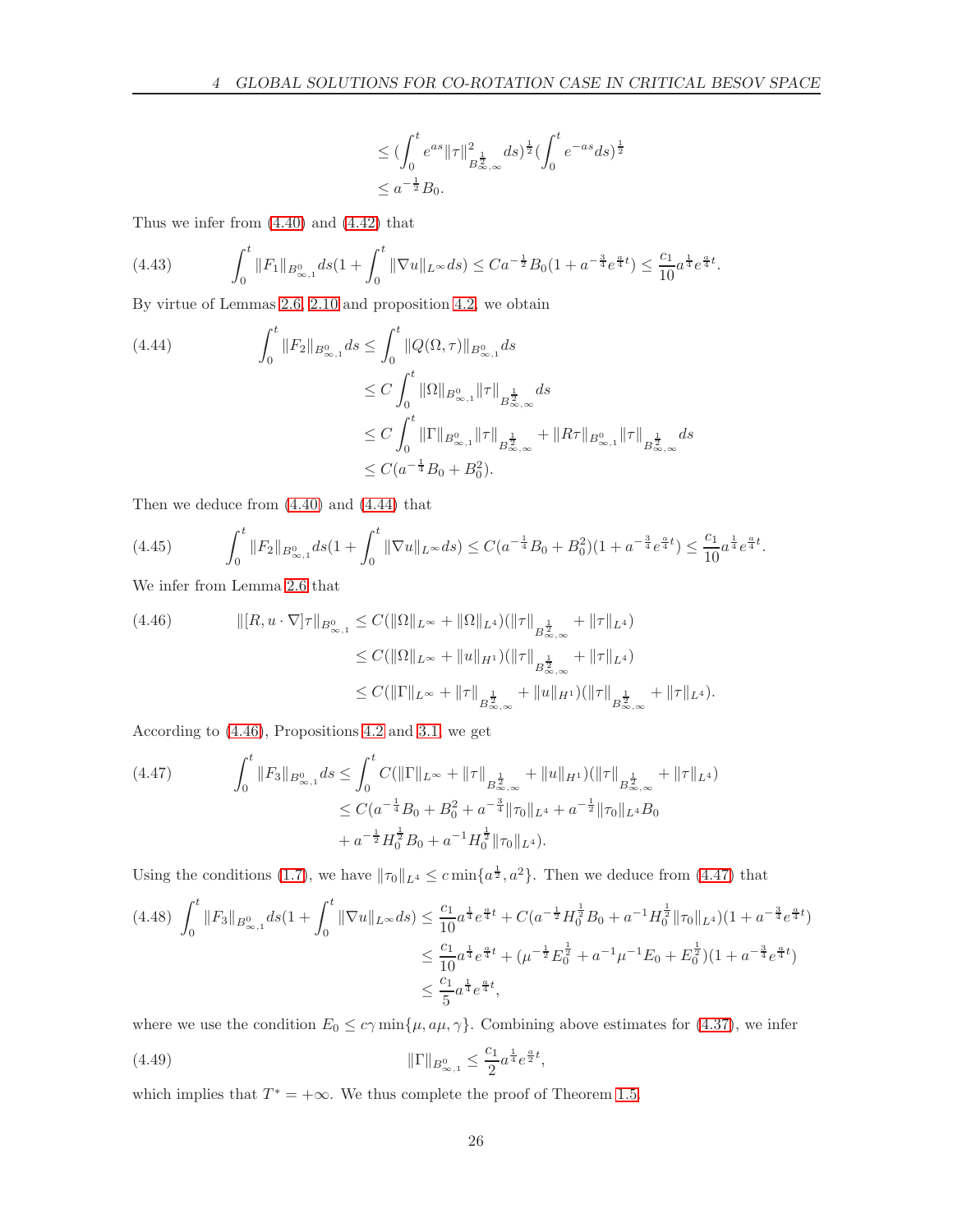### <span id="page-26-0"></span>5 Large time behavior for the general Oldroyd-B type model

In this section we consider large time behavior of global solutions for  $(1.1)$  in  $H<sup>1</sup>$ . For simplify, the parameters in [\(1.1\)](#page-1-1) will be taken as the constant 1.

For the reader's convenience, we first recall the following theorem.

<span id="page-26-1"></span>**Theorem 5.1.** [\[9\]](#page-29-0) Let  $d = 2$  and  $s > 2$ . Assume that  $a > 0$  and  $\mu > 0$ . Let  $(u, \tau)$  be a strong solution of [\(1.2\)](#page-1-2) with the initial data  $(u_0, \tau_0) \in H^s$ . Then, there exists some sufficiently small constant  $\delta$  such that if

(5.1) 
$$
\|(u_0, \tau_0)\|_{H^1} + \|(\omega_0, \tau_0)\|_{B^0_{\infty, 1}} \leq \delta, \quad \omega_0 = \text{curl } u_0,
$$

then the system [\(1.3\)](#page-2-3) admits a unique global strong solution  $(u, \tau) \in C([0, \infty); H^s)$ . Moreover, the energy estimation for  $(u, \tau, \Gamma)$  with  $\Gamma = \Omega - R\tau$  implies

<span id="page-26-2"></span>(5.2) 
$$
\frac{d}{dt}||(u,\tau)||_{H^1}^2 + ||\nabla u||_{L^2}^2 + ||\tau||_{H^2}^2 \leq 0.
$$

Motivated by [\[14\]](#page-29-2) and [\[26\]](#page-30-12), we can cancel div  $\tau$  in Fourier space and prove the following initial time decay rate of  $(u, \tau)$  in  $H^1$  by the Fourier splitting method and the bootstrap argument.

<span id="page-26-6"></span>**Proposition 5.2.** Under the condition in Theorem [1](#page-4-1).8. Then there exists  $C > 0$  such that for any  $l \in N$  and  $t > 0$ , we have

<span id="page-26-5"></span>(5.3) 
$$
\|(u,\tau)\|_{H^1} \leq C \ln^{-l}(e+t).
$$

*Proof.* Let  $S_0(t) = \{\xi : f(t)|\xi|^2 \leq 2C_2f'(t)\}\$  with  $C_2$  large enough. According to Theorem [5.1,](#page-26-1) we have

<span id="page-26-4"></span>
$$
(5.4) \qquad \frac{d}{dt}[f(t)||(u,\tau)||_{H^1}^2] + C_2f'(t)||u||_{L^2}^2 + f(t)||\tau||_{H^2}^2 \leq Cf'(t)\int_{S_0(t)}|\hat{u}|^2d\xi + 2f'(t)||\nabla u||_{L^2}^2,
$$

for some  $t > 0$  sufficiently large. Applying Fourier transformation to  $(1.1)$ , we obtain

<span id="page-26-3"></span>(5.5) 
$$
\begin{cases} \frac{d}{dt}\hat{u} + i\xi^T \mathcal{F}(u \otimes u) + i\xi \hat{p} = i\xi^T \hat{\tau}, \\ \frac{d}{dt}\hat{\tau} + \hat{\tau} + \mathcal{F}(u \cdot \nabla \tau) + |\xi|^2 \hat{\tau} + \mathcal{F}Q(\nabla u, \tau) = \frac{i}{2}(\xi \otimes \hat{u} + \hat{u} \otimes \xi). \end{cases}
$$

Multiplying [\(5.5\)](#page-26-3) by  $(\tilde{u}, \tilde{\tau})$  and taking the real part, we deduce that

(5.6) 
$$
\frac{1}{2}\frac{d}{dt}|\hat{u}|^2 = \mathcal{R}e[-i\xi^T \mathcal{F}(u\otimes u)\overline{\hat{u}} + i\xi^T \hat{\tau}\overline{\hat{u}}],
$$

and

(5.7) 
$$
\frac{1}{2}\frac{d}{dt}|\hat{\tau}|^2+|\hat{\tau}|^2+|\xi|^2|\hat{\tau}|^2=\mathcal{R}e[\mathcal{F}(u\cdot\nabla\tau):\bar{\hat{\tau}}-\mathcal{F}Q(\nabla u,\tau):\bar{\hat{\tau}}+\frac{i}{2}(\xi\otimes\hat{u}+\hat{u}\otimes\xi):\bar{\hat{\tau}}].
$$

Since  $\tau$  is symmetric, we have

(5.8) 
$$
\mathcal{R}e[i\xi^T\hat{\tau}\bar{\hat{u}} + \frac{i}{2}(\xi\otimes\hat{u} + \hat{u}\otimes\xi):\bar{\hat{\tau}}] = 0,
$$

which implies that

<span id="page-26-7"></span>(5.9) 
$$
\frac{1}{2}\frac{d}{dt}(|\hat{u}|^2 + |\hat{\tau}|^2) + |\hat{\tau}|^2 + |\xi|^2|\hat{\tau}|^2 = \mathcal{R}e[-i\xi^T\mathcal{F}(u\otimes u)\bar{\hat{u}} - \mathcal{F}(u\cdot\nabla\tau):\bar{\hat{\tau}} - \mathcal{F}Q(\nabla u,\tau):\bar{\hat{\tau}}]
$$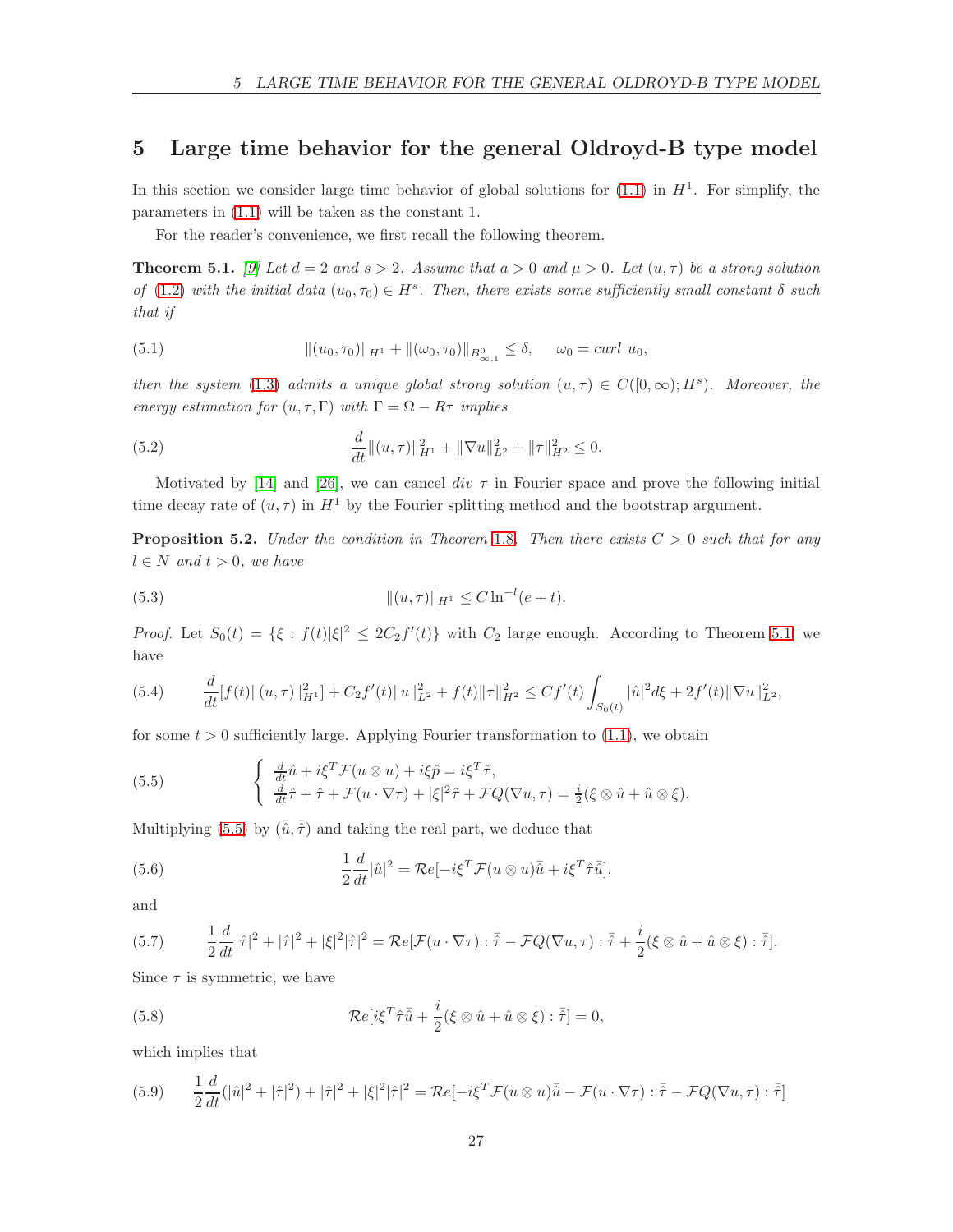$$
\leq |\xi| |\mathcal{F}(u \otimes u)||\hat{u}| + |\mathcal{F}(u \cdot \nabla \tau)|^2 + |\mathcal{F}Q(\nabla u, \tau)|^2 + |\hat{\tau}|^2.
$$

Let  $f(t) = \ln^3(e+t)$ . According to Theorem [5.1,](#page-26-1) we have

$$
\int_{S_0(t)} |\hat{u}|^2 + |\hat{\tau}|^2 d\xi \le ||(u_0, \tau_0)||_{L^1}^2 \frac{f'(t)}{f(t)} + \int_0^t \int_{S_0(t)} |\xi| |\mathcal{F}(u \otimes u)| |\hat{u}| d\xi ds \n+ \int_0^t \int_{S_0(t)} |\mathcal{F}(u \cdot \nabla \tau)|^2 + |\mathcal{F}Q(\nabla u, \tau)|^2 d\xi ds \n\le C \frac{f'(t)}{f(t)} + \int_0^t ||u||_{L^2}^3 (\int_{S_0(t)} |\xi|^2 d\xi)^{\frac{1}{2}} ds + \frac{f'(t)}{f(t)} \int_0^t ||\nabla u||_{L^2}^2 ||\tau||_{L^2}^2 + ||u||_{L^2}^2 ||\nabla \tau||_{L^2}^2 ds \n\le C \frac{f'(t)}{f(t)} + C \frac{f'(t)}{f(t)} \int_0^t ||u||_{L^2}^3 ds \n\le C \frac{f'(t)}{f(t)} + C \frac{f'(t)}{f(t)} (1 + t) \n\le C \ln^{-1}(e + t).
$$

This together with [\(5.4\)](#page-26-4) and [\(5.2\)](#page-26-2) ensures that

$$
f(t) \|(u,\tau)\|_{H^1}^2 \le C + C \int_0^t f'(s) \ln^{-1}(e+t)ds + C \int_0^t f'(s) \|\nabla u\|_{L^2}^2 ds
$$
  
 
$$
\le C \ln^2(e+t),
$$

which implies

(5.10) 
$$
\|(u,\tau)\|_{H^1}^2 \leq \ln^{-1}(e+t).
$$

We prove [\(5.3\)](#page-26-5) by induction. Assume that

<span id="page-27-0"></span>(5.11) 
$$
\|(u,\tau)\|_{H^1}^2 \leq \ln^{-l}(e+t).
$$

Let  $f(t) = \ln^{l+3}(e+t)$ . Using [\(5.11\)](#page-27-0), we can deduce that

$$
\int_{S_0(t)} |\hat{u}|^2 + |\hat{\tau}|^2 d\xi \le C \frac{f'(t)}{f(t)} + \frac{f'(t)}{f(t)} \int_0^t \|u\|_{L^2}^3 ds
$$
  

$$
\le C \ln^{-\frac{3l}{2}-1} (e+t).
$$

This together with [\(5.4\)](#page-26-4) and [\(5.2\)](#page-26-2) ensures that

$$
f(t) \| (u, \tau) \|_{H^1}^2 \le C + C \int_0^t f'(s) \ln^{-\frac{3l}{2}-1} (e+t) ds + C \int_0^t f'(s) \| \nabla u \|_{L^2}^2 ds
$$
  
 
$$
\le C \ln^2(e+t),
$$

which implies that

$$
||(u,\tau)||_{H^1}^2 \le C \ln^{-l-1}(e+t).
$$

We thus complete the proof of Proposition [5.2.](#page-26-6)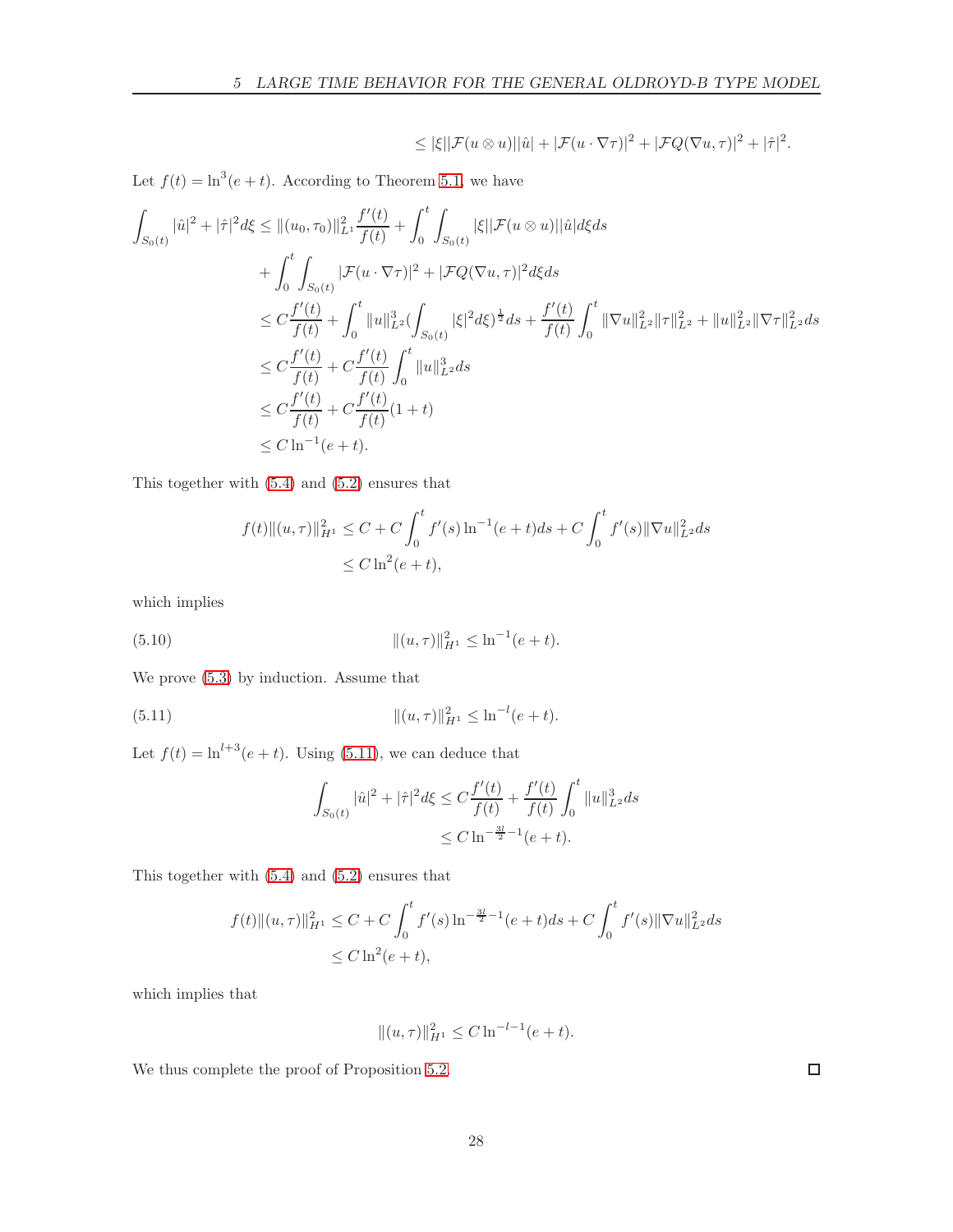#### The proof of Theorem [1.8](#page-4-1) :

Now we are going to improve initial time decay rate in Proposition [5.2.](#page-26-6) Let  $S(t) = {\xi} ||\xi||^2 \le C_2(1 +$  $(t)^{-1}$  with sufficiently large  $C_2 > 0$  and  $t > 0$ . According to Theorem [5.1,](#page-26-1) we obtain

$$
\frac{d}{dt}(\|(u,\tau)\|_{H^1}^2) + C_2(1+t)^{-1} \|u\|_{L^2}^2 + \|\tau\|_{H^2}^2 \leq C(1+t)^{-1} \int_{S(t)} |\hat{u}|^2 d\xi,
$$

which implies that

<span id="page-28-1"></span>(5.12) 
$$
\frac{d}{dt}[(1+t)^2||(u,\tau)||_{H^1}^2] + \frac{1}{2}C_2(1+t)||u||_{L^2}^2 + \frac{1}{2}(1+t)^2||\tau||_{H^2}^2
$$

$$
\leq C(1+t)\int_{S(t)}|\hat{u}|^2d\xi + C(1+t)||\nabla u||_{L^2}^2.
$$

Integrating [\(5.9\)](#page-26-7) over  $S(t) \times [0, t]$  with  $(\xi, s)$  and according to Theorem [5.1,](#page-26-1) we can deduce that

$$
(5.13) \qquad \int_{S(t)} |\hat{u}|^2 + |\hat{\tau}|^2 d\xi \le \frac{C}{1+t} + \int_0^t \int_{S(t)} |\xi| |\mathcal{F}(u \otimes u)| |\hat{u}| + |\mathcal{F}(u \cdot \nabla \tau)|^2 + |\mathcal{F}Q(\nabla u, \tau)|^2 d\xi ds
$$
  

$$
\le \frac{C}{1+t} + \frac{C}{1+t} \int_0^t \|u\|_{L^2}^3 ds.
$$

Together with [\(5.12\)](#page-28-1) and [\(5.2\)](#page-26-2), we infer that

<span id="page-28-2"></span>
$$
(5.14) \quad (1+t)^{2} \|(u,\tau)\|_{H^{1}}^{2} \leq \|(u_{0},\tau_{0})\|_{H^{1}}^{2} + C(1+t) + C \int_{0}^{t} \int_{0}^{s} \|u\|_{L^{2}}^{3} ds + C \int_{0}^{t} (1+s) \|\nabla u\|_{L^{2}}^{2} ds
$$
  

$$
\leq C(1+t) + C(1+t) \int_{0}^{t} \|u\|_{L^{2}}^{3} ds + C \int_{0}^{t} \|(u,\tau)\|_{H^{1}}^{2} ds
$$
  

$$
\leq C(1+t) + C(1+t) \int_{0}^{t} \|u\|_{L^{2}}^{3} ds.
$$

Let  $M(t) = \sup_{s \in [0,t]} (1+s) ||(u, \tau)||_{H^1}^2$ . Using [\(5.14\)](#page-28-2) and [\(5.3\)](#page-26-5) with  $l = 2$ , we obtain

<span id="page-28-3"></span>(5.15) 
$$
M(t) \le C + C \int_0^t M(s)(1+s)^{-1} \ln^{-2}(e+t)ds,
$$

Applying Gronwall's inequality to [\(5.15\)](#page-28-3), we get

$$
M(t) \le Ce^{C \int_0^t (1+s)^{-1} \ln^{-2}(e+t) ds} \le C,
$$

which implies that

$$
||u||_{H^1}^2 + ||\tau||_{H^1}^2 \le (1+t)^{-1}.
$$

We thus complete the proof of Theorem [1.8.](#page-4-1)  $\Box$ 

<span id="page-28-0"></span>Acknowledgments This work was partially supported by the National Natural Science Foundation of China (No.12171493 and No.11671407), the Macao Science and Technology Development Fund (No. 0091/2018/A3), and Guangdong Province of China Special Support Program (No. 8-2015), and the key project of the Natural Science Foundation of Guangdong province (No. 2016A030311004).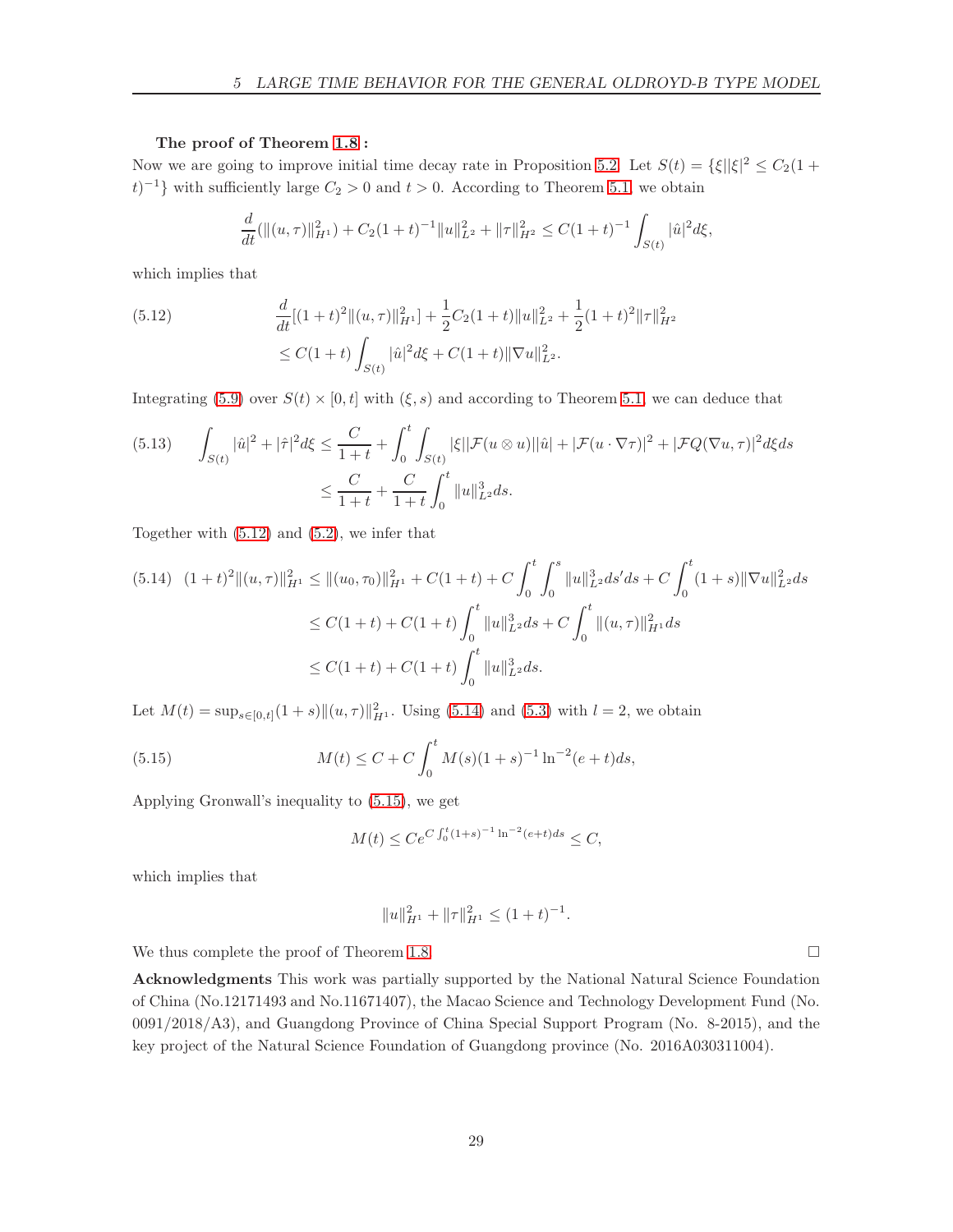# <span id="page-29-13"></span>References

- [1] H. Bahouri, J.-Y. Chemin, and R. Danchin. Fourier analysis and nonlinear partial differential equations, volume 343 of Grundlehren der Mathematischen Wissenschaften [Fundamental Principles of Mathematical Sciences]. Springer, Heidelberg, 2011.
- <span id="page-29-9"></span><span id="page-29-8"></span>[2] J. W. Barrett, C. Schwab, and E. Süli. Existence of global weak solutions for some polymeric flow models. Math. Models Methods Appl. Sci., 15(6):939–983, 2005.
- <span id="page-29-10"></span>[3] J. W. Barrett and E. Süli. Existence of global weak solutions to some regularized kinetic models for dilute polymers. Multiscale Model. Simul., 6(2):506–546, 2007.
- <span id="page-29-11"></span>[4] J. W. Barrett and E. Süli. Existence of global weak solutions to dumbbell models for dilute polymers with microscopic cut-off. Math. Models Methods Appl. Sci., 18(6):935–971, 2008.
- [5] J. W. Barrett and E. S¨uli. Existence and equilibration of global weak solutions to kinetic models for dilute polymers II: Hookean-type models. Math. Models Methods Appl. Sci., 22(5):1150024, 84, 2012.
- <span id="page-29-12"></span><span id="page-29-6"></span>[6] J.-Y. Chemin and N. Masmoudi. About lifespan of regular solutions of equations related to viscoelastic fluids. SIAM J. Math. Anal., 33(1):84–112, 2001.
- <span id="page-29-3"></span>[7] W. E, T. Li, and P. Zhang. Well-posedness for the dumbbell model of polymeric fluids. Comm. Math. Phys., 248(2):409–427, 2004.
- <span id="page-29-0"></span>[8] T. M. Elgindi and J. Liu. Global wellposedness to the generalized Oldroyd type models in  $R^3$ . J. Differential Equations, 259(5):1958–1966, 2015.
- <span id="page-29-1"></span>[9] T. M. Elgindi and F. Rousset. Global regularity for some Oldroyd-B type models. Comm. Pure Appl. Math., 68(11):2005–2021, 2015.
- <span id="page-29-5"></span>[10] D. Fang and R. Zi. Incompressible limit of Oldroyd-B fluids in the whole space. J. Differential Equations, 256(7):2559–2602, 2014.
- [11] E. Fernández-Cara, F. Guillén, and R. R. Ortega. Some theoretical results concerning non-Newtonian fluids of the Oldroyd kind. Ann. Scuola Norm. Sup. Pisa Cl. Sci. (4), 26(1):1–29, 1998.
- <span id="page-29-14"></span><span id="page-29-4"></span>[12] L. Grafakos. Classical and modern Fourier analysis. Pearson Education, Inc., Upper Saddle River, NJ, 2004.
- [13] C. Guillopé and J.-C. Saut. Global existence and one-dimensional nonlinear stability of shearing motions of viscoelastic fluids of Oldroyd type. RAIRO Modél. Math. Anal. Numér., 24(3):369–401, 1990.
- <span id="page-29-7"></span><span id="page-29-2"></span>[14] L. He and P. Zhang.  $L^2$  decay of solutions to a micro-macro model for polymeric fluids near equilibrium. SIAM J. Math. Anal., 40(5):1905–1922, 2008/09.
- [15] M. Hieber, H. Wen, and R. Zi. Optimal decay rates for solutions to the incompressible Oldroyd-B model in  $R^3$ . *Nonlinearity*,  $32(3):833-852$ ,  $2019$ .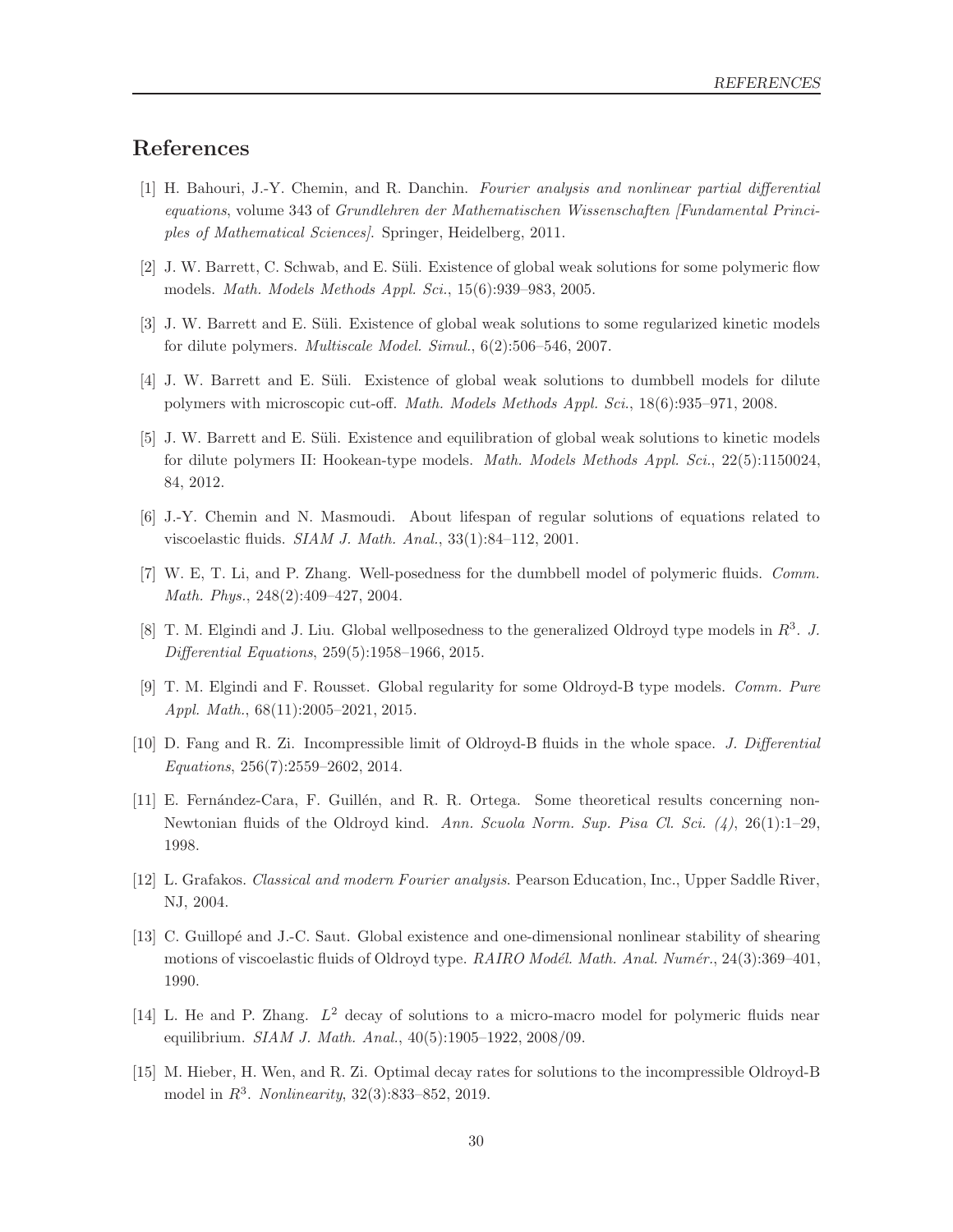- <span id="page-30-16"></span><span id="page-30-13"></span>[16] T. Hmidi, S. Keraani, and F. Rousset. Global well-posedness for Euler-Boussinesq system with critical dissipation. Comm. Partial Differential Equations, 36(3):420–445, 2011.
- <span id="page-30-8"></span>[17] N. Jiang, Y. Liu, and T.-F. Zhang. Global classical solutions to a compressible model for micromacro polymeric fluids near equilibrium. SIAM J. Math. Anal., 50(4):4149–4179, 2018.
- <span id="page-30-5"></span>[18] J. La. On diffusive 2D Fokker-Planck-Navier-Stokes systems. Arch. Ration. Mech. Anal., 235(3):1531–1588, 2020.
- <span id="page-30-4"></span>[19] Z. Lei, C. Liu, and Y. Zhou. Global solutions for incompressible viscoelastic fluids. Arch. Ration. Mech. Anal., 188(3):371–398, 2008.
- <span id="page-30-10"></span>[20] Z. Lei and Y. Zhou. Global existence of classical solutions for the two-dimensional Oldroyd model via the incompressible limit. SIAM J. Math. Anal., 37(3):797–814, 2005.
- <span id="page-30-6"></span>[21] F. Lin. On current developments in partial differential equations. Commun. Math. Res., 36(1):1– 30, 2020.
- <span id="page-30-7"></span>[22] F. Lin and P. Zhang. On the initial-boundary value problem of the incompressible viscoelastic fluid system. Comm. Pure Appl. Math., 61(4):539–558, 2008.
- <span id="page-30-0"></span>[23] F.-H. Lin, C. Liu, and P. Zhang. On hydrodynamics of viscoelastic fluids. Comm. Pure Appl. Math., 58(11):1437–1471, 2005.
- <span id="page-30-1"></span>[24] F.-H. Lin, C. Liu, and P. Zhang. On a micro-macro model for polymeric fluids near equilibrium. Comm. Pure Appl. Math., 60(6):838–866, 2007.
- <span id="page-30-12"></span>[25] P. L. Lions and N. Masmoudi. Global solutions for some Oldroyd models of non-Newtonian flows. Chinese Ann. Math. Ser. B, 21(2):131–146, 2000.
- <span id="page-30-2"></span>[26] W. Luo and Z. Yin. The Liouville theorem and the  $L^2$  decay for the FENE dumbbell model of polymeric flows. Arch. Ration. Mech. Anal., 224(1):209–231, 2017.
- <span id="page-30-3"></span>[27] N. Masmoudi. Global existence of weak solutions to macroscopic models of polymeric flows. J. Math. Pures Appl. (9), 96(5):502–520, 2011.
- <span id="page-30-11"></span>[28] N. Masmoudi. Global existence of weak solutions to the FENE dumbbell model of polymeric flows. Invent. Math., 191(2):427–500, 2013.
- <span id="page-30-9"></span>[29] N. Masmoudi. Equations for polymeric materials. In Handbook of mathematical analysis in mechanics of viscous fluids, pages 973–1005. Springer, Cham, 2018.
- <span id="page-30-15"></span>[30] N. Masmoudi, P. Zhang, and Z. Zhang. Global well-posedness for 2D polymeric fluid models and growth estimate. Phys. D, 237(10-12):1663–1675, 2008.
- <span id="page-30-14"></span>[31] J. Moser. A rapidly convergent iteration method and non-linear partial differential equations. I. Ann. Scuola Norm. Sup. Pisa Cl. Sci. (3), 20:265–315, 1966.
- [32] L. Nirenberg. On elliptic partial differential equations. Ann. Scuola Norm. Sup. Pisa Cl. Sci. (3), 13:115–162, 1959.